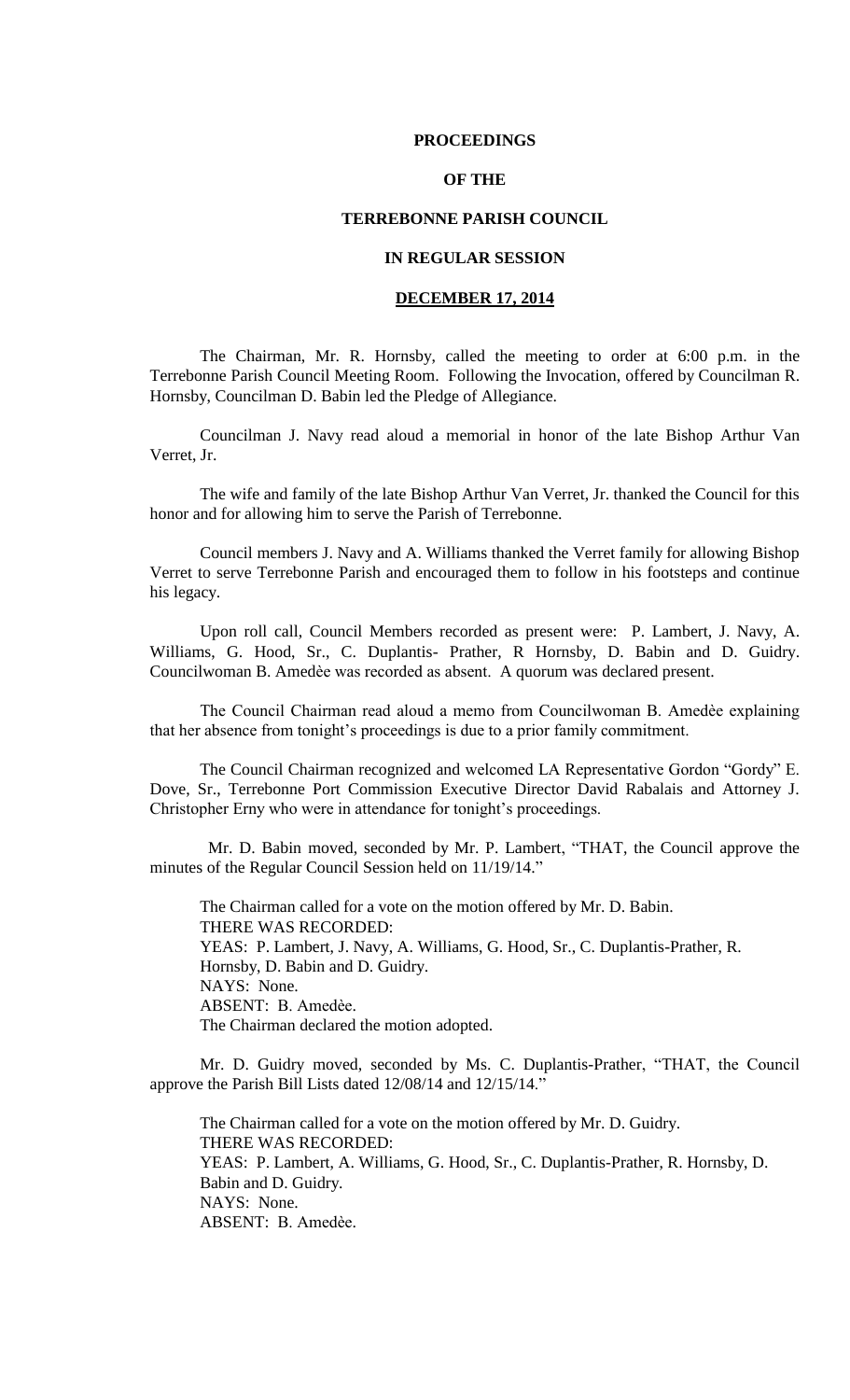ABSTAINING: J. Navy. The Chairman declared the motion adopted.

## **TERREBONNE PARISH COUNCIL**

The following resolution was offered by Ms. A. Williams and seconded by Mr. D. Guidry:

### **RESOLUTION NO. 14-505**

A resolution approving the reissuance of certain indebtedness of Hospital Service District No. 1 of the Parish of Terrebonne, State of Louisiana as qualified 501(c)(3) bonds under the applicable provisions of the Internal Revenue Code of 1986, as amended.

WHEREAS, Hospital Service District No. 1 of the Parish of Terrebonne, State of Louisiana (the "District") has outstanding (i) \$16,665,000 of its Hospital Revenue Refunding Bonds (Terrebonne General Medical Center Project) Series 2013 (the "Series 2013 Bonds") and (ii) \$34,630,000 of outstanding Hospital Revenue Refunding Bonds (Terrebonne General Medical Center Project) Series 2010 (the "Series 2010 Bonds" and collectively, the "Bonds")); and

WHEREAS, as required by Article VI, Section 15 of the Constitution of the State of Louisiana of 1974, this Council approved the issuance of the Series 2013 Bonds and the Series 2010 Bonds on December 19, 2012 and June 23, 2010, respectively, ; and

WHEREAS, the Series 2013 Bonds and the Series 2010 Bonds were issued for the purpose of refinancing certain renovations, improvements, and extensions to Terrebonne General Medical Center (the "Hospital"), located at 8166 Main Street, Houma, Louisiana, as further described in the notice of public hearing referred to below; and

WHEREAS, the District is forming a strategic affiliation with Ochsner Health System ("Ochsner"), a 501(c)(3) corporation, and in this connection, the District is required to reissue the Series 2013 Bonds and the Series 2010 Bonds as qualified 501(c)(3) Bonds under the applicable provisions of the Internal Revenue Code of 1986, as amended (the "Code"); and

WHEREAS, the provisions of Section 215 of the Tax Equity and Fiscal Responsibility Act of 1982 ("TEFRA") and Section 147(f) of the Internal Revenue Code of 1986, as amended (the "the Code") require that an applicable elected representative of a governmental unit approve the issuance of revenue bonds after a public hearing following reasonable public notice; and

WHEREAS, the District authorized the publication of a notice of public hearing relating to the Bonds; and

WHEREAS, said notice was published on November 24, 2014 in *The Courier,* a newspaper published in Houma, Louisiana, and of general circulation in the Parish of Terrebonne, State of Louisiana, in a manner sufficient to inform the public and potential competitors of the subject, date and place of such public hearing; and

WHEREAS, pursuant to the terms of said notice, the District held a public hearing at the Medical Atrium Conference Room of the Hospital on December 10, 2014, at 9:00 a.m., at which the public was given an opportunity to be heard and at which no objections were received; and

WHEREAS, this Council, as the elected legislative body of the Parish of Terrebonne, State of Louisiana, now desires to approve the reissuance of the Series 2013 Bonds and the Series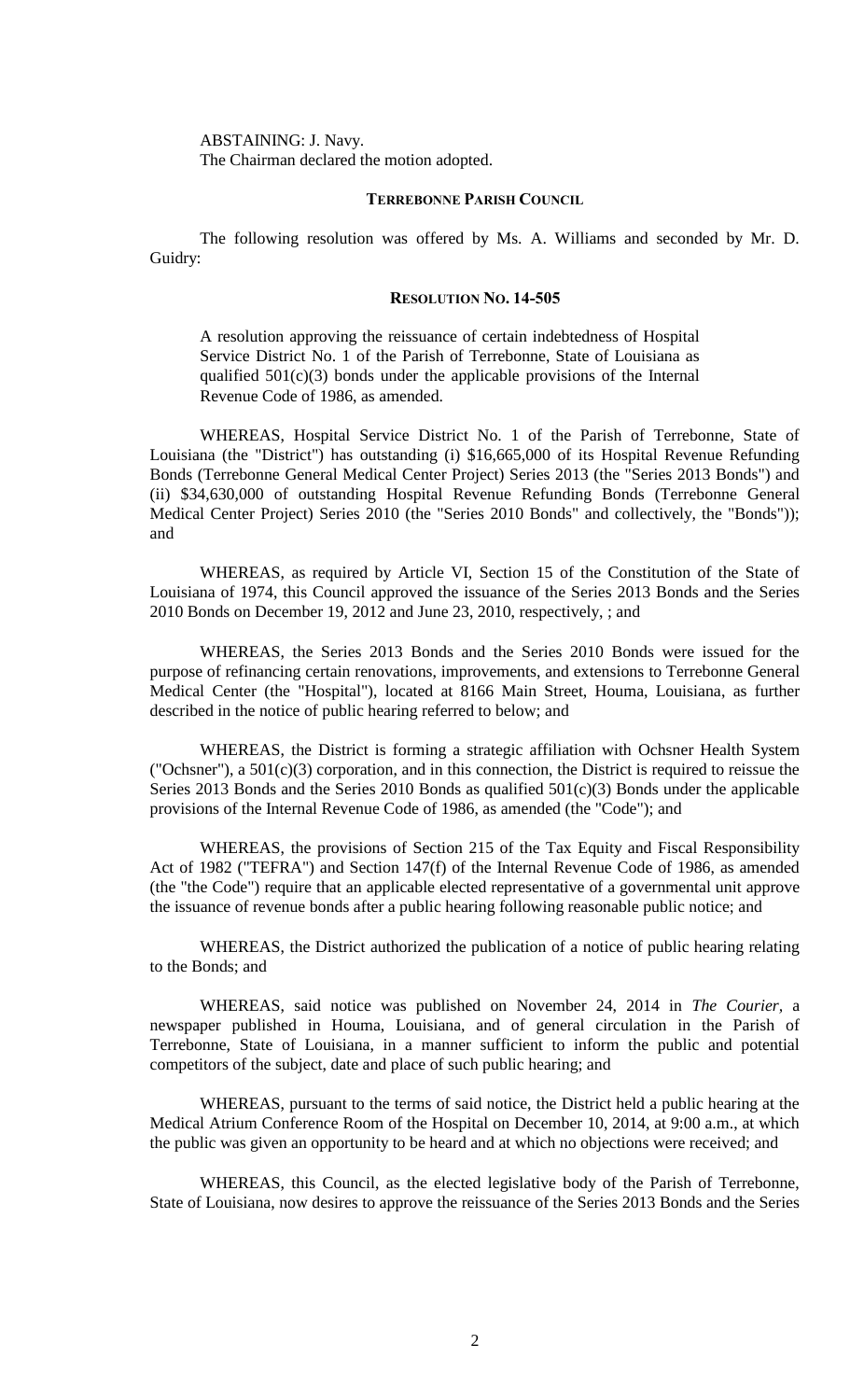2010 Bonds as qualified  $501(c)(3)$  Bonds under the applicable provisions of the Code in accordance with the aforesaid TEFRA requirements;

NOW, THEREFORE, BE IT RESOLVED by the Terrebonne Parish Council of the Parish of Terrebonne, State of Louisiana, that:

SECTION 1. In accordance with the provisions of Section 215 of the TEFRA and Section 147(f) of the Code, the reissuance of the Series 2013 Bonds and the Series 2010 Bonds as qualified  $501(c)(3)$  Bonds under the applicable provisions of the Code is hereby approved.

SECTION 2. That this Parish Council shall under no circumstances incur, be liable for or accept any financial obligation in connection with the issuance of the Bonds and the Bonds shall never constitute an indebtedness or pledge of the general credit of the Parish of Terrebonne or the State of Louisiana.

SECTION 3. That the Chairman and Clerk of this Parish Council be and they are hereby authorized and empowered to do all acts, sign any and all instruments or documents, and do all things necessary and proper in order to carry out the purposes of this resolution.

This resolution having been submitted to a vote, the vote thereon was as follows:

| Member                 | Yea | Nay | Absent | Abstaining |
|------------------------|-----|-----|--------|------------|
| <b>Beryl Amedee</b>    |     |     | X      |            |
| Danny Babin            |     |     |        |            |
| Christa Duplantis      | Χ   |     |        |            |
| Dirk Guidry            | X   |     |        |            |
| Greg Hood              | X   |     |        |            |
| <b>Russell Hornsby</b> | X   |     |        |            |
| Pete Lambert           | X   |     |        |            |
| John Navy              | X   |     |        |            |
| Arlanda Williams       |     |     |        |            |

And the resolution was declared adopted on this  $17<sup>th</sup>$  day of December, 2014.

| /s/ Venita H. Chauvin | /s/ Russell Hornsby |
|-----------------------|---------------------|
| `lerk                 | <i>Chairman</i>     |

The Council Chairman acknowledged Ms. Stephanie Hebert, Houma Terrebonne Chamber of Commerce (HTCC) Chairwoman-Elect, who addressed the Council and Administration relative to the matter of their positions on the lawsuits against oil companies. Ms. Hebert read into the records a resolution adopted by the Chamber of Commerce in opposition of Terrebonne Parish joining the lawsuits against the oil and gas industry for alleged permit violations, legacy lawsuits, or any other form of litigation for salt water intrusion or rise in salinity levels.

Several Council members, along with Parish President M. Claudet, thanked Ms. Hebert for her presentation and for a job well done.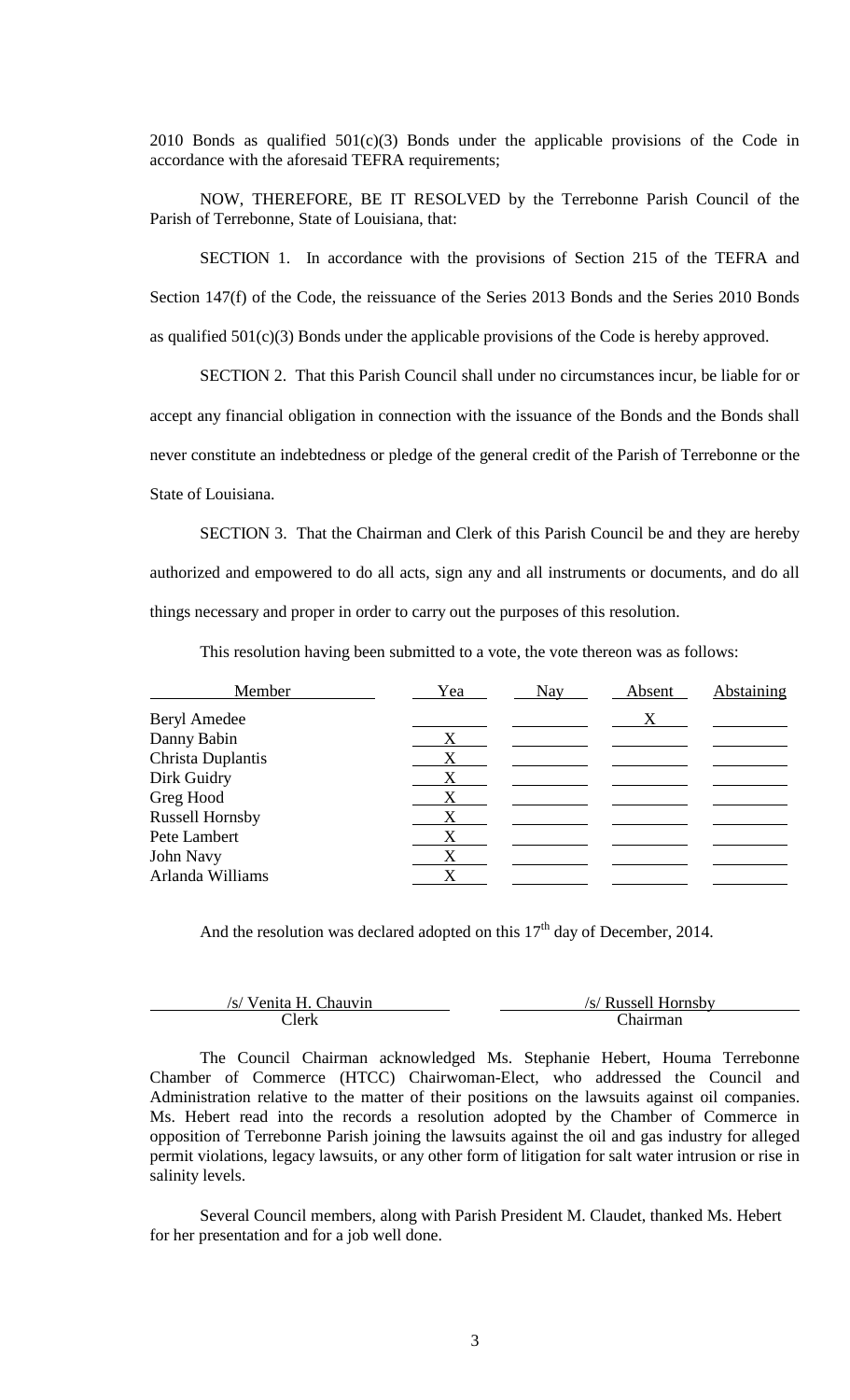Mr. J. Navy moved, seconded by Mr. D. Guidry, "THAT, the Council accept the resolution presented by the Houma-Terrebonne Chamber of Commerce which opposes Terrebonne Parish joining in lawsuits against the oil and gas industry for alleged permit violations, legacy lawsuits or any other form of litigation for salt water intrusion or rise in salinity levels."

The Chairman called for a vote on the motion offered by Mr. J. Navy. THERE WAS RECORDED: YEAS: P. Lambert, J. Navy, A. Williams, G. Hood, Sr., C. Duplantis-Prather, R. Hornsby, D. Babin and D. Guidry. NAYS: None. ABSENT: B. Amedèe. The Chairman declared the motion adopted.

The Council Chairman acknowledged Mr. Charles Theriot, SCIA treasurer, who addressed the Council relative to the matter of presenting their position with regards to opposing lawsuits against oil companies. Mr. Theriot presented the Council with a handout detailing their position on the litigations against the oil and gas industry; and, then thanked the Council and Administration for their support.

The Council Chairman recognized and welcomed Boy Scout Preston Gilmore who was in the audience for tonight's proceedings.

The Council Chairman acknowledged Mr. Andrew Dean, a Houma resident, who addressed the Council relative to the matter of racism in the Houma-Terrebonne community. According to Mr. Dean, HTV owner and producer Mr. Martin Folse made comments, with racial overtones, on his November 10, 2014 broadcast that has never been addressed by anyone. Mr. Dean stated, in his opinion, that racism is "alive" in this community and this country and if we allow an individual to continue with these comments and do nothing about it, we are just as guilty as that individual. He asked the Council to "stand up" to Mr. Folse and confront him for his derogatory statements.

Several Council members, along with Parish President Claudet, explained that there are certain rights guaranteed to citizens under the United States Constitution, with the freedom of speech, being one of them. Thusly, he explained that the Council does not have the authority to take away the rights of any individual and that the Terrebonne Parish Council meetings are public forums conducted under the Robert Rule's of Order procedures, not in a debatable manner in which an individual could be condemned.

Mr. D. Babin moved, seconded by Ms. C. Duplantis-Prather, "THAT, it now being 6:37 p.m., the Council open public hearings."

The Chairman called for a vote on the motion offered by Mr. D. Babin. THERE WAS RECORDED: YEAS: P. Lambert, J. Navy, A. Williams, G. Hood, Sr., C. Duplantis-Prather, R. Hornsby, D. Babin and D. Guidry. NAYS: None. ABSENT: B. Amedѐe. The Chairman declared the motion adopted.

The Chairman recognized the public for comments on the following:

A. A proposed ordinance to amend the 2014 Adopted Operating Budget and the 5 Year Capital Outlay of the Terrebonne Parish Consolidated Government for the following item and to provide for related items: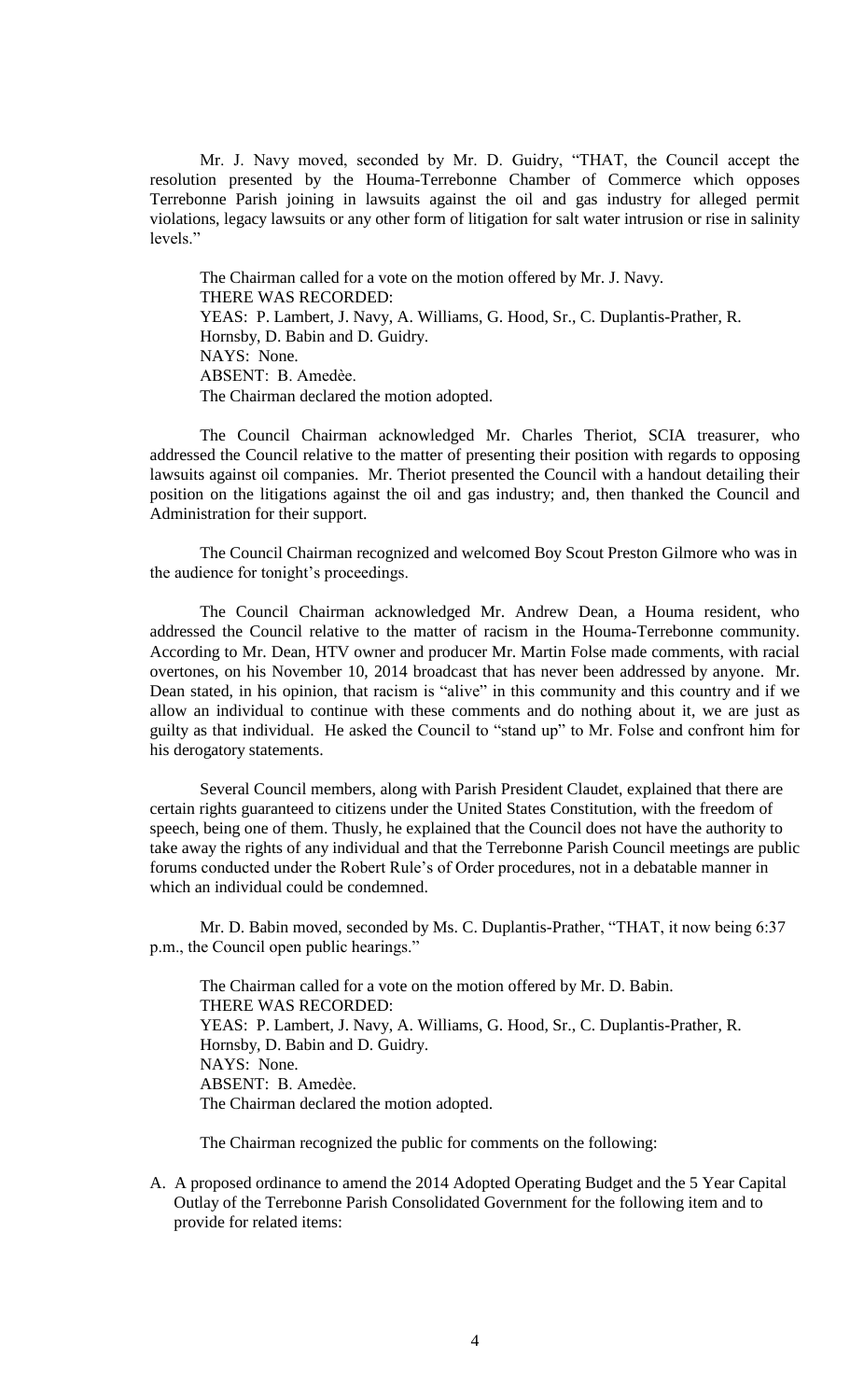- I. Statewide Flood Control Program Bayou Terrebonne Dredging, \$546,954
- II. Police Department, \$12,060
- III. CDBG Disaster Recovery Program, \$1,589,757
- IV. Local Government Assistance Program, \$124,800

There were no comments from the public on the proposed ordinance.

Mr. D. Babin moved, seconded by Mr. D. Guidry, "THAT, the Council close the aforementioned public hearing."

The Chairman called for a vote on the motion offered by Mr. D. Babin. THERE WAS RECORDED: YEAS: P. Lambert, J. Navy, A. Williams, G. Hood, Sr., C. Duplantis-Prather, R. Hornsby, D. Babin and D. Guidry. NAYS: None. ABSENT: B. Amedѐe. The Chairman declared the motion adopted.

OFFERED BY: Mr. D. Guidry SECONDED BY: Mr. D. Babin

### ORDINANCE NO. 8498

AN ORDINANCE TO AMEND THE 2014 ADOPTED OPERATING BUDGET AND THE 5-YEAR CAPITAL OUTLAY OF THE TERREBONNE PARISH CONSOLIDATED GOVERNMENT FOR THE FOLLOWING ITEMS AND TO PROVIDE FOR RELATED MATTERS.

- I. STATEWIDE FLOOD CONTROL PROGRAM BAYOU TERREBONNE DREDGING, \$546,954
- II. POLICE DEPARTMENT, \$12,060
- III. CDBG DISASTER RECOVERY PROGRAM, \$1,589,757
- IV. LOCAL GOVERNMENT ASSISTANCE PROGRAM (LGAP), \$124,800

## SECTION I

WHEREAS, the 2014 Regular Session of the Louisiana Legislature has provided funding for the Statewide Flood Control Program to be distributed according to the prioritized list of projects adopted by the Joint Legislative Committee on Transportation, Highways, and Public Works, and

WHEREAS, the Program has received \$546,954 for the partial funding of the Bayou Terrebonne Dredge and Removal of Weirs Project, and

WHEREAS, the remainder amount to come from the State is \$9,975,587 which will be funded in future years.

NOW, THEREFORE BE IT FURTHER ORDAINED, by the Terrebonne Parish Council, on behalf of the Terrebonne Parish Consolidated Government, that the 2014 Adopted Operating Budget and the 5-Year Capital Outlay be amended to recognize the partial funding from the Statewide Flood Control Program. (Attachment A)

# SECTION II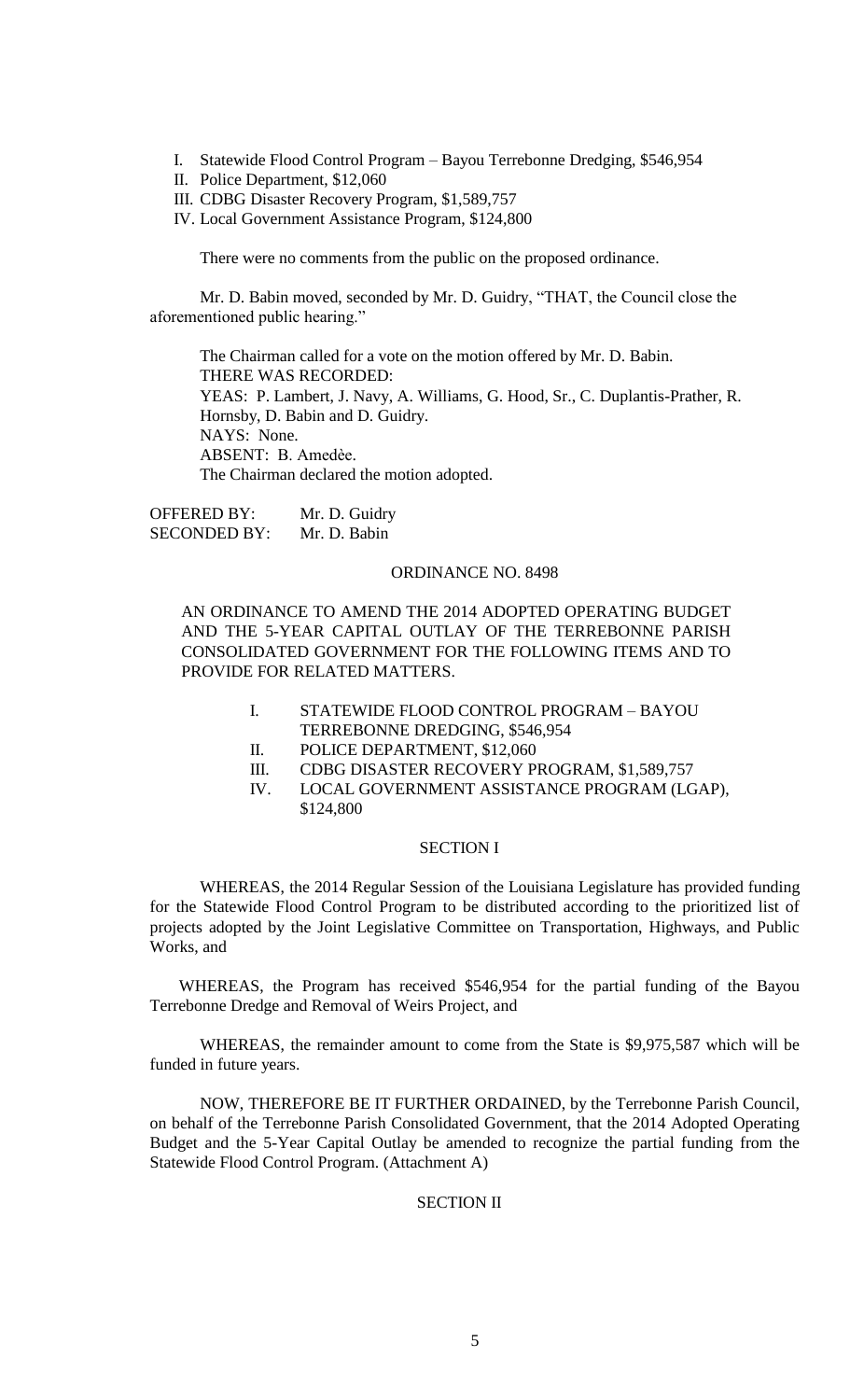WHEREAS, Police Department has collected \$12,060 in excess for the Xerox Receipts Revenue Account, and

WHEREAS, the Police Department wishes to use this excess to purchase a Commercial Grade Shredder, and various office and uniform supplies.

NOW, THEREFORE BE IT FURTHER ORDAINED, by the Terrebonne Parish Council, on behalf of the Terrebonne Parish Consolidated Government, that the 2014 Adopted Operating Budget be amended to recognize the additional revenue for the Police Department. (Attachment B)

## SECTION III

WHEREAS, the Parish has been awarded Community Development Block Grant (CDBG) funding as a result of the damage caused by Hurricanes Gustav and Ike, and

WHEREAS, the Suzie Canal Levee Project is still in the preliminary design phase of the project therefore, affording the \$1,589,715 to Ward 7 Levee, Phase 3 in order to handle the budget shortfall, and

WHEREAS, Buquet Street Drainage Improvements has an overrun of \$42 which will go towards the Ward 7 Levee, Phase 3 Project as well and this brings the total to \$1,589,757.

NOW, THEREFORE BE IT FURTHER ORDAINED, by the Terrebonne Parish Council, on behalf of the Terrebonne Parish Consolidated Government, that the 2014 Adopted Operating Budget be amended to recognize the movement of funds between the above listed CDBG Recovery Projects. (Attachment C)

## SECTION IV

WHEREAS, the Parish approved the application to the State of Louisiana, Office of Community Development through the Local Government Assistance Program (LGAP), reference Resolution 14-002, and

WHEREAS, the Parish was awarded the LGAP funds in the amount of \$124,800 for the purchase of Police Department Vehicles.

BE IT FURTHER ORDAINED, by the Terrebonne Parish Council, on behalf of the Terrebonne Parish Consolidated Government, that the 2014 Adopted Budget of the Terrebonne Parish Consolidated Government, be amended to recognize the \$124,800 from the Local Government Assistance Program. (Attachment D)

# SECTION V

If any word, clause, phrase, section or other portion of this ordinance shall be declared null, void, invalid, illegal, or unconstitutional, the remaining words, clauses, phrases, sections and other portions of this ordinance shall remain in full force and effect, the provisions of this ordinance hereby being declared to be severable.

## SECTION VI

This ordinance shall become effective upon approval by the Parish President or as otherwise provided in Section 2-13(b) of the Home Rule Charter for a Consolidated Government for Terrebonne Parish, whichever occurs sooner.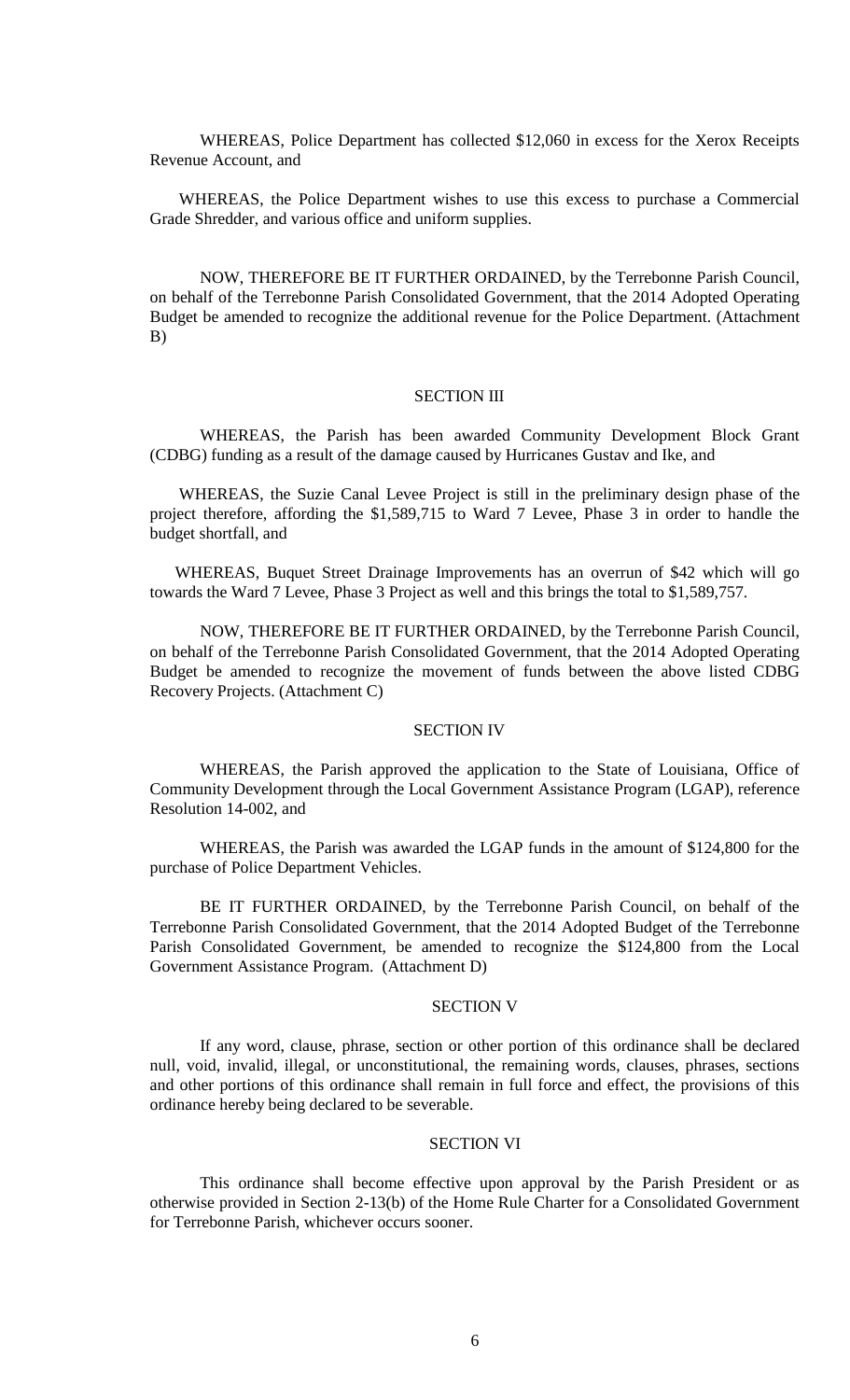This ordinance, having been introduced and laid on the table for at least two weeks, was voted upon as follows:

THERE WAS RECORDED:

YEAS: P. Lambert, J. Navy, A. Williams, G. Hood, Sr., C. Duplantis-Prather, R. Hornsby, D. Babin, and D. Guidry. NAYS: None. NOT VOTING: None. ABSTAINING: None. ABSENT: B. Amedee. The Chairman declared the ordinance adopted on this, the 17th day of December 2014.

| <b>ATTACHMENT A - Statewide Flood Control Prog - Bayou Terre Dredging</b> |                |               |                |
|---------------------------------------------------------------------------|----------------|---------------|----------------|
|                                                                           | 2014           |               |                |
|                                                                           | <b>Adopted</b> | <b>Change</b> | <b>Amended</b> |
| Bayou Terrebonne Clearing/Snagging                                        | 752,930        | 546,954       | 1,299,884      |
| Statewide Flood Bayou Terre Dredging                                      |                | (546, 954)    | (546, 954)     |
|                                                                           |                |               |                |
| <b>ATTACHMENT B - Police Department</b>                                   |                |               |                |
|                                                                           | 2014           |               |                |
|                                                                           | <b>Adopted</b> | <b>Change</b> | <b>Amended</b> |
|                                                                           |                |               |                |
| <b>Public Safety Supplies</b>                                             | 62,349         | 5,055         | 67,404         |
| <b>Training Field</b>                                                     | 12,300         | 1,000         | 13,300         |
| Office Equipment                                                          |                | 2,700         |                |
| Xerox Receipts                                                            | $\blacksquare$ | (28, 595)     | (28, 595)      |
| <b>ATTACHMENT C - CDBG Disaster Recovery Program</b>                      |                |               |                |
|                                                                           |                |               |                |
|                                                                           | 2014           |               |                |
|                                                                           | <b>Adopted</b> | <b>Change</b> | <b>Amended</b> |
| <b>Suzie Canal Levee</b>                                                  | 3,679,125      | (1,589,715)   | 2,089,410      |
| Ward 7 Levee                                                              | 12,751,340     | 1,589,757     | 14,341,097     |
| <b>Buquet Street Drainage Improvements</b>                                | 42             | (42)          |                |
|                                                                           |                |               |                |
| <b>ATTACHMENT D - Local Government Assistance Program</b>                 |                |               |                |
|                                                                           | 2014           |               |                |
|                                                                           | <b>Adopted</b> | <b>Change</b> | <b>Amended</b> |
|                                                                           |                |               |                |
| <b>Transfer from General Fund</b>                                         | (1,800,000)    | 124,800       | (1,675,200)    |
| Local Government Assistance Program                                       |                | (124, 800)    | (124, 800)     |
| Transfer to Public Safety Fund                                            | 1,800,000      | (124, 800)    | 1,675,200      |
| Fund Balance (Increase)                                                   | N/A            | 124,800       | N/A            |

The Chairman recognized the public for comments on the following:

B. A proposed ordinance to amend the zoning map of the Parish of Terrebonne so as to rezone from C-3 (Neighborhood Commercial District) & C-6 (Light Commercial District) to R-1 (Single-Family Residential District); Lots 2-30, Crescent Place Subdivision, Terrebonne Parish, Louisiana; T.P.C.G., applicant.

There were no comments from the public on the proposed ordinance.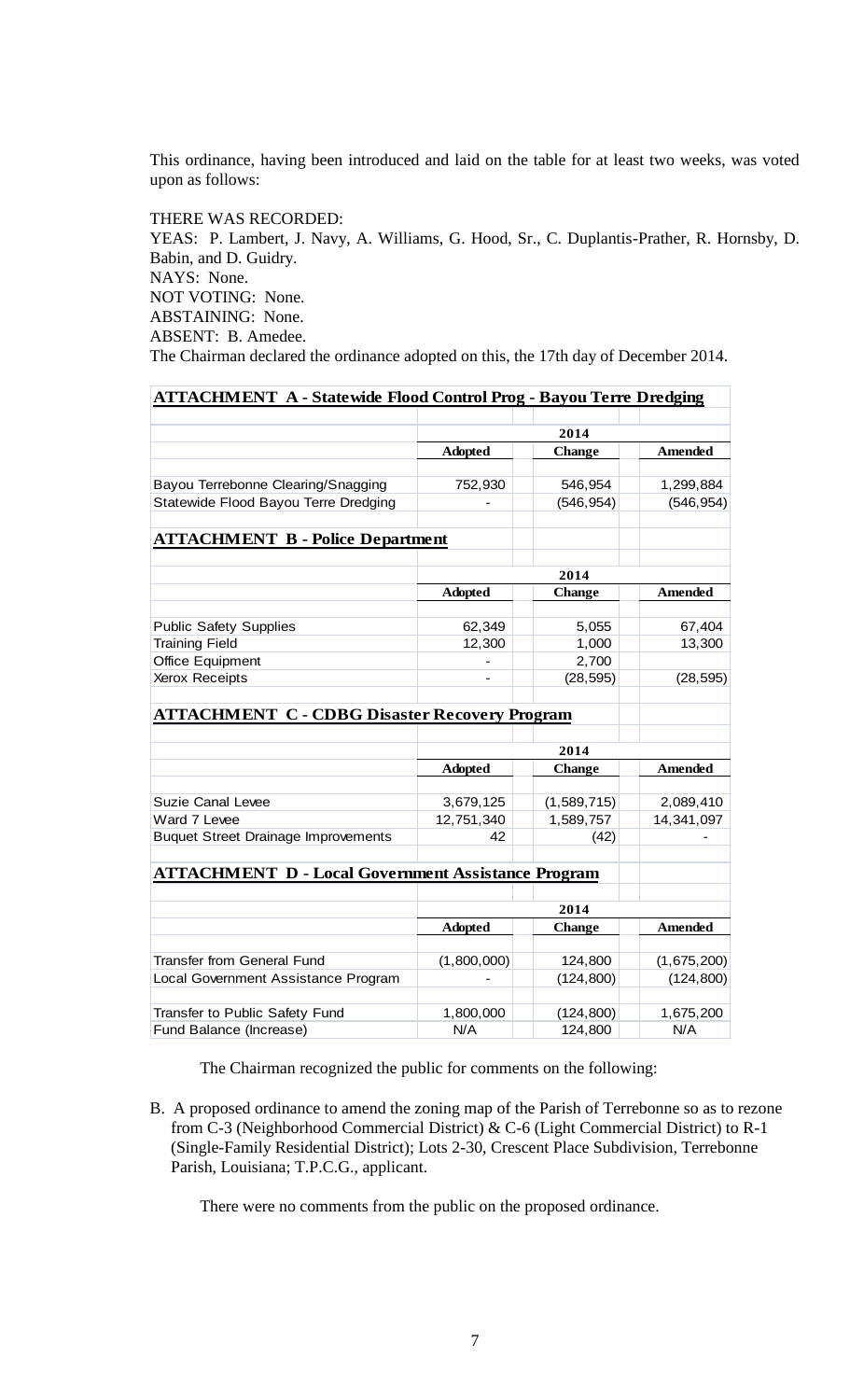Mr. D. Babin moved, seconded by Mr. G. Hood, Sr., "THAT, the Council close the aforementioned public hearing."

The Chairman called for a vote on the motion offered by Mr. D. Babin. THERE WAS RECORDED: YEAS: P. Lambert, J. Navy, A. Williams, G. Hood, Sr., C. Duplantis-Prather, R. Hornsby, D. Babin and D. Guidry. NAYS: None. ABSENT: B. Amedèe. The Chairman declared the motion adopted.

OFFERED BY: Mr. D. Babin SECONDED BY: Mr. G. Hood, Sr.

### ORDINANCE NO. 8499

AN ORDINANCE TO AMEND THE ZONING MAP OF THE PARISH OF TERREBONNE SO AS TO REZONE FROM C-3 (NEIGHBORHOOD COMMERCIAL DISTRICT) & C-6 (LIGHT COMMERCIAL DISTRICT) TO R-1 (SINGLE-FAMILY RESIDENTIAL DISTRICT); LOTS 2-30, CRESCENT PLACE SUBDIVISION, TERREBONNE PARISH, LOUISIANA; T.P.C.G., APPLICANT.

WHEREAS, the Terrebonne Parish Council, on behalf of the Terrebonne Parish Consolidated Government, hereby declares that it has adopted a resolution giving notice of intent to adopt the following ordinance hereto; and

WHEREAS, the Terrebonne Parish Council, on behalf of the Terrebonne Parish Consolidated Government, has conducted a public hearing on Wednesday, December 17, 2014; and

WHEREAS, after considering all comments received, if any, the following action is hereby taken.

NOW, THEREFORE, BE IT ORDAINED by the Terrebonne Parish Council, on behalf of the Terrebonne Parish Consolidated Government, that the Zoning Map of the Parish of Terrebonne be hereby amended so as to rezone from C-3 (Neighborhood Commercial District) & C-6 (Light Commercial District) to R-1 (Single-Family Residential District), Lots 2-30, Crescent Place Subdivision, Terrebonne Parish, Louisiana.

## SECTION II

If any word, clause, phrase, section or other portion of this ordinance shall be declared null, void, invalid, illegal, or unconstitutional, the remaining words, clauses, phrases, sections and other portions of this ordinance shall remain in full force and effect, the provisions of this ordinance hereby being declared to be severable.

# SECTION III

This ordinance shall become effective upon approval by the Parish President or as otherwise provided in Section 2-13(b) of the Home Rule Charter for a Consolidated Government for Terrebonne Parish, whichever occurs sooner.

This ordinance, having been introduced and laid on the table for at least two weeks, was voted upon as follows:

THERE WAS RECORDED:

YEAS: P. Lambert, J. Navy, A. Williams, G. Hood, Sr., C. Duplantis-Prather, R. Hornsby, D. Babin, and D. Guidry. NAYS: None.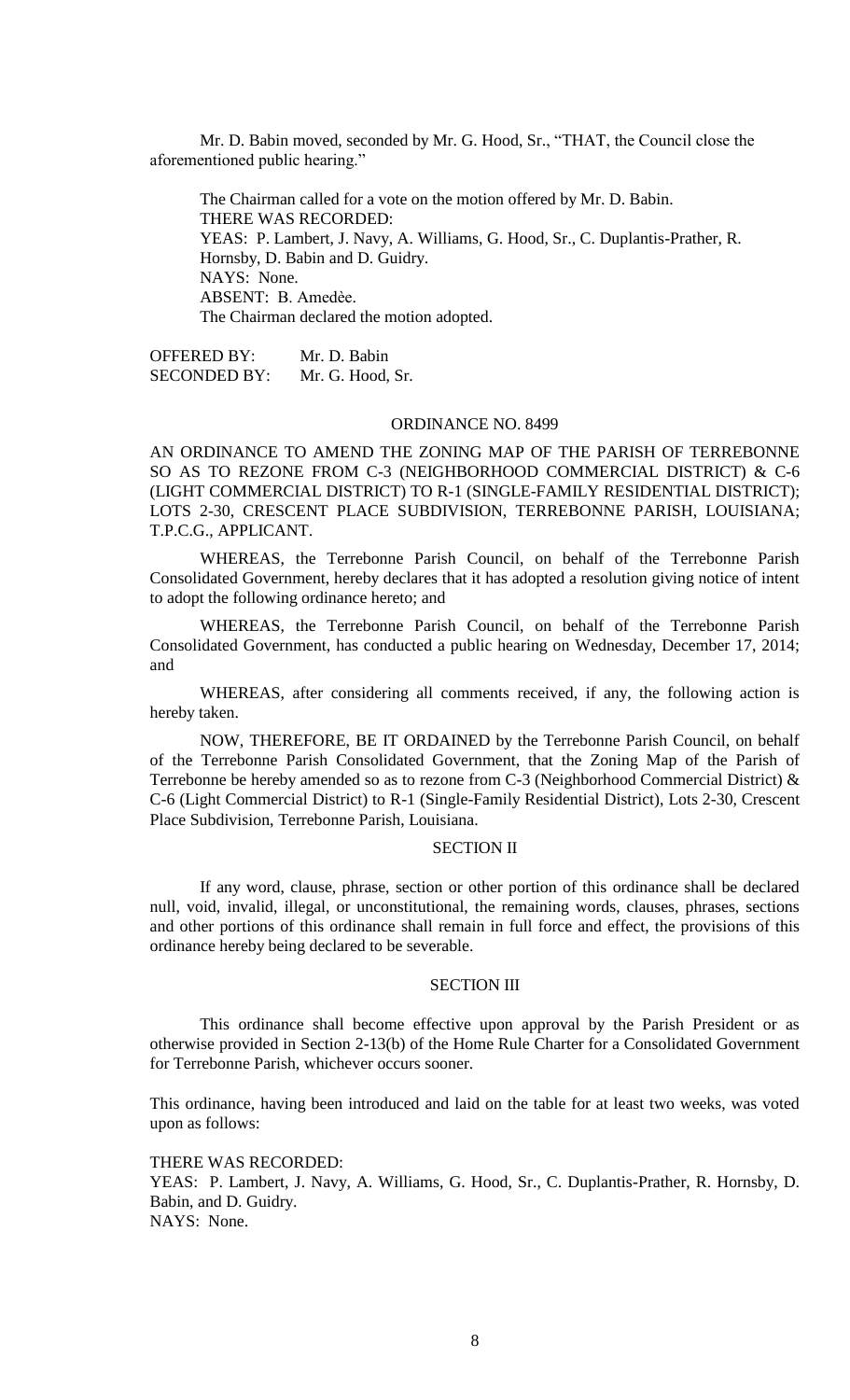NOT VOTING: None. ABSTAINING: None. ABSENT: B. Amedee. The Chairman declared the ordinance adopted on this, the 17th day of December 2014.

The Chairman recognized the public for comments on the following:

C. A proposed ordinance to amend the zoning map of the Parish of Terrebonne so as to rezone from OL (Open Land) to I-1 (Light Industrial District); 12.5 acre tract of property belonging to North Hollywood Plantation, LLC along Valhi Boulevard, Terrebonne Parish, Louisiana; North Hollywood Plantation, LLC, applicant.

There were no comments from the public on the proposed ordinance.

Mr. D. Babin moved, seconded by Mr. G. Hood, Sr., "THAT, the Council close the aforementioned public hearing."

The Chairman called for a vote on the motion offered by Mr. D. Babin. THERE WAS RECORDED: YEAS: P. Lambert, J. Navy, A. Williams, G. Hood, Sr., C. Duplantis-Prather, R. Hornsby, D. Babin and D. Guidry. NAYS: None. ABSENT: B. Amedѐe. The Chairman declared the motion adopted.

OFFERED BY: Mr. D. Babin SECONDED BY: Mr. G. Hood

## ORDINANCE NO. 8500

AN ORDINANCE TO AMEND THE ZONING MAP OF THE PARISH OF TERREBONNE SO AS TO REZONE FROM OL (OPEN LAND) TO I-1 (LIGHT INDUSTRIAL DISTRICT); 12.5 ACRE TRACT OF PROPERTY BELONGING TO NORTH HOLLYWOOD PLANTATION, LLC ALONG VALHI BOULEVARD, TERREBONNE PARISH, LOUISIANA; NORTH HOLLYWOOD PLANTATION, LLC, APPLICANT.

WHEREAS, the Terrebonne Parish Council, on behalf of the Terrebonne Parish Consolidated Government, hereby declares that it has adopted a resolution giving notice of intent to adopt the following ordinance hereto; and

WHEREAS, the Terrebonne Parish Council, on behalf of the Terrebonne Parish Consolidated Government, has conducted a public hearing on Wednesday, December 17, 2014; and

WHEREAS, after considering all comments received, if any, the following action is hereby taken.

NOW, THEREFORE, BE IT ORDAINED by the Terrebonne Parish Council, on behalf of the Terrebonne Parish Consolidated Government, that the Zoning Map of the Parish of Terrebonne be hereby amended so as to rezone from OL (Open Land) to I-1 (Light Commercial District), 12.5 acre tract of property belonging to North Hollywood Plantation, LLC along Valhi Boulevard, Terrebonne Parish, Louisiana.

### SECTION II

If any word, clause, phrase, section or other portion of this ordinance shall be declared null, void, invalid, illegal, or unconstitutional, the remaining words, clauses, phrases, sections and other portions of this ordinance shall remain in full force and effect, the provisions of this ordinance hereby being declared to be severable.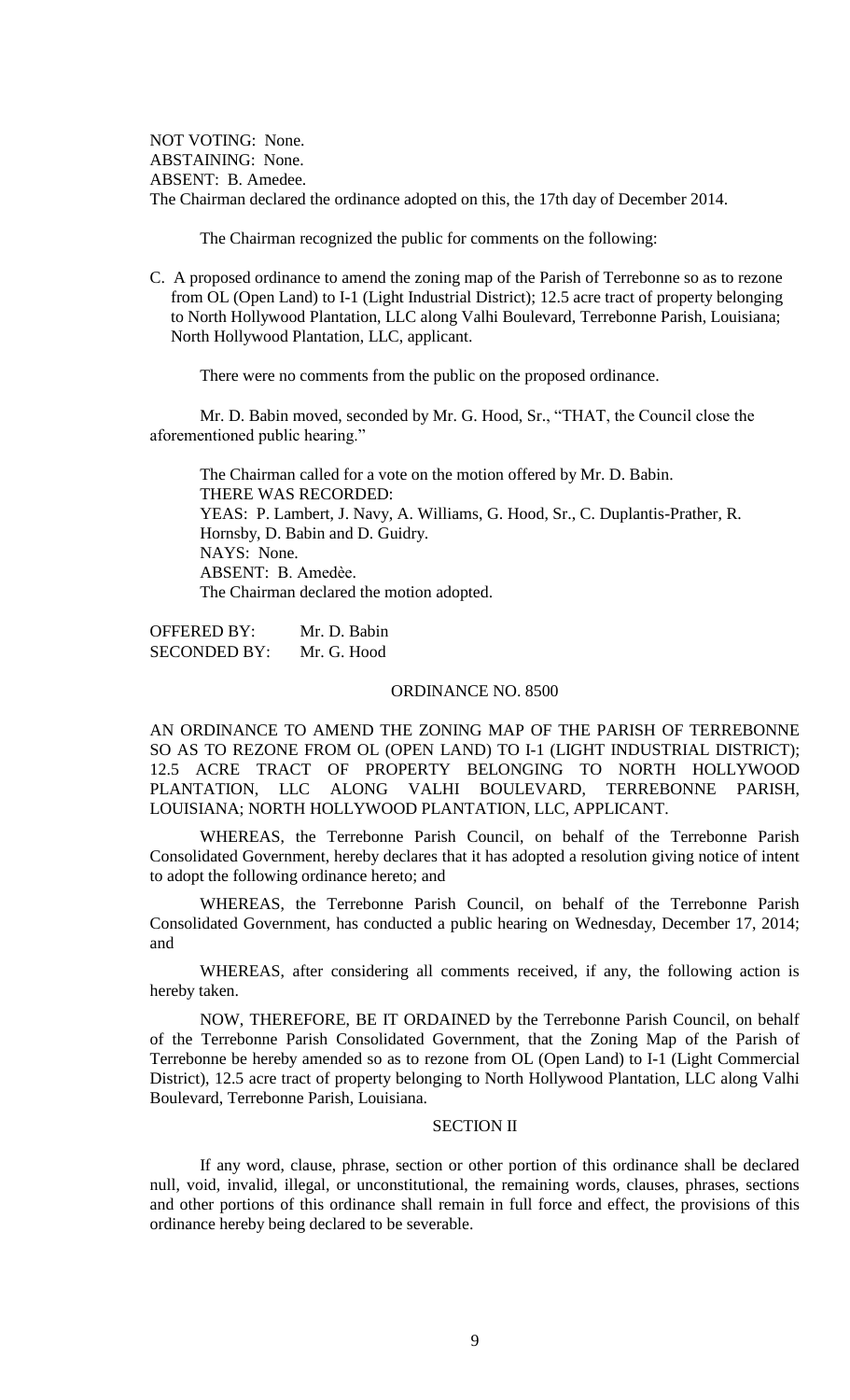# SECTION III

This ordinance shall become effective upon approval by the Parish President or as otherwise provided in Section 2-13(b) of the Home Rule Charter for a Consolidated Government for Terrebonne Parish, whichever occurs sooner.

This ordinance, having been introduced and laid on the table for at least two weeks, was voted upon as follows:

### THERE WAS RECORDED:

YEAS: P. Lambert, J. Navy, A. Williams, G. Hood, Sr., C. Duplantis-Prather, R. Hornsby, D. Babin, and D. Guidry. NAYS: None. NOT VOTING: None. ABSTAINING: None. ABSENT: B. Amedee. The Chairman declared the ordinance adopted on this, the 17th day of December 2014.

Mr. D. Babin moved, seconded by Mr. G. Hood, Sr., "THAT, the Council continue with the regular order of business."

The Chairman called for a vote on the motion offered by Mr. D. Babin. THERE WAS RECORDED: YEAS: P. Lambert, J. Navy, A. Williams, G. Hood, Sr., C. Duplantis-Prather, R. Hornsby, D. Babin and D. Guidry. NAYS: None. ABSENT: B. Amedѐe. The Chairman declared the motion adopted.

The Chairman called for a report on the Public Services Committee meeting held on 12/15/14, whereupon the Committee Chairman noting ratification of minutes calls public hearing on 01/13/15 at 6:30 p.m. rendered the following:

## PUBLIC SERVICES COMMITTEE

## DECEMBER 15, 2014

The Chairman, Daniel Babin, called the Public Services Committee meeting to order at 5:33 p. m. in the Terrebonne Parish Council Meeting Room with an Invocation led by Committee Member R. Hornsby and the Pledge of Allegiance by Committee Member G. Hood, Sr. Upon roll call, Committee Members recorded as present were: D. Babin, C. Duplantis-Prather, D. Guidry, Capt. Greg Hood, Sr., HPD Ret., R. Hornsby, P. Lambert, J. Navy, and A. Williams. Committee Member B. Amedèe was recorded as entering the proceedings at 5:40 p.m. A quorum was declared present.

OFFERED BY: Mr. D. Guidry SECONDED BY: Mr. G. Hood, Sr.

RESOLUTION NO. 14-506

A resolution amending Resolution No 14-489, establishing the Terrebonne Parish Council meeting dates for FY 2015, to change the first Regular Council Session Meeting in January to Tuesday, January 13, 2015, due to a scheduling conflict.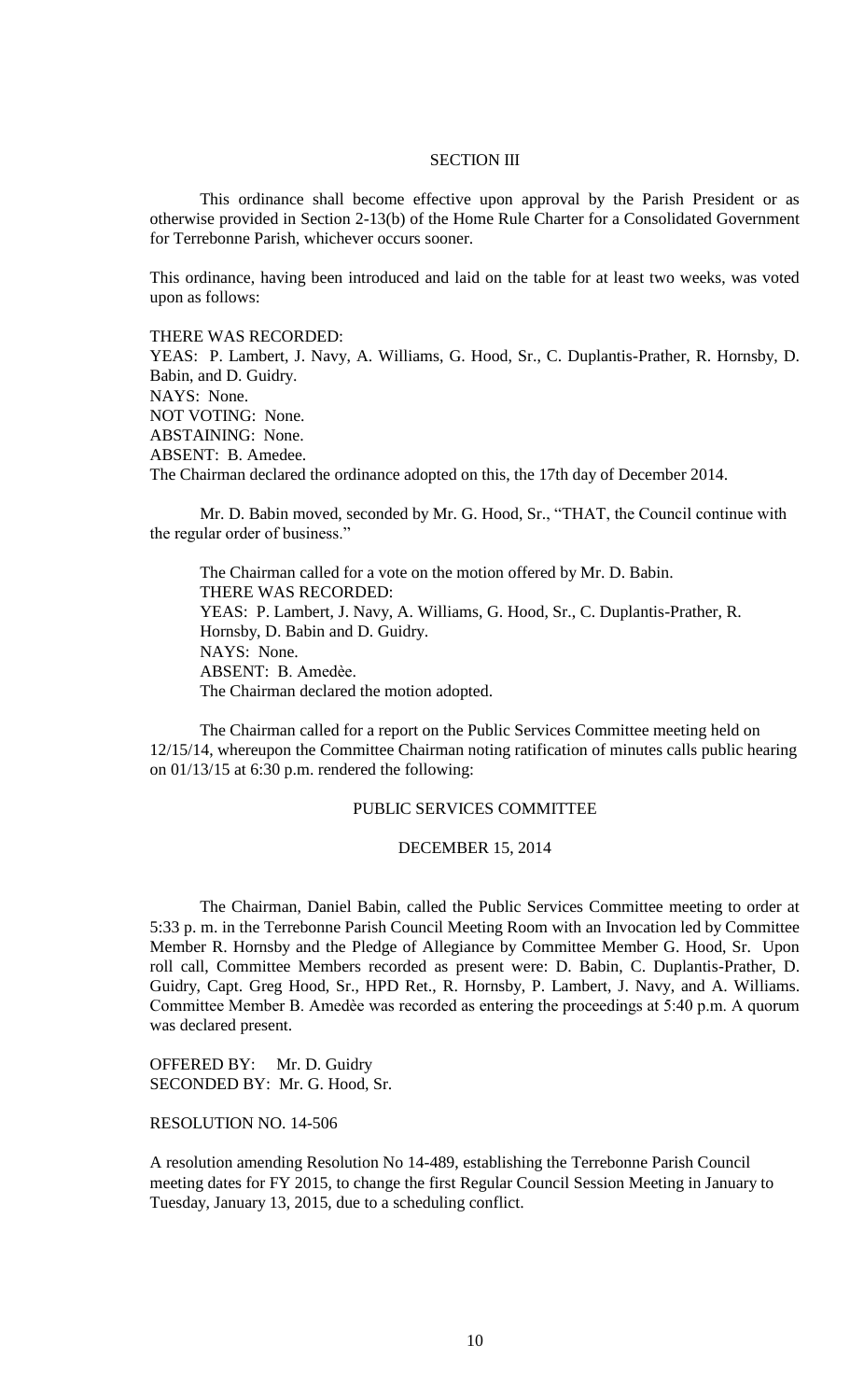WHEREAS, it was recently discovered that the first Regular Council Session scheduled in January (14) would make it difficult for the Terrebonne Parish Council to attend the annual Houma-Terrebonne Chamber of Commerce Banquet, and

WHEREAS, with regards to meetings of the Terrebonne Parish Council, the Home Rule Charter for a Consolidated Government for Terrebonne Parish provides as follows:

# **"Sec. 2-07. Council meetings and rules.**

(a) The council shall meet regularly at least twice a month at intervals of at least two (2) weeks at such times and places as the council may prescribe….."

WHEREAS, the usual dates for these meetings are the second and fourth Wednesdays of each month, and

WHEREAS, due to certain **holidays\*** which conflict with these meeting dates, there are certain months during which meeting days/dates must be changed, and

WHEREAS, in order to provide the general public ample time to schedule attendance at the meetings of the governing body, the Council wishes to establish a meeting schedule for the entire year.

NOW, THEREFORE BE IT RESOLVED by the Terrebonne Parish Council (Policy, Procedure and Legal Committee), on behalf of the Terrebonne Parish Consolidated Government, that the Council"s Regular Session Meeting dates for 2015 shall be as follows, amending the date of the first Regular Session to Tuesday, \*January 13, 2015:

| January $*13 & 28$              | July 8 & 22                                  |
|---------------------------------|----------------------------------------------|
| February 11 $& 25$              | August 12 & 26                               |
| March 11 & 25                   | September 9 & 23 (Committees September 8)    |
| April 8 & 22                    | October $7 & 21$                             |
| May 13 & 27 (Committees May 26) | November 4 & 18 (*Thanksgiving, $11/26/15$ ) |
| June 10 $& 24$                  | December 2 & 16 (*Christmas, $12/25/15$ )    |

BE IT FURTHER RESOLVED that all Regular Session Council Meetings shall begin at 6:00 p.m. in the Council Meeting Room on the second floor of the Government Tower at 8026 Main Street, and

BE IT FURTHER RESOLVED that the Council will schedule committee meetings on the Monday preceding the Regular Meetings of the Council as regularly as possible, however \*\*committee meetings may be scheduled on a different day and/or at a different time, as decided upon by the Council; and,

BE IT FURTHER RESOLVED that the Council may call additional committee meetings and/or Special Sessions of the Council as deemed necessary.

## THERE WAS RECORDED:

YEAS: J. Navy, A. Williams, G. Hood, Sr., C. Duplantis-Prather, R. Hornsby, D. Babin, D. Guidry, and P. Lambert. NAYS: None. ABSTAINING: None. ABSENT: B. Amedée. The Chairman declared the resolution adopted on this, the 15th day of December 2014.

\* \* \* \* \* \* \* \* \*

Mr. R. Hornsby moved, seconded by Ms. A. Williams, "THAT, the Public Services Committee introduce an ordinance to enter into an Act of Donation with Terrebonne Land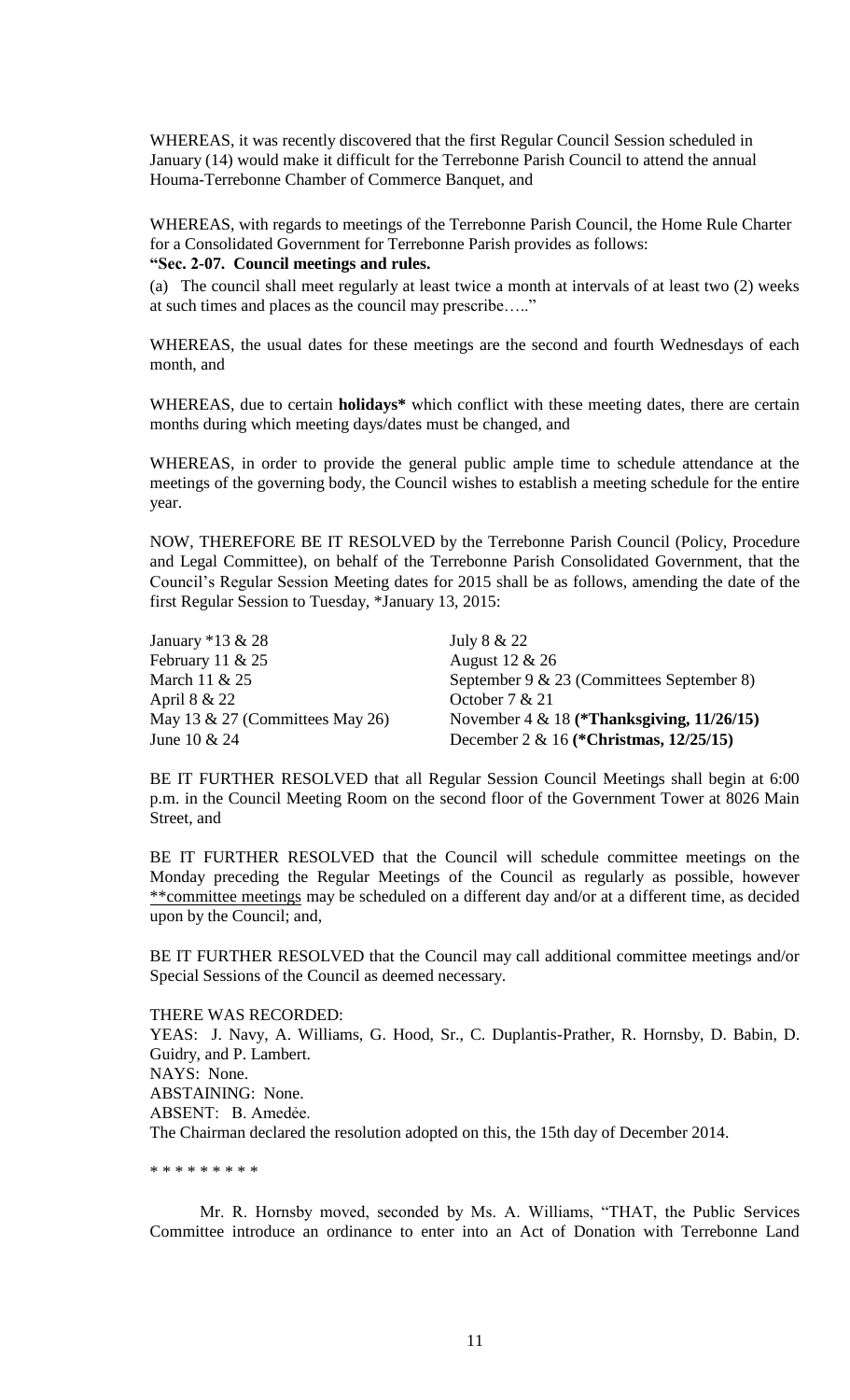Partnership for Summerfield Ponds, calling a public hearing on January 13, 2015 at 6:30 p.m., and to provide for related matters."

The Chairman called for the vote on the motion offered by Mr. R. Hornsby. THERE WAS RECORDED: YEAS: D. Babin, C. Duplantis-Prather, D. Guidry, G. Hood, Sr., R. Hornsby, P. Lambert, J. Navy, and A. Williams. NAYS: None. ABSENT: B. Amedѐe. The Chairman declared the motion adopted.

Mr. R. Hornsby moved, seconded by Mr. G. Hood, Sr., "THAT, the Public Services Committee introduce an ordinance that will establish a "3-Way Stop" at the intersection of Lansdown Drive and Fair Oaks Street and calling a public hearing on January 13, 2015 at 6:30 p.m."

The Chairman called for the vote on the motion offered by Mr. R. Hornsby. THERE WAS RECORDED: YEAS: D. Babin, C. Duplantis-Prather, D. Guidry, G. Hood, Sr., R. Hornsby, P. Lambert, J. Navy, and A. Williams. NAYS: None. ABSENT: B. Amedѐe. The Chairman declared the motion adopted.

OFFERED BY: Ms. C. Duplantis-Prather SECONDED BY: Ms. A. Williams

## RESOLUTION NO. 14-507

A resolution authorizing the execution of Change Order No. 3 (Balancing) for the Construction Agreement for Parish Project No. 01- DRA-40, Forced Drainage Project 1-1B (Phase 3A Reach 2) Bayou Gardens Boulevard to Darlene Street, Terrebonne Parish, Louisiana.

WHEREAS, the Terrebonne Parish Consolidated Government entered into a contract dated August 20, 2013, with Circle, L.L.C., for Forced Drainage Project 1-1B (Phase 3A Reach 2) Bayou Gardens Boulevard to Darlene Street, Parish Project 01-DRA-40, Terrebonne Parish, Louisiana, and

WHEREAS, it is necessary to adjust and balance contract quantities with installed quantities, and

WHEREAS, this change order is necessary in order to decrease the contract price by \$98,268.06, and

WHEREAS, this change order will increase contract time by 22 calendar days, and

WHEREAS, this Balancing Change Order No. 3 has been recommended by the Engineer for this project, T. Baker Smith, LLC.

NOW, THEREFORE BE IT RESOLVED that the Terrebonne Parish Council (Public Services Committee), on behalf of the Terrebonne Parish Consolidated Government, does hereby approve and authorize the execution by Terrebonne Parish President Michel Claudet of Change Order No. 3 to the construction agreement with Circle, L.L.C., Inc. for a decrease of Ninety Eight Thousand Two Hundred and Sixty Eight Dollars and Six Cents (\$98,268.06) and add Twenty Two (22) additional calendar days to the original contract amount, and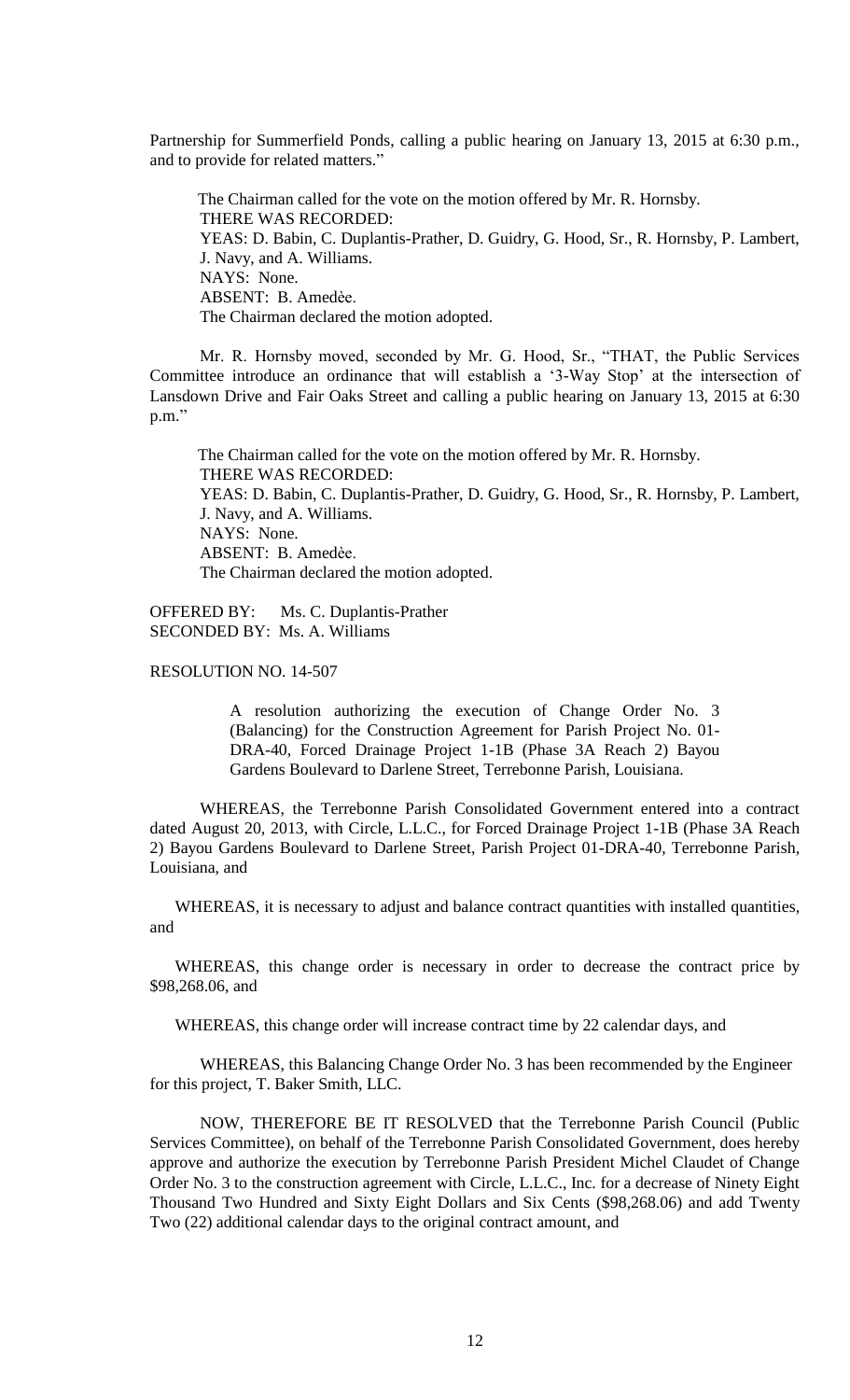BE IT FURTHER RESOLVED that a certified copy of the resolution be forwarded to the Engineer, T. Baker Smith, LLC.

THERE WAS RECORDED:

YEAS: J. Navy, A. Williams, G. Hood, Sr., C. Duplantis-Prather, R. Hornsby, D. Babin, D. Guidry, and P. Lambert. NAYS: None. ABSTAINING: None. ABSENT: B. Amedẻe The Chairman declared the resolution adopted on this, the 15th day of December 2014.

\* \* \* \* \* \* \* \* \* OFFERED BY: Mr. D. Guidry SECONDED BY: Mr. P. Lambert

## RESOLUTION NO. 14-508

A resolution authorizing the execution of Change Order No. 1 for the Construction Agreement for Parish Project No. 10-CDBG-R-LEV-63; Ward 7 Levee Improvements & Extension Phase I, Bayou Neuf to East Houma Surge Levee Project, Terrebonne Parish, Louisiana.

WHEREAS, the Terrebonne Parish Consolidated Government entered into a contract dated May 7, 2014, with Apeck Construction, LLC, for the Ward 7 Levee Improvements  $\&$ Extension Phase I, Bayou Neuf to East Houma Surge Levee, Parish Project No. 10-CDBG-R-LEV-63, Terrebonne Parish, Louisiana, and

WHEREAS, it is necessary to cover costs associated with the relocation/removal of three (3) service lines currently located along the bridge at the Hilcorps Energy Facility, and

WHEREAS, this change order is also required to increase contract time by Twenty Three (23) calendar days, and

WHEREAS, this change order will increase the contract time by twenty three (23) calendar days and will increase the contract by \$7,350.00, this change order has been approved by the Louisiana Office of Community Development (OCD) and Louisiana Department of Transportation and Development (DOTD), and

WHEREAS, this Change Order No. 1 has been recommended by the ENGINEER for this project, CB&I Coastal, Inc.

NOW, THEREFORE BE IT RESOLVED that the Terrebonne Parish Council, on behalf of the Terrebonne Parish Consolidated Government, does hereby approve and authorize the execution by Terrebonne Parish President Michel Claudet of Change Order No. 1 to the construction agreement with Apeck Construction, LLC, increases the construction time by twenty three (23) calendar days and increases the contract amount by Seven Thousand Three Hundred and Fifty Dollars and Zero Cents (\$7,350.00), and

BE IT FURTHER RESOLVED that a certified copy of the resolution be forwarded to the Engineer, CB&I Coastal, Inc.

THERE WAS RECORDED:

YEAS: J. Navy, A. Williams, G. Hood, Sr., C. Duplantis-Prather, R. Hornsby, D. Babin, D. Guidry, and P. Lambert. NAYS: None.

ABSTAINING: B. Amedée.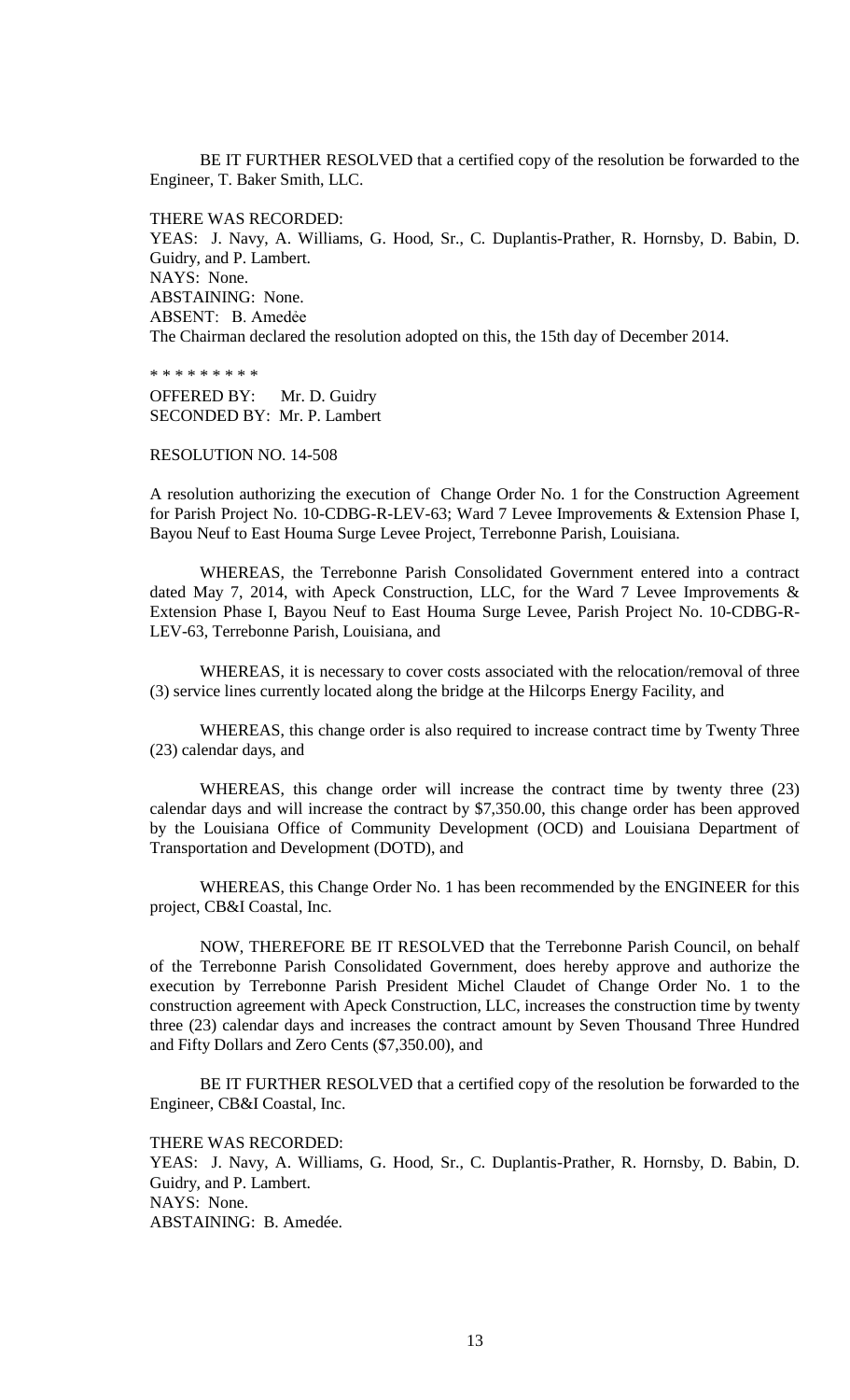ABSENT:

The Chairman declared the resolution adopted on this, the 15th day of December 2014.

\* \* \* \* \* \* \* \* \*

OFFERED BY: Ms. A. Williams SECONDED BY: Mr. D. Guidry

RESOLUTION NO. 14-509

A RESOLUTION PROVIDING FOR THE RATIFICATION OF THE PARISH PRESIDENT"S APPOINTMENT OF AGUILAR CONSULTANTS, L.L.C., TO PROVIDE APPRAISAL SERVICES IN CONJUNCTION WITH THE FALGOUT CANAL FRESHWATER ENHANCEMENT PROJECT, STATE PROJECT TE-0063, AND ALSO AUTHORIZING THE PARISH PRESIDENT TO EXECUTE THE APPROPRIATE PROFESSIONAL SERVICES CONTRACT FOR THE PROJECT.

WHEREAS, Terrebonne Parish is desirous of initiating the acquisition of sites and servitudes for the Falgout Canal Freshwater Enhancement Project, State Project TE-0063, funded by the Coastal Impact Assistance Program (CIAP), in compliance with the Uniform Relocation Act; and

WHEREAS, the CIAP program, administered by the United States Fish & Wildlife Service requires appraisers to follow all applicable standards in accordance with both the Uniform Appraisal Standards for Federal Land Acquisition (UASFLA), commonly referred to as the "Yellow Book," and the Uniform Standards of Professional Appraisal Practice (USPAP); and

WHEREAS, the firm of Aguilar Consultants, L.L.C., has been selected through a formal Request for Proposals process in accordance with all applicable laws; and

WHEREAS, Terrebonne Parish is required to contract with an appraiser to provide the services required to acquire sites and servitudes in compliance with the Uniform Relocation Act;

NOW THEREFORE BE IT RESOLVED, by the Terrebonne Parish Council, on behalf of the Terrebonne Parish Consolidated Government, that the Parish President's selection of Aguilar Consultants, L.L.C., be ratified;

NOW, THEREFORE BE IT FURTHER RESOLVED, that the Parish President be authorized to execute the professional services agreement for the above stated purpose.

THERE WAS RECORDED: YEAS: J. Navy, A. Williams, G. Hood, Sr., C. Duplantis-Prather, R. Hornsby, D. Babin, D. Guidry, and P. Lambert. NAYS: None. ABSTAINING: None. ABSENT: B. Amedée. The Chairman declared the resolution adopted on this, the 15th day of December 2014.

\* \* \* \* \* \* \* \* \*

OFFERED BY: Ms. C. Duplantis-Prather SECONDED BY: Mr. G. Hood, Sr.

RESOLUTION NO. 14-510

A resolution awarding and authorizing the signing of the construction Contract for Parish Project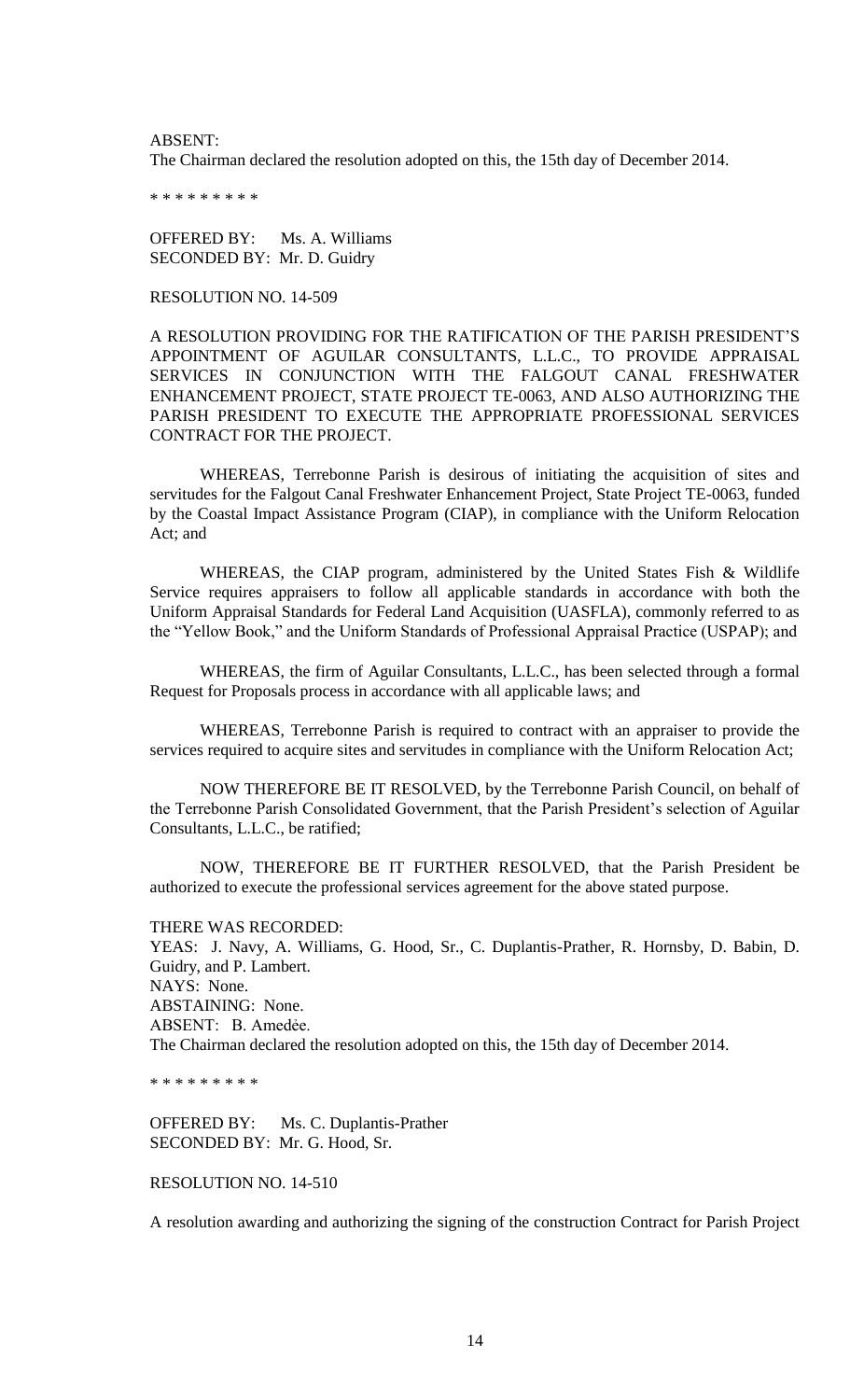No. 05-ECD-11, Bayou Terrebonne Bayouwalk Enhancement Project – Pedestrian Bridge Project Phase III Contract I, Terrebonne Parish Consolidated Government, Terrebonne Parish, Louisiana, and authorizing the issuance of the Notice to Proceed.

WHEREAS, the Terrebonne Parish Consolidated Government did receive construction bids on Parish Project No. 05-ECD-11, Bayou Terrebonne Bayouwalk Enhancement Project – Pedestrian Bridge Project Phase III Contract I, Terrebonne Parish, Louisiana, and,

WHEREAS, the lowest and best bid was that submitted by Gray Construction Corp., in the bid amount of \$351,364.10, and

NOW, THEREFORE, BE IT RESOLVED that the Terrebonne Parish Consolidated Government award the construction contract to Gray Construction Corp., in the overall amount of \$351,364.10, and

BE IT FURTHER RESOLVED, that the President of Terrebonne Parish Consolidated Government, be and he is hereby authorized and empowered to sign a construction contract for and on behalf of the Terrebonne Parish Consolidated Government with Gray Construction Corp., upon receipt of the performance bond in the amount of the contract price, and

BE IT FURTHER RESOLVED, that upon receipt of required certificates of insurance evidencing coverage as provided in the project specifications and upon execution and recordation of all contract documents, that the Engineer is hereby authorized to issue the Notice to Proceed to the Contractor to commence construction of the project.

#### THERE WAS RECORDED:

YEAS: J. Navy, A. Williams, G. Hood, Sr., C. Duplantis-Prather, R. Hornsby, D. Babin, D. Guidry, and P. Lambert. NAYS: None. ABSTAINING: None. ABSENT: B. Amedée. The Chairman declared the resolution adopted on this, the 15th day of December 2014.

\* \* \* \* \* \* \* \* \*

Upon questioning from Committee Member C. Duplantis-Prather, Capital Project Administrator Jeanne Bray explained, for clarification purposes, that the aforementioned project is a facility planning and control project not a DOTD transportation control enhancement project; noting that this is a "name" that was given years ago for these particular projects.

Committee member B. Amedèe was recorded as entering the proceedings.

OFFERED BY: Mr. J. Navy SECONDED BY: Ms. A. Williams

## RESOLUTION NO. 14-511

A resolution providing approval of Amendment No. 1 to the Engineering Agreement for Parish Project No.14-SEW-24, Renovations to Mire and Wallis Sewer Lift Stations, Terrebonne Parish, Louisiana.

WHEREAS, the Terrebonne Parish Consolidated Government did enter into an original engineering agreement with Duplantis Design Group, PC dated July 23, 2014 , recordation number 1459049, for the Renovations to Mire and Wallis Sewer Lift Stations Project identified as Parish Project 14-SEW-24, and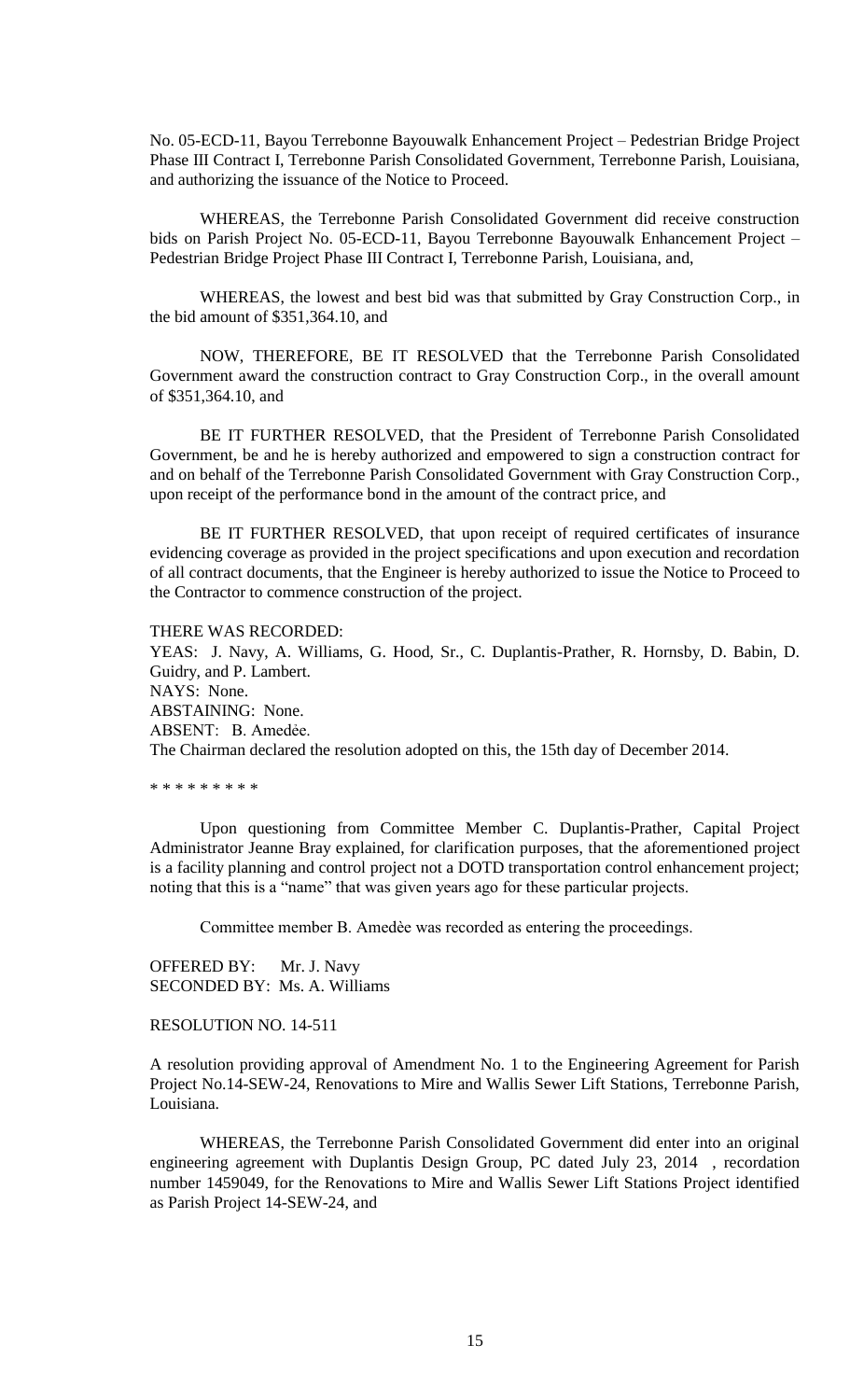WHEREAS, the Engineering Agreement between OWNER and ENGINEER provides for certain limitations for Basic Services and Special Consultants, and

WHEREAS, the engineer has informed the Terrebonne Parish Consolidated Government of a change in scope related to the addition of a new wet well, and

WHEREAS, Amendment No. 1 proposes to increase the fees to include this change in scope to this project, and

WHEREAS, an amendment to the engineering agreement is required to provide additional Basic Services and Special Consultants to continue with this phase of the project, and

WHEREAS, this above work will increase the Basic Services by \$12,000.00 and Special Consultants by \$4,200.00, and

WHEREAS, this amendment is contingent upon approval from DEQ (Department of Environmental Quality), and

NOW, THEREFORE BE IT RESOLVED that the Terrebonne Parish Council, on behalf of the Terrebonne Parish Consolidated Government, does hereby approve this Amendment No. 1 to the Engineering Agreement for an overall increase of \$16,200.00 and authorizes Parish President Michel Claudet to execute this Amendment No. 1 to the Engineering Agreement for the Renovations to Mire and Wallis Sewer Lift Stations Project, Parish Project No. 14-SEW-24, with Duplantis Design Group, PC, contingent upon approval from DEQ (Department of Environmental Quality), and

BE IT FURTHER RESOLVED that a certified copy of the resolution be forwarded to the Engineer, Duplantis Design Group, PC.

THERE WAS RECORDED:

YEAS: J. Navy, A. Williams, G. Hood, Sr., B. Amedée, C. Duplantis-Prather, R. Hornsby, D. Babin, D. Guidry, and P. Lambert. NAYS: None. ABSTAINING: None. ABSENT: None. The Chairman declared the resolution adopted on this, the 15th day of December 2014.

\* \* \* \* \* \* \* \* \*

OFFERED BY: Mr. D. Guidry SECONDED BY: Ms. C. Duplantis-Prather

RESOLUTION NO. 14-512

A resolution providing for the acceptance of work performed by Sealevel Construction, Inc., in accordance with the Certificate of Substantial Completion for Parish Project 10-CDBG-R-34, Shrimper"s Row Pump Station, Terrebonne Parish, Louisiana.

WHEREAS, the Terrebonne Parish Consolidated Government entered into a contract dated October 2, 2013 with Sealevel Construction, Inc., Recordation Number 1438428, for Parish Project No. 10-CDBG-R-34, Shrimper's Row Drainage Pump Station, Terrebonne Parish, Louisiana, and

WHEREAS, the work performed has been inspected by authorized representatives of the Owner, Engineer, and Contractor and found to be substantially complete, and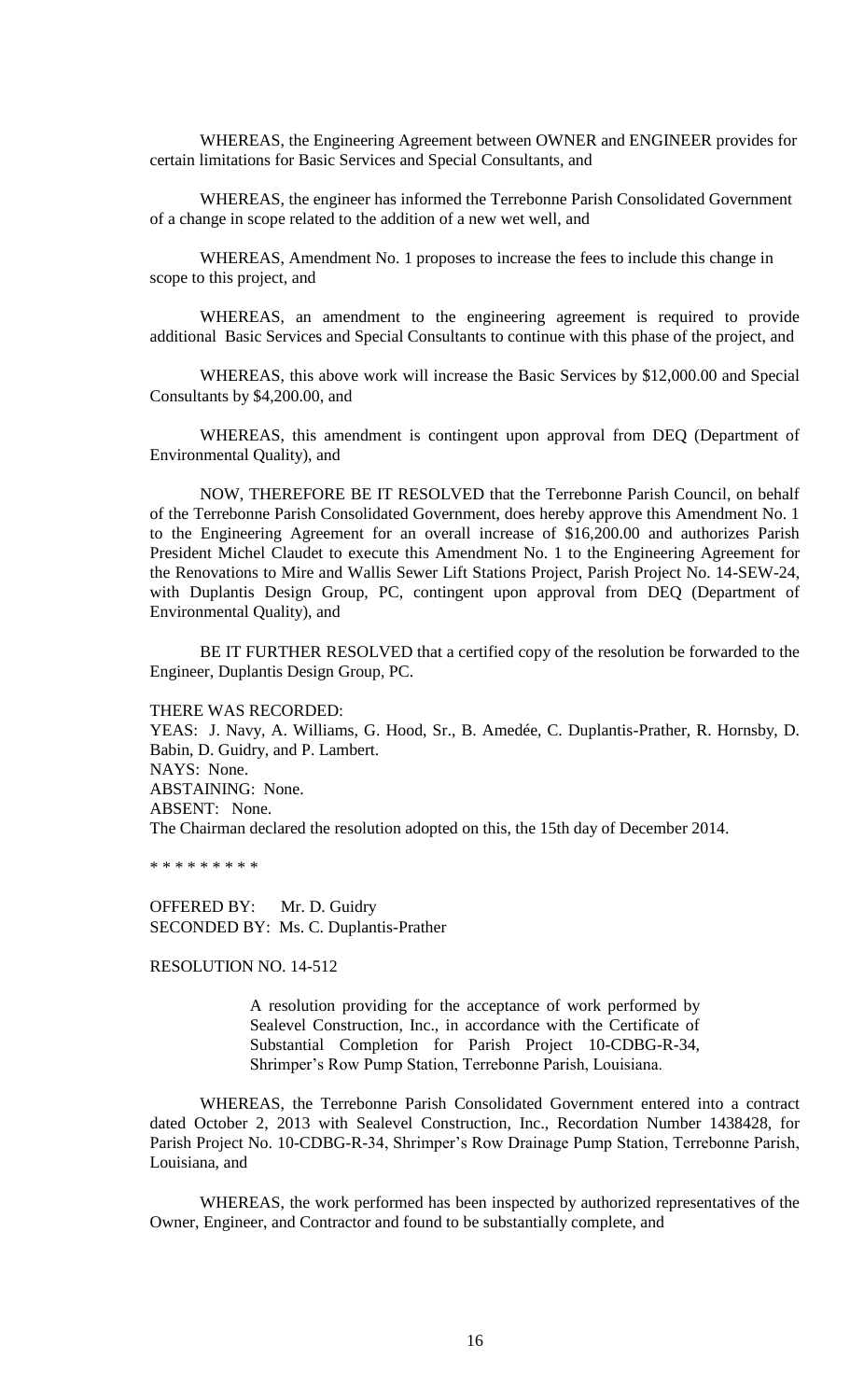WHEREAS, the Engineer for this project, Providence/GSE Associates, LLC, recommends the acceptance of the substantial completion,

NOW, THEREFORE BE IT RESOLVED that the Terrebonne Parish Council, on behalf of the Terrebonne Parish Consolidated Government, does hereby accept the work performed, effective as of the date of recording of this resolution, and does authorize and direct the Clerk of Court and Ex-Officio Recorder of Mortgages of Terrebonne Parish to note this acceptance thereof in the margin of the inscription of said contract under Entry No. 1438428 of the Records of Terrebonne Parish, Louisiana, and

BE IT FURTHER RESOLVED that a certified copy of the resolution be forwarded to the Engineer, Providence/GSE Associates, LLC, and

BE IT FURTHER RESOLVED that a certified copy of the resolution be recorded in the office of the Clerk of Court of Terrebonne Parish to commence a 45-day clear lien period, and

BE IT FURTHER RESOLVED that the Administration is authorized to make payment of retainage upon the presentation of a Clear Lien Certificate.

THERE WAS RECORDED:

YEAS: J. Navy, A. Williams, G. Hood, Sr., B. Amedée, C. Duplantis-Prather, R. Hornsby, D. Babin, D. Guidry, and P. Lambert. NAYS: None. ABSTAINING: None. ABSENT: None. The Chairman declared the resolution adopted on this, the 15th day of December 2014.

\* \* \* \* \* \* \* \* \*

OFFERED BY: Ms. A. Williams SECONDED BY: Ms. C. Duplantis-Prather

## RESOLUTION NO. 14-513

A resolution authorizing the execution of Change Order No. 2 for the Construction Agreement for Parish Project No. 13-TRNS-38, Transit Facility Expansion, Terrebonne Parish, Louisiana.

WHEREAS, the Terrebonne Parish Consolidated Government entered into a contract dated June 25, 2014 with Byron E. Talbot Contractor, Inc., Recordation Number 1456987, for Parish Project No. 13-TRNS-38, Transit Facility Expansion, Terrebonne Parish, Louisiana, and

WHEREAS, TPCG is desirous of completing the expansion of the Transit Facility, and

WHEREAS, the lead time for the light poles took nine (9) weeks from the date the Contractor received the approved submittals, and

WHEREAS, this change order will add a total of forty-two (42) calendar days to the contract as a result, and

WHEREAS, this Change Order No. 2 has been recommended by the Engineer, Duplantis Design Group, PC, for this project.

NOW, THEREFORE BE IT RESOLVED that the Terrebonne Parish Council on behalf of the Terrebonne Parish Consolidated Government, does hereby approve and authorize the execution by Terrebonne Parish President Michel Claudet of Change Order No. 2 to the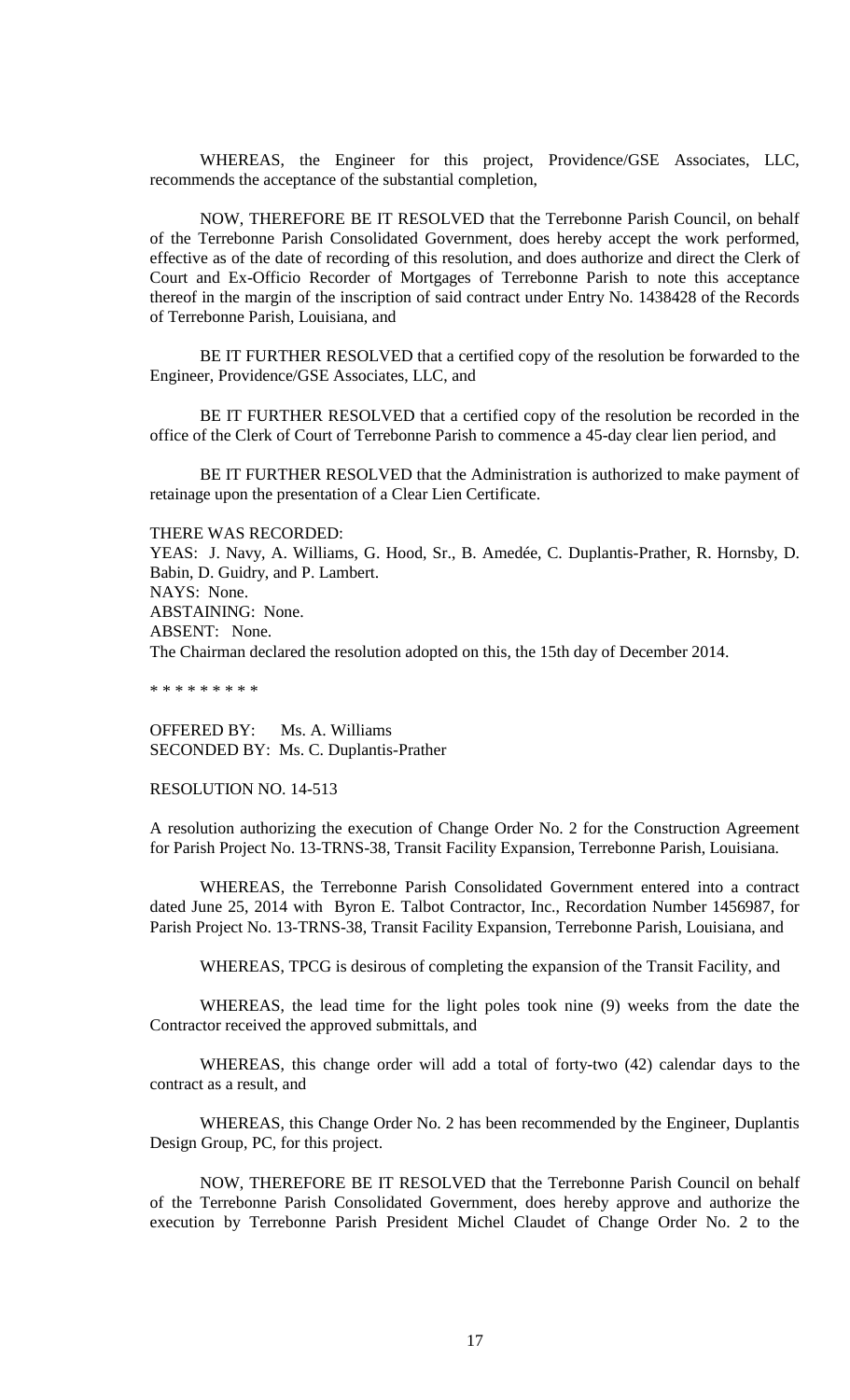construction agreement with Byron E. Talbot Contractor, Inc. for Parish Project No. 13-TRNS-38, Transit Facility Expansion, Terrebonne Parish, Louisiana, for an increase to the overall contract by forty-two (42) calendar days, and

BE IT FURTHER RESOLVED that a certified copy of the resolution be forwarded to Engineer, Duplantis Design Group, PC.

THERE WAS RECORDED:

YEAS: J. Navy, A. Williams, G. Hood, Sr., B. Amedée, C. Duplantis-Prather, R. Hornsby, D. Babin, D. Guidry, and P. Lambert. NAYS: None. ABSTAINING: None. ABSENT: None. The Chairman declared the resolution adopted on this, the 15th day of December 2014.

\* \* \* \* \* \* \* \*

OFFERED BY: Ms. A. Williams SECONDED BY: Mr. J. Navy

## RESOLUTION NO. 14-514

A resolution providing for the acceptance of work performed by Byron E. Talbot Contractor, Inc., in accordance with the Certificate of Substantial Completion for Parish Project 13-TRNS-38, Transit Facility Expansion, Terrebonne Parish, Louisiana.

WHEREAS, the Terrebonne Parish Consolidated Government entered into a contract dated June 25, 2014 with Byron E. Talbot Contractor, Inc., Recordation Number 1456987, for Parish Project No. 13-TRNS-38, Transit Facility Expansion, Terrebonne Parish, Louisiana, and

WHEREAS, the work performed has been inspected by authorized representatives of the Owner, Engineer, and Contractor and found to be substantially complete, and

WHEREAS, the Engineer for this project, Duplantis Design Group, PC, recommends the acceptance of the substantial completion,

NOW, THEREFORE BE IT RESOLVED that the Terrebonne Parish Council, on behalf of the Terrebonne Parish Consolidated Government, does hereby accept the work performed, effective as of the date of recording of this resolution, and does authorize and direct the Clerk of Court and Ex-Officio Recorder of Mortgages of Terrebonne Parish to note this acceptance thereof in the margin of the inscription of said contract under Entry No. 1456987 of the Records of Terrebonne Parish, Louisiana, and

BE IT FURTHER RESOLVED that a certified copy of the resolution be forwarded to the Engineer, Duplantis Design Group, PC, and

BE IT FURTHER RESOLVED that a certified copy of the resolution be recorded in the office of the Clerk of Court of Terrebonne Parish to commence a 45-day clear lien period, and

BE IT FURTHER RESOLVED that the Administration is authorized to make payment of retainage upon the presentation of a Clear Lien Certificate.

### THERE WAS RECORDED:

YEAS: J. Navy, A. Williams, G. Hood, Sr., B. Amedée, C. Duplantis-Prather, R. Hornsby, D. Babin, D. Guidry, and P. Lambert.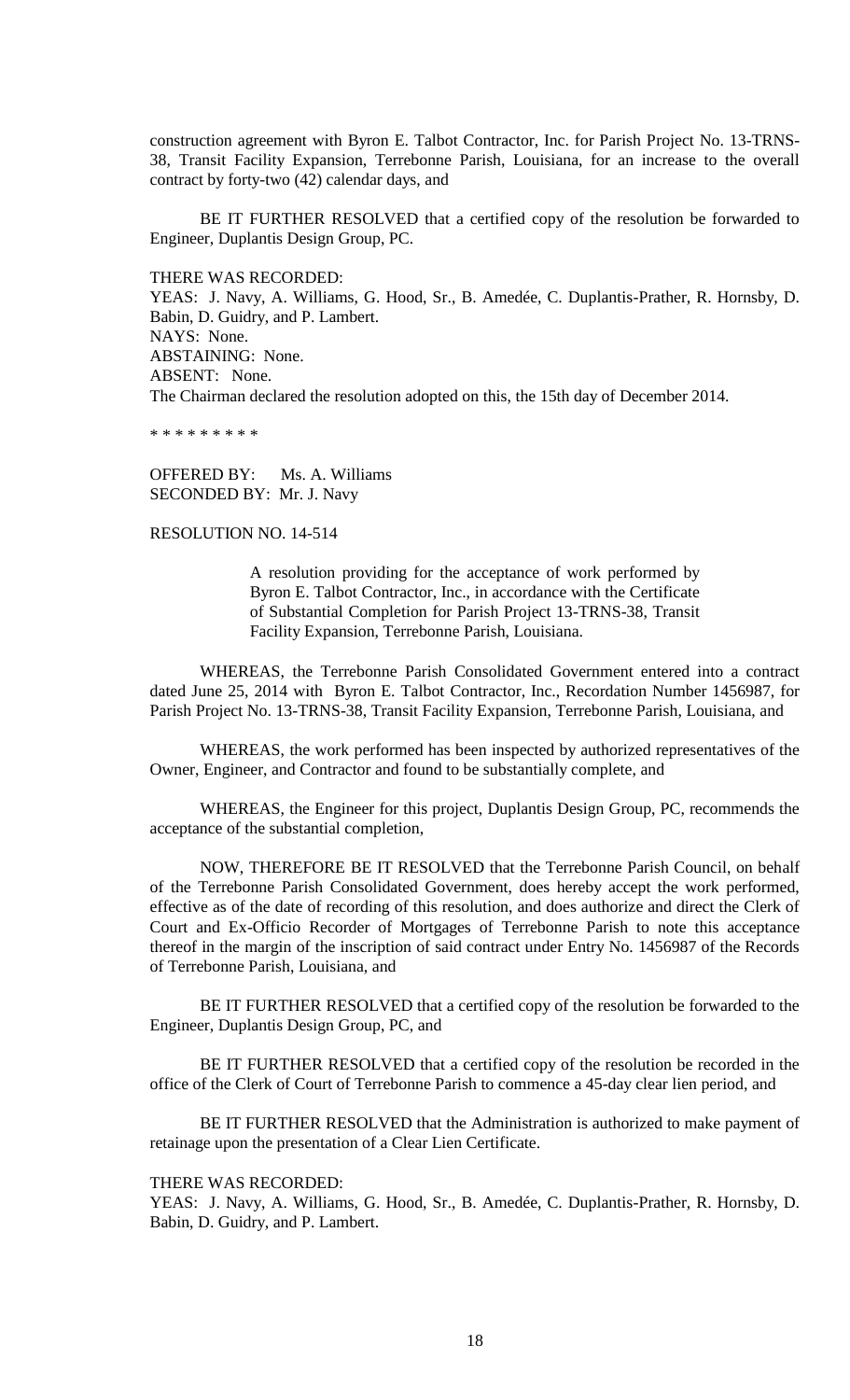NAYS: None. ABSTAINING: None. ABSENT: None. The Chairman declared the resolution adopted on this, the 15th day of December 2014.

\* \* \* \* \* \* \* \* \*

OFFERED BY: Ms. A. Williams SECONDED BY: Ms. B. Amedẻe

# RESOLUTION NO. 14-515

A resolution authorizing the execution of Change Order No. 1 for the Construction Agreement for Parish Project No. 12-JUVCDBG-38, Juvenile Justice Complex, Terrebonne Parish, Louisiana.

WHEREAS, the Terrebonne Parish Consolidated Government entered into a contract dated September 4, 2014 with Thompson Construction Co., Inc., Recordation Number 1462200, for Parish Project No. 12-JUVCDBG-38, Juvenile Justice Complex, Terrebonne Parish, Louisiana, and

WHEREAS, the start of the foundation work was delayed due to the necessity of a pile load test, and

WHEREAS, the Contractor requested an extension of twenty-three (23) for the load test, and

WHEREAS, this change order will add twenty-three (23) calendar days to the contract as a result, and

WHEREAS, Change Order No. 1 have been reviewed and approved by OCD, and

WHEREAS, this Change Order No. 1 had been recommended by the Engineer, Duplantis Design Group, PC, for this project.

NOW, THEREFORE BE IT RESOLVED that the Terrebonne Parish Council on behalf of the Terrebonne Parish Consolidated Government, does hereby approve and authorize the execution by Terrebonne Parish President Michel Claudet of Change Order No. 1 to the construction agreement with Thompson Construction Co., Inc. for Parish Project No. 12- JUVCDBG-38, Juvenile Justice Complex, Terrebonne Parish, Louisiana, for an increase of twenty-three (23) calendar days to the contract, and

BE IT FURTHER RESOLVED that a certified copy of the resolution be forwarded to Engineer, Duplantis Design Group, PC.

### THERE WAS RECORDED:

YEAS: J. Navy, A. Williams, G. Hood, Sr., B. Amedée, C. Duplantis-Prather, R. Hornsby, D. Babin, D. Guidry, and P. Lambert. NAYS: None. ABSTAINING: None. ABSENT: None. The Chairman declared the resolution adopted on this, the 15th day of December 2014.

RESOLUTION: Awarding and authorizing the signing of the Contract for the Yearly Maintenance Contract for Public Works Department, Project No. 14-1/9-43, Terrebonne Parish, Louisiana, and authorizing the issuance of the Notice to Proceed.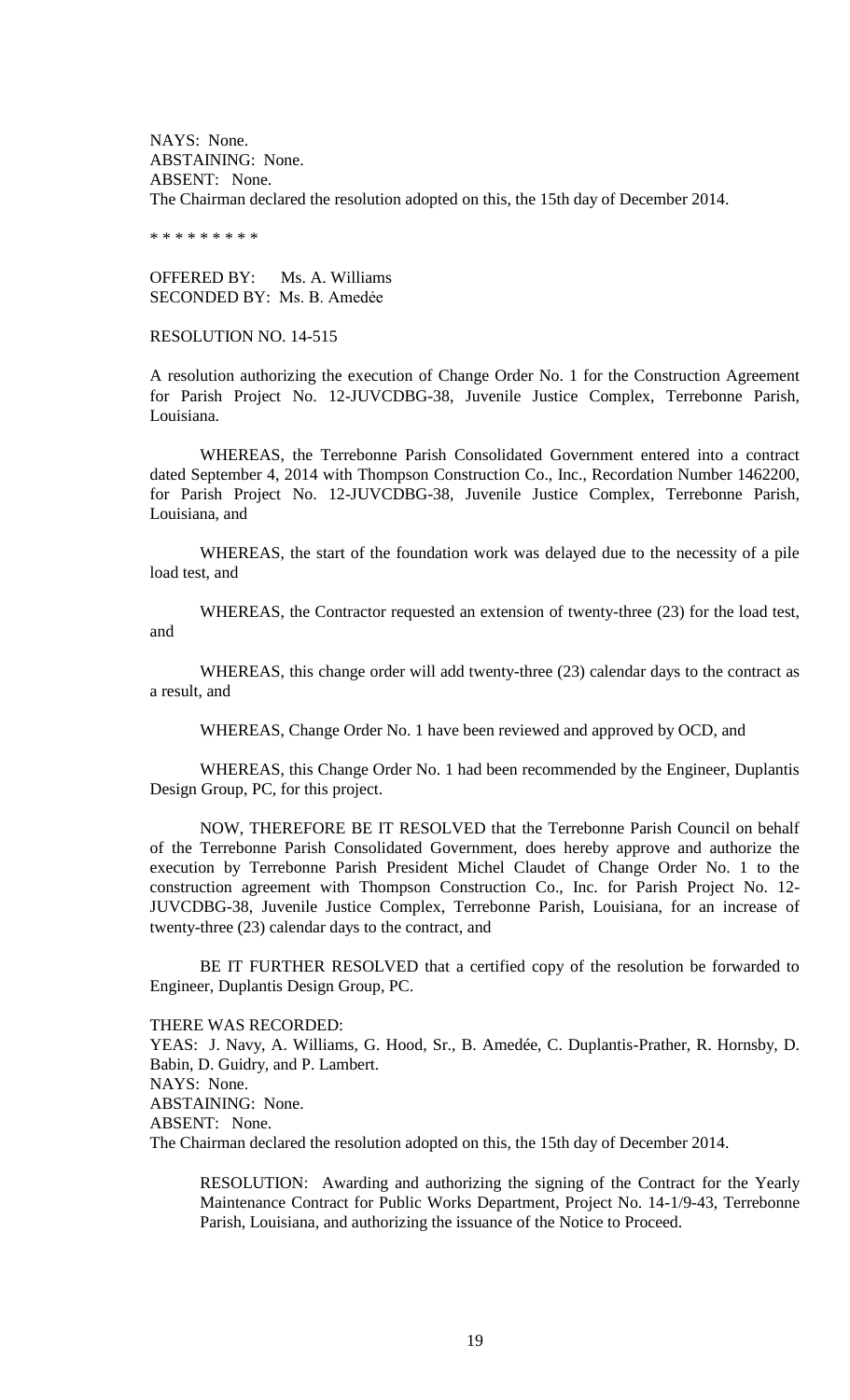Mr. P. Lambert moved, seconded by Mr. G. Hood, Sr. The resolution was adopted. \*(**Resolution revisited, moved and voted on again to amend a vote.)**

OFFERED BY: Mr. R. Hornsby SECONDED BY: Mr. D. Guidry

# RESOLUTION NO. 14-516

WHEREAS, the Grace Lutheran Church has contacted the Terrebonne Parish Consolidated Government to request the installation of a flashing yellow light to warn motorists of the reduced speed limit in a church zone at 422 Valhi Boulevard, and

WHEREAS, there is also an Early Childhood Development Center that is used as a day care facility within the Church support buildings, and

WHEREAS, the Parish Government is authorized and empowered to install the necessary signs and flashing caution light to be paid for through the appropriate Road Light District.

NOW, THEREFORE BE IT RESOLVED, that the Terrebonne Parish Council (Public Services Committee), on behalf of the Terrebonne Parish Consolidated Government, that the Parish Administration be authorized to install and maintain the necessary signs and flashing caution light(s) to warn motorists of the reduced speed limit in a church zone at 422 Valhi Boulevard.

# THERE WAS RECORDED:

YEAS: J. Navy, A. Williams, G. Hood, Sr., B. Amedée, C. Duplantis-Prather, R. Hornsby, D. Babin, D. Guidry, and P. Lambert. NAYS: None. ABSTAINING: None. ABSENT: None. The Chairman declared the resolution adopted on this, the 15th day of December 2014.

\* \* \* \* \* \* \* \* \*

Ms. C. Duplantis-Prather moved, seconded by Mr. D. Guidry, "THAT, the Public Services Committee introduce an ordinance that will amend the Parish Code to establish a "No Parking Zone" along the north side of Ellender Street from Grand Caillou Road to the pedestrian crosswalk to Honduras School and calling a public hearing on January 13, 2015 at 6:30 p.m.

The Chairman called for the vote on the motion offered by Ms. C. Duplantis-Prather. THERE WAS RECORDED: YEAS: B. Amedẻe, D. Babin, C. Duplantis-Prather, D. Guidry, G. Hood, Sr., R. Hornsby, P. Lambert, J. Navy, and A. Williams. NAYS: None. ABSENT: None. The Chairman declared the motion adopted.

Ms. A. Williams moved, seconded by Ms. B. Amedèe, "THAT, the Public Services Committee revisit Agenda Item 13 (RESOLUTION: Awarding and authorizing the signing of the Contract for the Yearly Maintenance Contract for Public Works Department, Project No. 14-/9- 43, Terrebonne Parish, Louisiana, and authorizing the issuance of the Notice to Proceed) to *amend* the vote."

The Chairman called for the vote on the motion offered by Ms. A. Williams.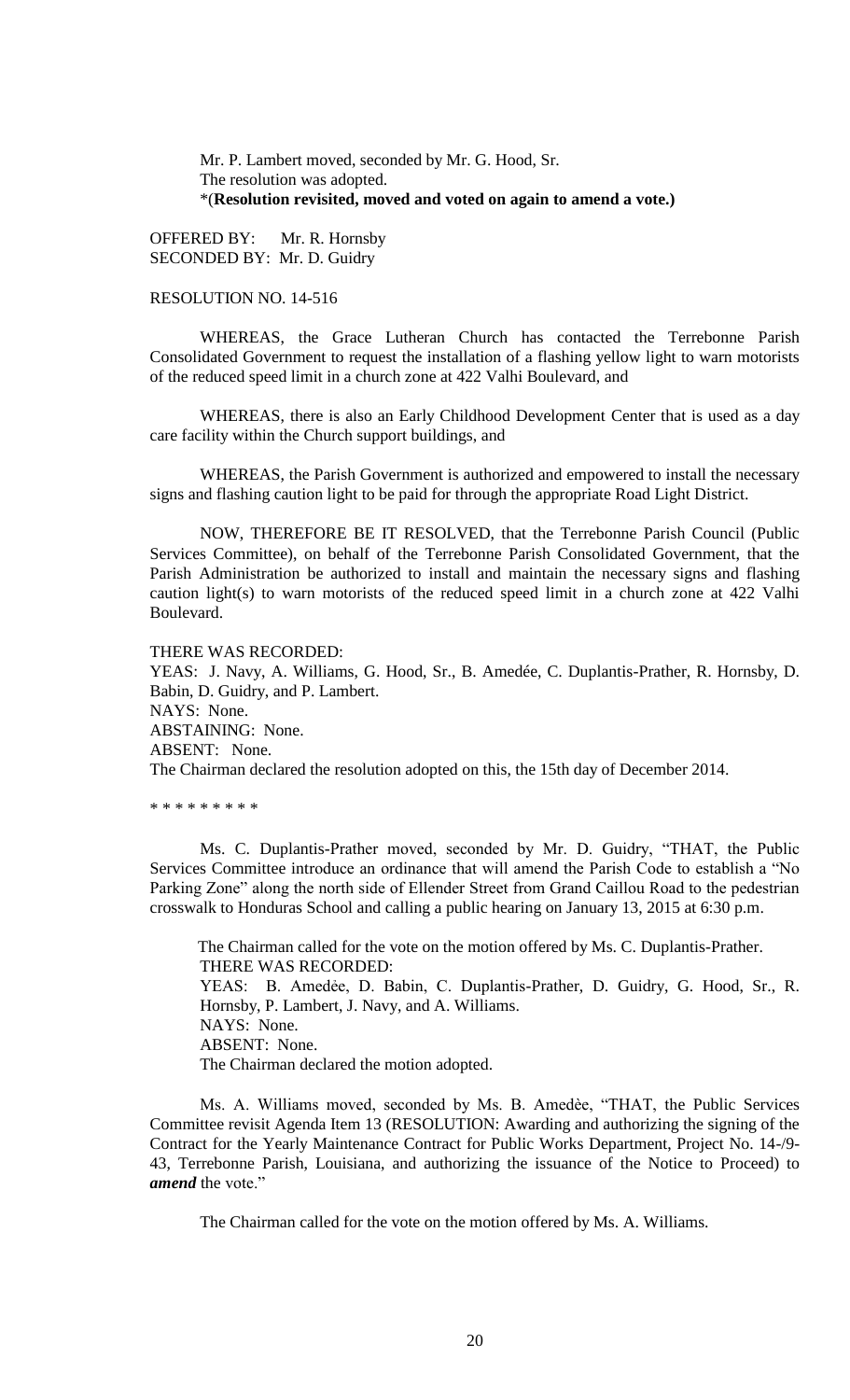THERE WAS RECORDED: YEAS: B. Amedẻe, D. Babin, C. Duplantis-Prather, D. Guidry, G. Hood, Sr., R. Hornsby, P. Lambert, J. Navy, and A. Williams. NAYS: None. ABSENT: None. The Chairman declared the motion adopted.

Upon questioning, Parish President M. Claudet explained that due to "timing", it is necessary to consider the aforementioned item on this agenda so that the proper insurance can be obtained to proceed with this project for next year.

OFFERED BY: Mr. D. Guidry SECONDED BY: Ms. B. Amedée

## RESOLUTION NO. 14-517

A Resolution awarding and authorizing the signing of the Contract for the Yearly Maintenance Contract for Public Works Department, Project No. 14- 1/9-43, Terrebonne Parish, Louisiana, and authorizing the issuance of the Notice to Proceed.

WHEREAS, the Terrebonne Parish Consolidated Government will receive bids on the Yearly Maintenance Contract for Public Works Department, Project No. 14-1/9-43, Terrebonne Parish, Louisiana, and

WHEREAS, the Parish desires to authorize the award of a contract to the firm that submits the lowest responsive, responsible bid within the authorized budget for the Yearly Maintenance Contract for Public Works Department, Project No. 14-1/9-43, and

NOW, THEREFORE BE IT RESOLVED by the Terrebonne Parish Council, on behalf of the Terrebonne Parish Consolidated Government, authorizes the Parish President to award a contract to the firm that submits the lowest responsive, responsible bid within the authorized budget, and

BE IT FURTHER RESOLVED, that the Parish President be authorized to execute all necessary Contract Documents to authorize the lowest responsive, responsible bidder on Parish Project No. 14-1/9-43, to proceed with all necessary services for the completion of the project.

### THERE WAS RECORDED:

YEAS: J. Navy, G. Hood, Sr., B. Amedée, C. Duplantis-Prather, R. Hornsby, D. Babin, D. Guidry, and P. Lambert. NAYS: A. Williams. ABSTAINING: None. ABSENT: None. The Chairman declared the resolution adopted on this, the 15th day of December 2014.

\* \* \* \* \* \* \* \* \*

Mr. G. Hood, Sr. moved, seconded by Mr. R. Hornsby, "THAT, there being no further business to come before the Public Services Committee, the meeting be adjourned."

The Chairman called for the vote on the motion offered by Mr. G. Hood, Sr. THERE WAS RECORDED:

YEAS: B. Amedẻe, D. Babin, C. Duplantis-Prather, D. Guidry, G. Hood, Sr., R. Hornsby, P. Lambert, J. Navy, and A. Williams. NAYS: None.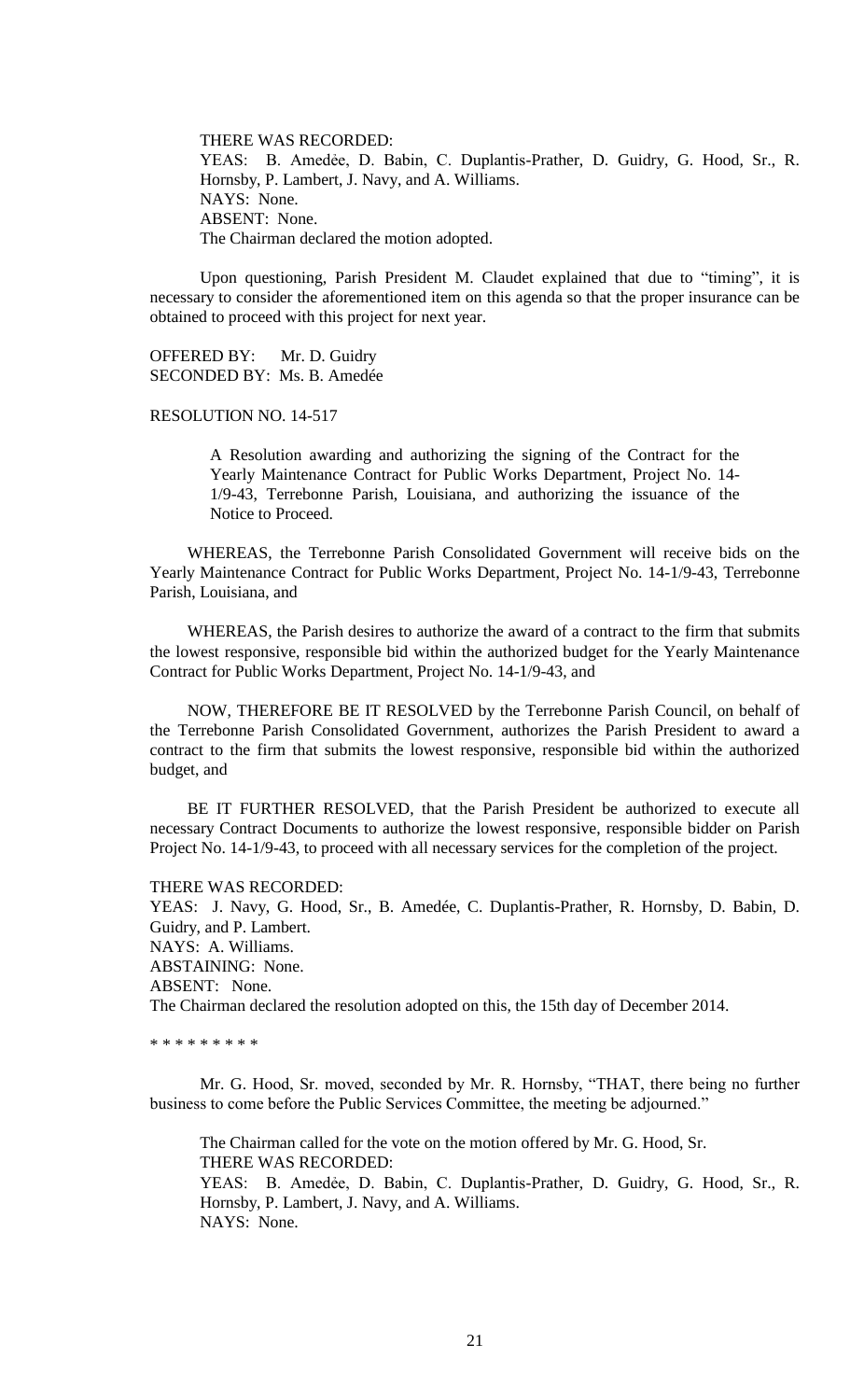ABSENT: None.

The Chairman declared the motion adopted and the meeting was adjourned at 5:47 p.m.

Daniel Babin, Chairman

Tammy E. Triggs, Minute Clerk

Mr. D. Babin moved, seconded by Ms. A. Williams, "THAT, the Council accept and ratify the minutes of the Public Services Committee meeting held on 12/15/14."

The Chairman called for a vote on the motion offered by Mr. D. Babin. THERE WAS RECORDED: YEAS: P. Lambert, J. Navy, A. Williams, G. Hood, Sr., C. Duplantis-Prather, R. Hornsby, D. Babin and D. Guidry. NAYS: None. ABSENT: B. Amedѐe. The Chairman declared the motion adopted.

The Chairman called for a report on the Community Development and Planning Committee meeting held on 12/15/14, whereupon the Committee Chairman, noting ratification of minutes calls public hearings on 01/13/15 and 01/28/15 at 6:30 p.m. and condemnation hearings on 01/26/15 at 5:30 p.m., rendered the following:

# COMMUNITY DEVELOPMENT & PLANNING COMMITTEE

### DECEMBER 15, 2014

The Chairman, Dirk Guidry, called the Community Development & Planning Committee meeting to order at 5:52 p. m. in the Terrebonne Parish Council Meeting Room with an Invocation offered by Committee Member C. Duplantis-Prather and the Pledge of Allegiance by Committee Member P. Lambert. Upon roll call, Committee Members recorded as present were: B. Amedẻe, D. Babin, C. Duplantis-Prather, D. Guidry, Capt. Greg Hood, Sr., HPD Ret., R. Hornsby, P. Lambert, J. Navy, and A. Williams. A quorum was declared present.

Head Start Administrator Diane Powell presented the Head Start Annual Report for Fiscal Year 2014 noting that:

- TPCG received \$1,254,412.00 from the Administration for Children and Families
- Training and Technical Assistance of \$19,478.00
- Program funding of  $$1,234,934.00$
- TPCG must provide a 20% funding match \$313,603.00
- General Fund Allocation- \$398,959.00
- Community Development Block Grant \$30,000.00
- Gibson Head Start program is fully enrolled at the present time.
- 2013 Federal Government sequestration cuts were reimbursed and the total number of children who are being served is 170 with ten (10) class rooms
- 27 Children with disabilities were enrolled and served
- Child and Adult Food Program received \$113,762.53 in reimbursement from the Louisiana Department of Education
- Total food cost was \$172,393.55 in 2014
- Total number of meals served was: 20,665 breakfast meals, 20,631 lunch meals and 18,213 afternoon snacks
- The Annual Governance Training Manual has been distributed to the Council.

Upon questioning from Committee Member B. Amedѐe, Ms. Powell stated that at the present time, she has no knowledge of the \$1 billion dollars allotted by the Federal Government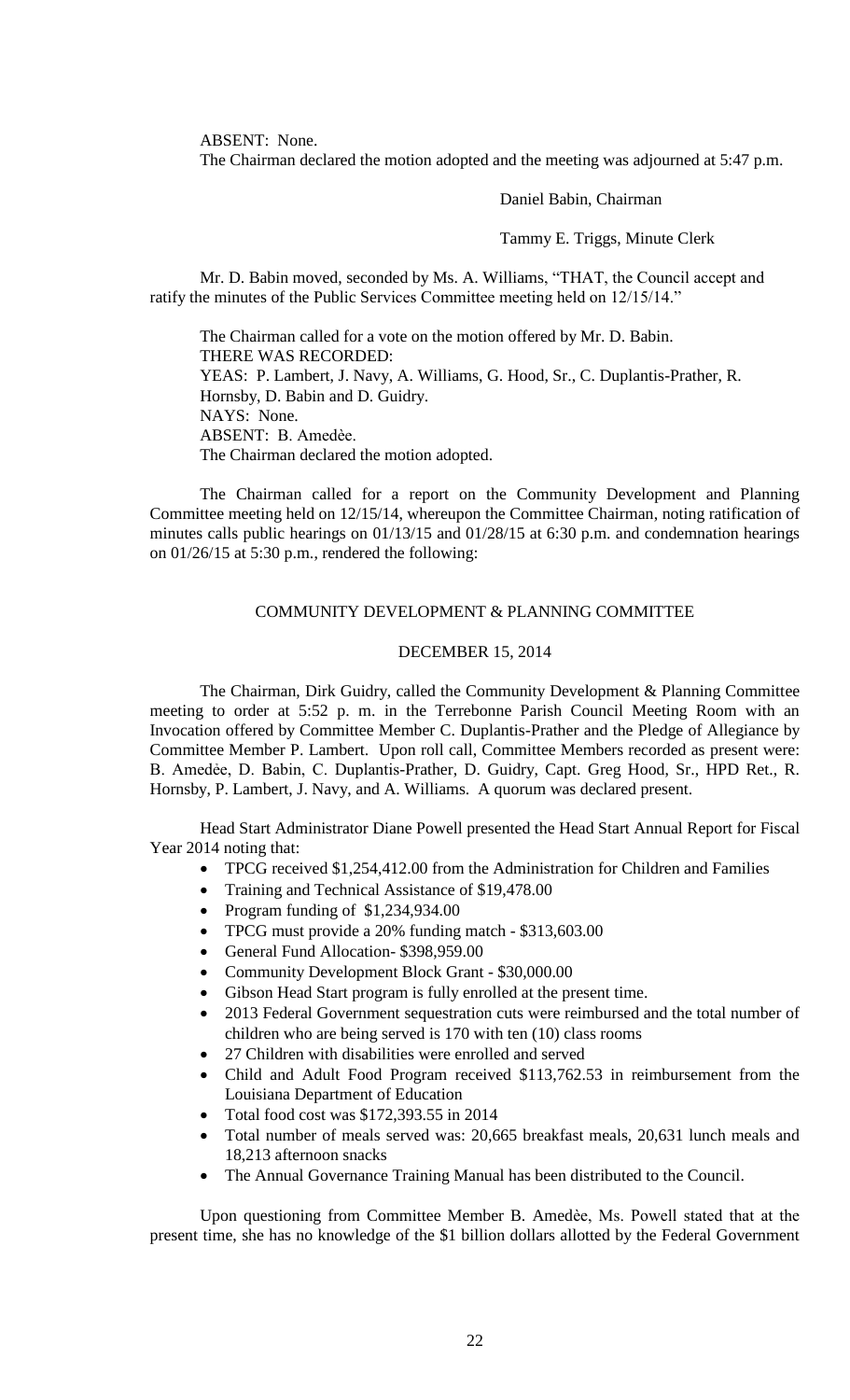for Early Childhood Education, but noted that they may be given the opportunity to apply for this funding.

OFFERED BY: Ms. B. Amedée SECONDED BY: Ms. A. Williams

## RESOLUTION NO. 14-518

A resolution authorizing the Parish President to sign and submit the Low Income Home Energy Assistance Program (LIHEAP) Agreement with the Louisiana Housing Corporation for Grant Period 10/1/2014 - 9/30/2016.

WHEREAS, the contract in the amount of \$660,345.14 is available to the Terrebonne Parish Consolidated Government for the contract period beginning October 1, 2014 through September 30, 2016.

NOW, THEREFORE BE IT RESOLVED that the Terrebonne Parish Council (Community Development and Planning Committee), on behalf of the Terrebonne Parish Consolidated Government, does hereby authorize the Parish President, Michel H. Claudet, to sign and submit the LIHEAP Agreement; and

NOW, THEREFORE BE IT FURTHER RESOLVED that the Terrebonne Parish Council, on behalf of the Terrebonne Parish Consolidated Government, does hereby authorize the Parish President, Michel H. Claudet, to execute any and all grant agreements, certifications, amendments, modifications, and all documents necessary between Terrebonne Parish Consolidated Government and the Louisiana Housing Corporation.

THERE WAS RECORDED: YEAS: J. Navy, A. Williams, G. Hood, Sr., B. Amedée, C. Duplantis-Prather, R. Hornsby, D. Babin, D. Guidry, and P. Lambert. NAYS: None. ABSTAINING: None. ABSENT: None. The Chairman declared the resolution adopted on this, the 15th day of December 2014.

\* \* \* \* \* \* \* \* \*

Mr. Michael Nguyen addressed the Community Development Committee with regards to completing the construction of a gazebo at 408 Port Royal Way. Mr. Nguyen read aloud a memo detailing several aspects of his completion of the gazebo and asked the Council and Administration to consider granting him a variance so that he can proceed with construction.

Discussion ensued with several Committee members expressing their concerns over granting a variance that is not in accordance with the current ordinance, and also noting that ordinances have been enacted to protect the parish and/or allow the parish access to the servitudes.

Upon questioning, Planning and Zoning Director Mr. Patrick Gordon explained that the reason Mr. Nguyen's permit was denied is because of the existing ordinance. He noted that granting a variance in this case could potentially deny the parish access to the drainage servitude.

Parish President Claudet explained that after these structures are built on the parish"s servitudes, it is hard to get residents to comply after the structure is built, thereby, causing other problems and a lack of access to these drainage servitude areas.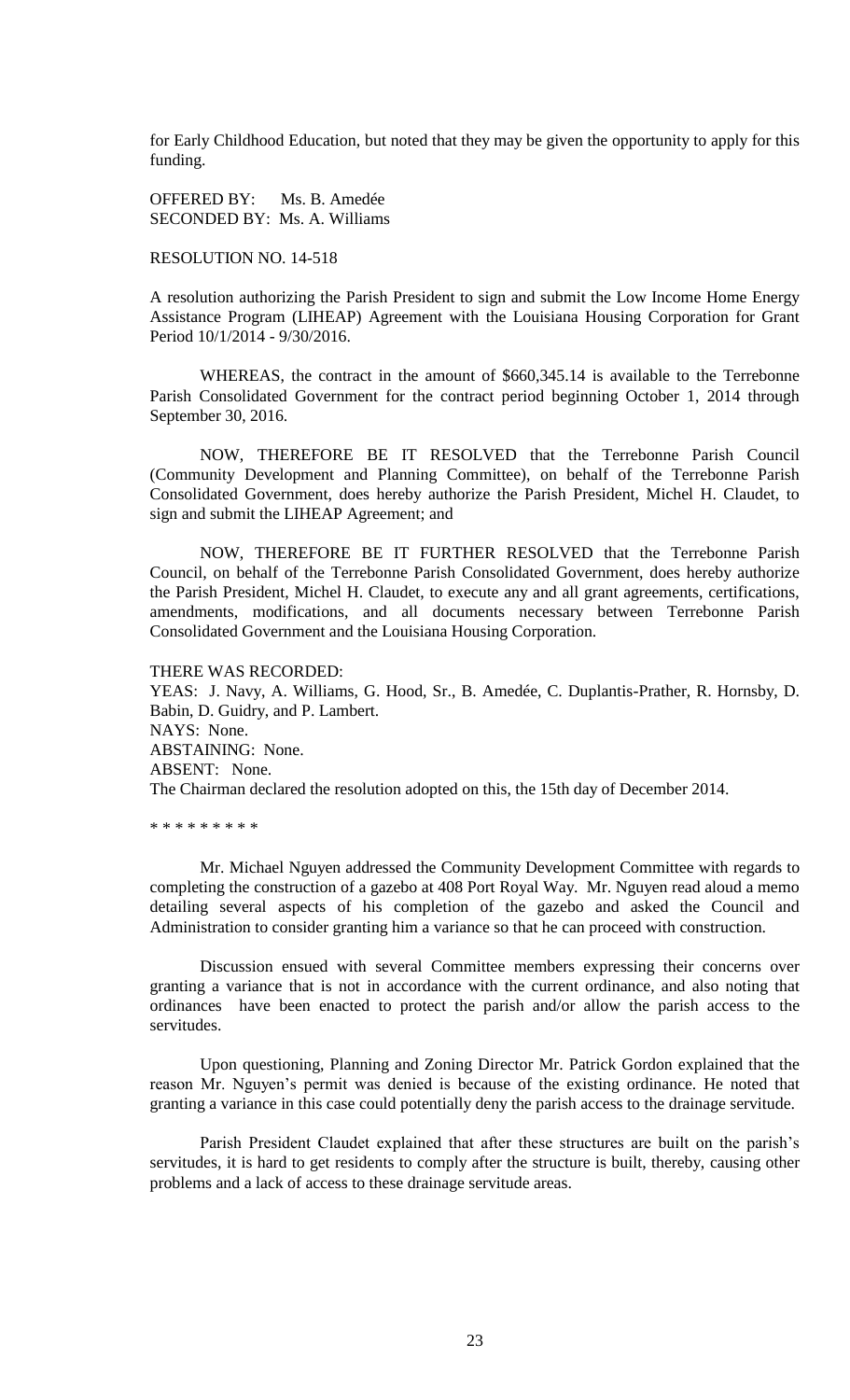Mr. Mickey Hines, a resident of the Westgate Subdivision, addressed the Community Development and Planning Committee to express his support for Mr. Nguyen's construction of his gazebo/deck on his property at 408 Port Royal Way. He explained that there is clearance on both sides of everyone's property that would allow the parish access to the drainage servitudes.

Upon questioning, Parish Attorney C. Alcock suggested that a motion be rendered that would allow the construction of the gazebo structure subject to an agreement with the legal department which would include an indemnity clause to be filed and recorded with the mortgage records.

Mr. R. Hornsby moved, seconded by Mr. G. Hood, Sr., "THAT, the Community Development and Planning Committee allow the construction of a gazebo at 408 Port Royal Way subject to the owner signing an indemnification agreement with the legal department (indemnity clause) to be filed and recorded in the mortgage records."

The Chairman called for the vote on the motion offered by Mr. R. Hornsby. THERE WAS RECORDED: YEAS: D. Babin, D. Guidry, G. Hood, Sr. and R. Hornsby. NAYS: B. Amedѐe, C. Duplantis-Prather, P. Lambert, J. Navy and A. Williams. ABSENT: None. The Chairman declared the motion "*failed*".

OFFERED BY: Mr. G. Hood, Sr. SECONDED BY: Ms. A. Williams

RESOLUTION NO. 14-519

A Resolution giving Notice of Intent to adopt an ordinance amend the Zoning Ordinance, Chapter 28, Section 28-76(b) "Supplementary Major Corridor Overlay District Regulations" to revise listing of Valhi Boulevard and Bayou Gardens Boulevard and to include all of Westside Boulevard and a portion of South Hollywood Road in the Major Corridor Overlay District, as per Attachment "A."

NOW, THEREFORE, BE IT RESOLVED by the Terrebonne Parish Consolidated Government, that notice of intent is given for adopting an ordinance to amend the Zoning Ordinance, Chapter 28, Section 28-76(b) "Supplementary Major Corridor Overlay District Regulations" to revise listing of Valhi Boulevard and Bayou Gardens Boulevard and to include all of Westside Boulevard and a portion of South Hollywood Road in the Major Corridor Overlay District, as per Attachment "A."

BE IT FURTHER RESOLVED that a public hearing on said ordinance be called for the 28th day of January, 2015.

THERE WAS RECORDED: YEAS: J. Navy, A. Williams, G. Hood, Sr., B. Amedée, C. Duplantis-Prather, R. Hornsby, D. Babin, D. Guidry, and P. Lambert. NAYS: None. ABSTAINING: None. ABSENT: None. The Chairman declared the resolution adopted on this, the 15th day of December 2014.

\* \* \* \* \* \* \* \* \*

Upon questioning from Committee Member B. Amedѐe, Planning and Zoning Director Patrick Gordon explained to the public, for clarification purposes, that the overlay district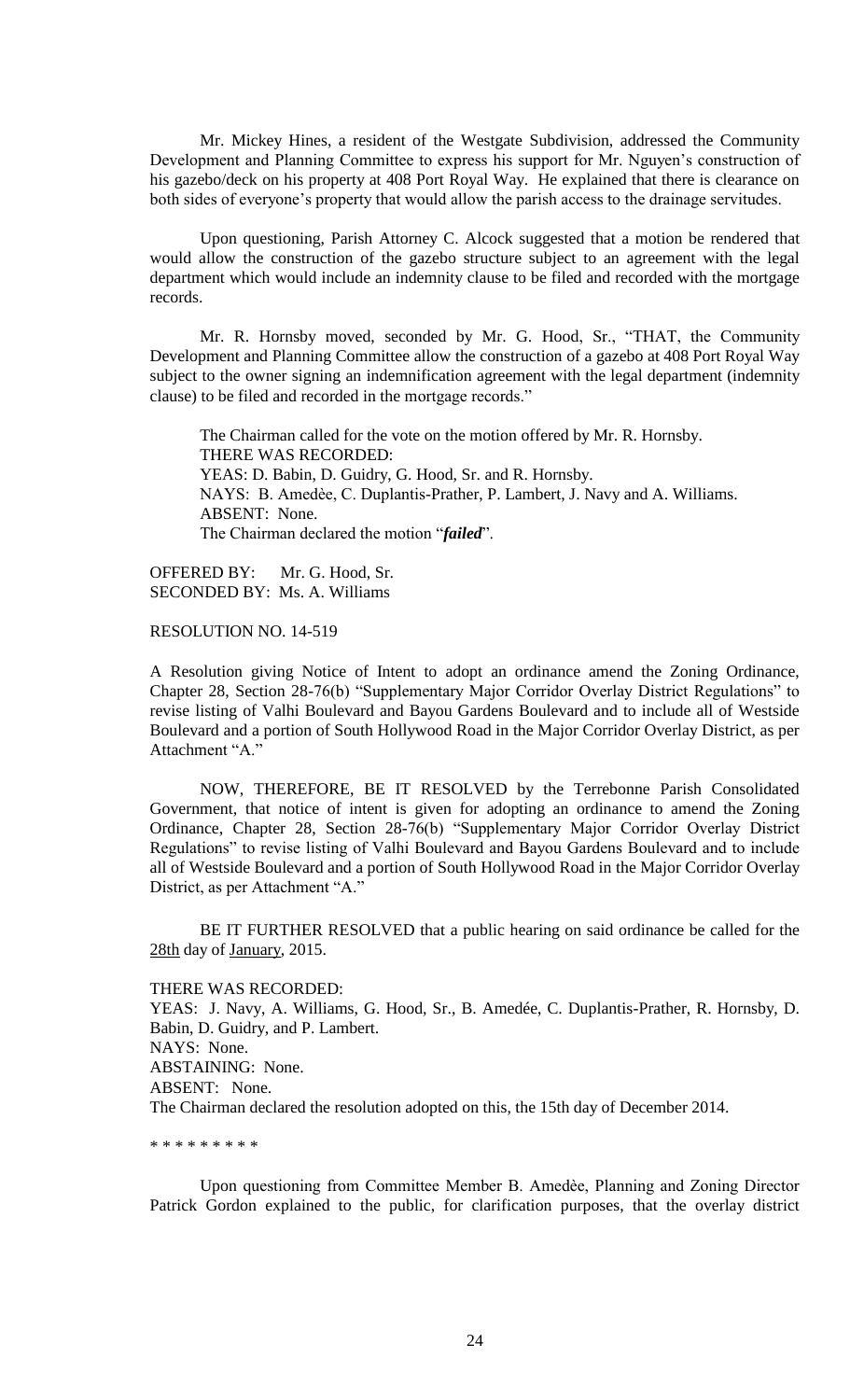requires additional regulations as it pertains to signage, landscaping and other masonry on all buildings; noting that the zoning department is trying to concentrate on growth corridors areas.

OFFERED BY: Ms. A. Williams SECONDED BY: Ms. C. Duplantis-Prather

## RESOLUTION NO. 14-520

A RESOLUTION AUTHORIZING THE PARISH PRESIDENT TO EXECUTE A COOPERATIVE ENDEAVOR AGREEMENT BETWEEN TERREBONNE PARISH CONSOLIDATED GOVERNMENT AND FLETCHER TECHNICAL COMMUNITY COLLEGE FOUNDATION INC.

WHEREAS, Article VII, Section 14 of the Louisiana Constitution further provides that "For a public purpose, the state and its political subdivisions or political corporations may engage in cooperative endeavors with each other, with the United States or its agencies, or with any public or private association, corporation or individual"; and

WHEREAS, Section 1-07 of the Terrebonne Parish Charter provides "the parish government is authorized, as provided by state law, to enter into joint service agreements or cooperative efforts with other governmental agencies and political subdivisions"; and

WHEREAS, the FOUNDATION, in agreement and on behalf of the South Central Industrial Association"s Work It! Louisiana program, has contracted with the Career Compass for the purpose of implementing its career-coaching program in all public high schools in the Terrebonne Parish School District (herein sometimes referred to as the "DISTRICT") with an emphasis on employment fields and skill sets needed within the Terrebonne Parish job market; and

WHEREAS, TPCG has agreed to assist with Career Compass program costs by providing the FOUNDATION with funds in an amount not to exceed \$40,000.00 in consideration for onefor-one matching funds to be provided by DISTRICT; and

WHEREAS, the parties find that any expenditure or transfer of public funds according to the terms of this cooperative endeavor, taken as a whole, is not gratuitous, and that it has a demonstrable, objective, and reasonable expectation of receiving at least equivalent value in exchange for the expenditure or transfer of its own public funds; and

NOW THEREFORE, BE IT RESOLVED by the Terrebonne Parish Council on behalf of Terrebonne Parish Consolidated Government that the Parish President, Michel Claudet, is hereby authorized to execute a cooperative endeavor agreement between the Terrebonne Parish Consolidated Government and Fletcher Technical Community College Foundation, Inc. containing substantially the same terms as those set out in the attached agreement.

### THERE WAS RECORDED:

YEAS: J. Navy, A. Williams, G. Hood, Sr., B. Amedée, C. Duplantis-Prather, R. Hornsby, D. Babin, D. Guidry, and P. Lambert. NAYS: None. ABSTAINING: None. ABSENT: None. The Chairman declared the resolution adopted on this, the 15th day of December 2014.

\* \* \* \* \* \* \* \* \*

OFFERED BY: Mr. J. Navy SECONDED BY: Mr. D. Babin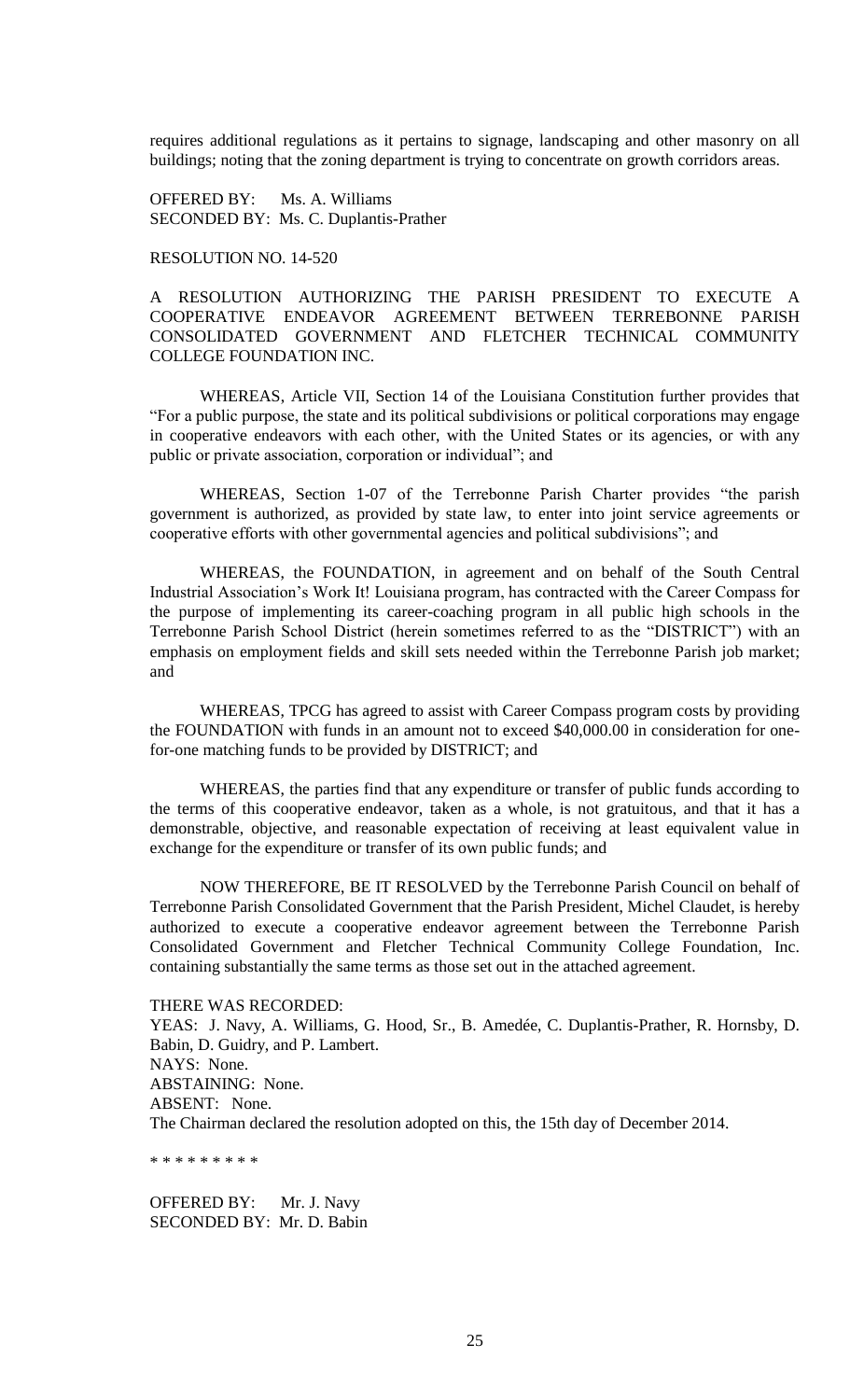## RESOLUTION NO. 14-521

A resolution obligating the necessary funding under the Terrebonne Parish Food Hazard Mitigation Grant Program/Hurricane Gustav, Project No. 1786-109-0003 and CDBG Isaac low-to-moderate income (LMI) cost share program to complete the structure elevation of 216 Riley, Houma, LA 70363.

Whereas, the Terrebonne Parish Consolidated Government has been formally notified by FEMA that the Hurricane Gustav Flood Hazard Mitigation Grant Program (HMGP), Project No. 1786-109-0003, can proceed with the mitigation of the following property and;

Whereas, the Parish has received a release of funds from the Louisiana Office of Community Development to expend CDBG Isaac LMI Cost Share Program funds for:

| Address: | 216 Riley       |
|----------|-----------------|
|          | Houma, LA 70363 |

Owned by: Martha Turner;

Whereas, under the Administrative guidance of Solutient, the required "Elevation Packet" has been prepared and executed for the property owner recommending elevation through the HMGP program.

Now, therefore, be it resolved, by the Terrebonne Parish Council, (Community Development and Planning Committee), on behalf of the Terrebonne Parish Consolidated Government, that the necessary funding under the Terrebonne Parish Flood Hazard Mitigation Grant Program/Hurricane Gustav, Project No. 1786-109-0003 and CDBG Isaac LMI Cost Share Program be hereby obligated to mitigate the property above.

#### THERE WAS RECORDED:

YEAS: J. Navy, A. Williams, G. Hood, Sr., B. Amedée, C. Duplantis-Prather, R. Hornsby, D. Babin, D. Guidry, and P. Lambert. NAYS: None. ABSTAINING: None. ABSENT: None. The Chairman declared the resolution adopted on this, the 15th day of December 2014.

\* \* \* \* \* \* \* \* \*

OFFERED BY: Ms. A. Williams SECONDED BY: Mr. D. Babin

# RESOLUTION NO. 14-522

A RESOLUTION CALLING A CONDEMNATION HEARING ON THE RESIDENTIAL STRUCTURE SITUATED AT 2602 MADGE STREET, SM/2 LOTS 23 & 24, SQUARE 5- BARROTOWN, FOR MONDAY, JANUARY 26, 2015, AT 5:30 P.M. AND ADDRESSING OTHER MATTERS RELATIVE THERETO.

WHEREAS, on June 27, 2014 the Department of Planning and Zoning was notified of extensive violations to the Terrebonne Parish Nuisance Abatement Ordinance occurring at 2602 Madge Street; and

WHEREAS, from an inspection of the property conducted by the Department of Planning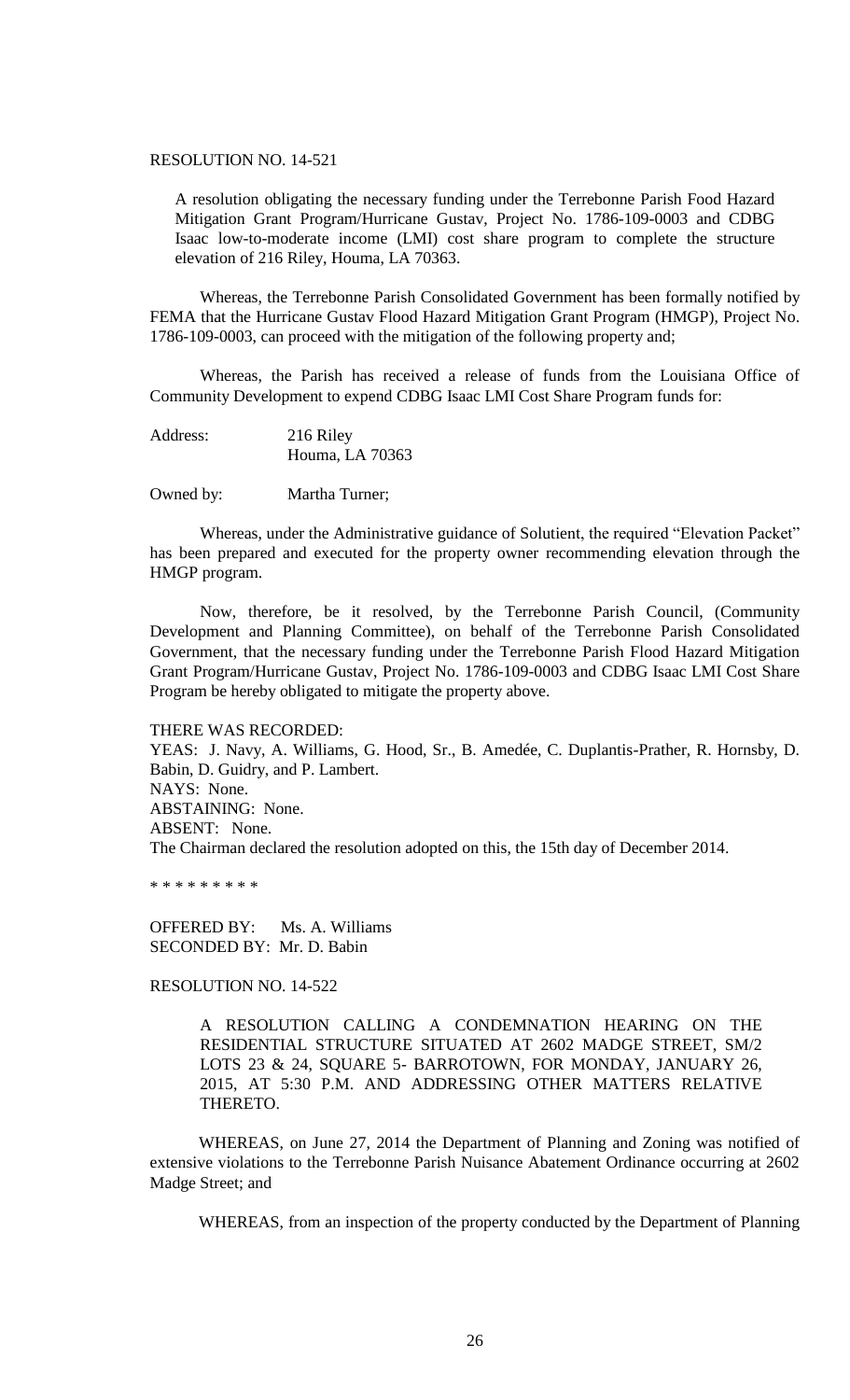and Zoning on July 3, 2014 it was found that the structure located at 2602 Madge Street was, in fact, in such condition that it has been formally declared a dilapidated and dangerous structure, as defined under Section 14-26 of the Terrebonne Parish Code of Ordinances and, therefore, constitutes a nuisance; and

WHEREAS, the owner of record has been issued the required warning via certified mail by the Department of Planning and Zoning, of the violations occurring on the property; and

WHEREAS, subsequent to the required notifications and inspections of the property, the last of which occurring on November 7, 2014, no work to remedy the violations has occurred;

NOW, THEREFORE, BE IT RESOLVED by the Terrebonne Parish Council that a condemnation hearing on the residential structure located at 2602 Madge Street be called for Monday, January 26, 2015 at 5:30 p. m.; and

BE IT FURTHER RESOLVED that the appropriate notice be sent to the property owner(s) requiring him/her to show just cause at the hearing as to why the structure should not be condemned; and

BE IT FURTHER RESOLVED that the Parish President is hereby authorized to appoint an attorney ad hoc to ensure that the property owner(s) are given proper notice and representation, if needed.

THERE WAS RECORDED:

YEAS: J. Navy, A. Williams, G. Hood, Sr., B. Amedée, C. Duplantis-Prather, R. Hornsby, D. Babin, D. Guidry, and P. Lambert. NAYS: None. ABSTAINING: None. ABSENT: None. The Chairman declared the resolution adopted on this, the 15th day of December 2014.

\* \* \* \* \* \* \* \* \*

OFFERED BY: Mr. D. Babin SECONDED BY: Mr. P. Lambert

RESOLUTION NO. 14-523

A RESOLUTION CALLING A CONDEMNATION HEARING ON THE RESIDENTIAL STRUCTURE SITUATED AT 7471 SHRIMPERS ROW, BATTURE LOT IN SECTION 86, T19S-R17E; 98.45" X DEPTH 132.1"/116.45", FOR MONDAY, JANUARY 26, 2015, AT 5:30 P.M. AND ADDRESSING OTHER MATTERS RELATIVE THERETO.

WHEREAS, on June 9, 2014 the Department of Planning and Zoning was notified of extensive violations to the Terrebonne Parish Nuisance Abatement Ordinance occurring at 7471 Shrimpers Row; and

WHEREAS, from an inspection of the property conducted by the Department of Planning and Zoning on June 11, 2014 it was found that the structure located at 7471 Shrimpers Row was, in fact, in such condition that it has been formally declared a dilapidated and dangerous structure, as defined under Section 14-26 of the Terrebonne Parish Code of Ordinances and, therefore, constitutes a nuisance; and

WHEREAS, the owner of record has been issued the required warning via certified mail by the Department of Planning and Zoning, of the violations occurring on the property; and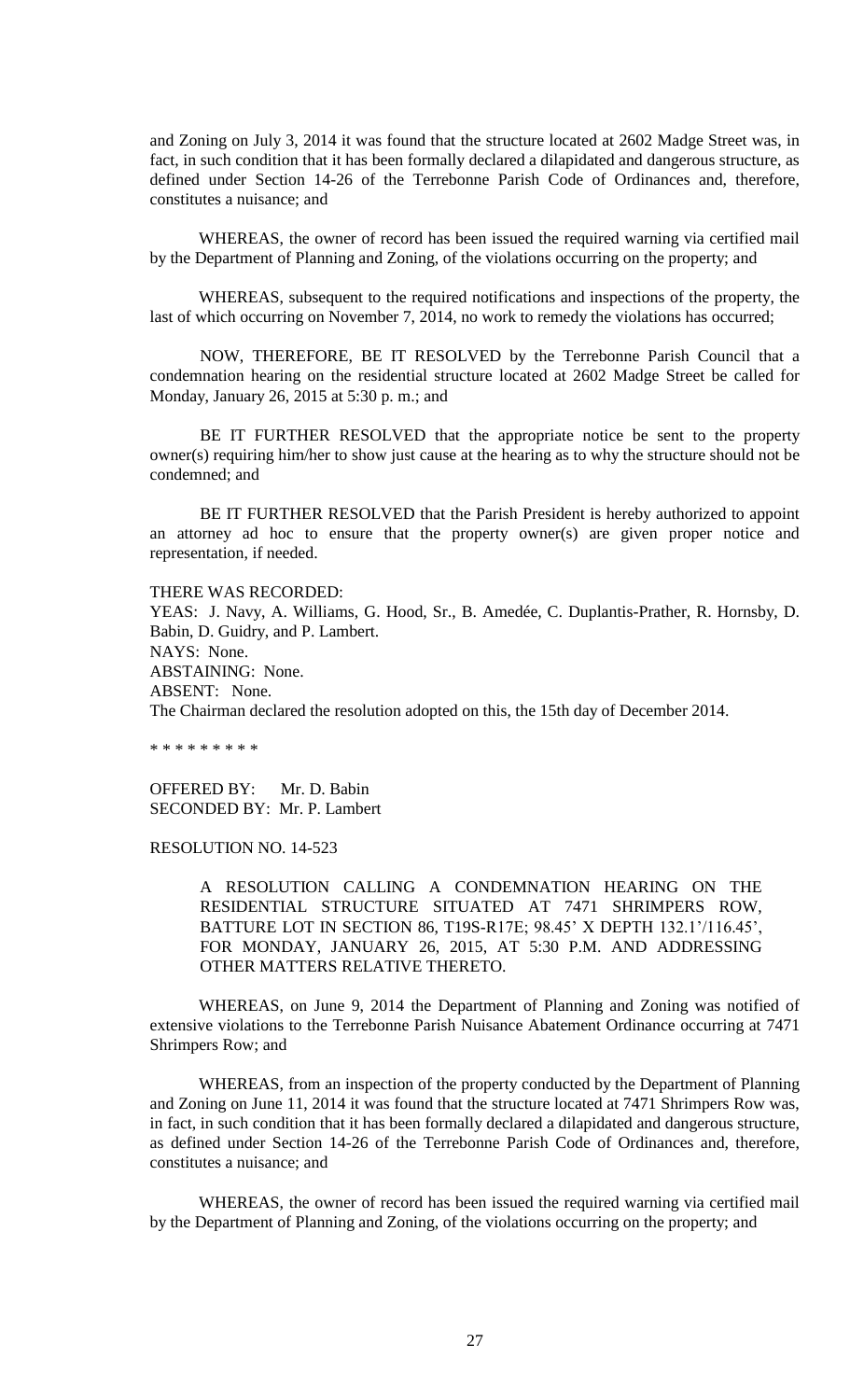WHEREAS, subsequent to the required notifications and inspections of the property, the last of which occurring on November 5, 2014, no work to remedy the violations has occurred;

NOW, THEREFORE, BE IT RESOLVED by the Terrebonne Parish Council that a condemnation hearing on the residential structure located at 7471 Shrimpers Row be called for Monday, January 26, 2015 at 5:30 p. m.; and

BE IT FURTHER RESOLVED that the appropriate notice be sent to the property owner(s) requiring him/her to show just cause at the hearing as to why the structure should not be condemned; and

BE IT FURTHER RESOLVED that the Parish President is hereby authorized to appoint an attorney ad hoc to ensure that the property owner(s) are given proper notice and representation, if needed.

# THERE WAS RECORDED:

YEAS: J. Navy, A. Williams, G. Hood, Sr., B. Amedée, C. Duplantis-Prather, R. Hornsby, D. Babin, D. Guidry, and P. Lambert. NAYS: None. ABSTAINING: None. ABSENT: None. The Chairman declared the resolution adopted on this, the 15th day of December 2014.

\* \* \* \* \* \* \* \* \*

OFFERED BY: Ms. A. Williams SECONDED BY: Mr. D. Babin

# RESOLUTION NO. 14-524

A RESOLUTION CALLING A CONDEMNATION HEARING ON THE RESIDENTIAL MOBILE HOME STRUCTURE SITUATED AT 2597 WEST PARK AVENUE, LOTS 49, 50, & 51 – HEDGEFORD PLANTATION, FOR MONDAY, JANUARY 26, 2015, AT 5:30 P.M. AND ADDRESSING OTHER MATTERS RELATIVE THERETO.

WHEREAS, on May 22, 2014 the Department of Planning and Zoning was notified of extensive violations to the Terrebonne Parish Nuisance Abatement Ordinance occurring at 2597 West Park Avenue; and

WHEREAS, from an inspection of the property conducted by the Department of Planning and Zoning on May 29, 2014 it was found that the structure located at 2597 West Park Avenue was, in fact, in such condition that it has been formally declared a dilapidated and dangerous structure, as defined under Section 14-26 of the Terrebonne Parish Code of Ordinances and, therefore, constitutes a nuisance; and

WHEREAS, the owner of record has been issued the required warning via certified mail by the Department of Planning and Zoning, of the violations occurring on the property; and

WHEREAS, subsequent to the required notifications and inspections of the property, the last of which occurring on November 7, 2014, no work to remedy the violations has occurred;

NOW, THEREFORE, BE IT RESOLVED by the Terrebonne Parish Council that a condemnation hearing on the residential mobile home structure located at 2597 West Park Avenue be called for Monday, January 26, 2015 at 5:30 p. m.; and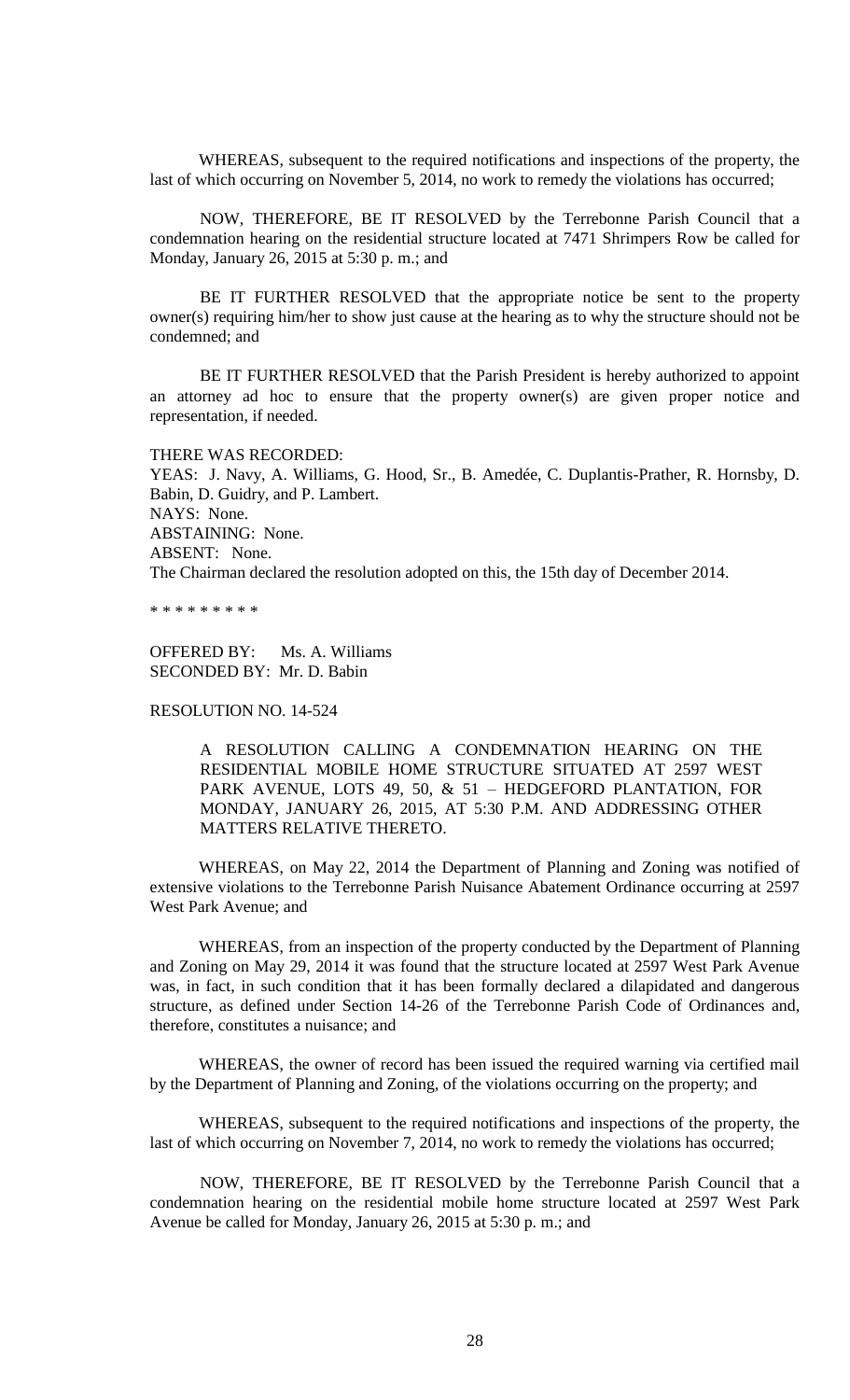BE IT FURTHER RESOLVED that the appropriate notice be sent to the property owner(s) requiring him/her to show just cause at the hearing as to why the structure should not be condemned; and

BE IT FURTHER RESOLVED that the Parish President is hereby authorized to appoint an attorney ad hoc to ensure that the property owner(s) are given proper notice and representation, if needed.

THERE WAS RECORDED:

YEAS: J. Navy, A. Williams, G. Hood, Sr., B. Amedée, C. Duplantis-Prather, R. Hornsby, D. Babin, D. Guidry, and P. Lambert. NAYS: None. ABSTAINING: None. ABSENT: None. The Chairman declared the resolution adopted on this, the 15th day of December 2014.

\* \* \* \* \* \* \* \*

OFFERED BY: Ms. A. Williams SECONDED BY: Ms. C. Duplantis-Prather

## RESOLUTION NO. 14-525

A RESOLUTION CALLING A CONDEMNATION HEARING ON THE RESIDENTIAL STRUCTURE SITUATED AT 123 MORRISON AVENUE, LOT 10, BLOCK 2 – HOUMA BRICK & BOX CO., FOR MONDAY, JANUARY 26, 2015, AT 5:30 P.M. AND ADDRESSING OTHER MATTERS RELATIVE THERETO.

WHEREAS, on January 2, 2014 the Department of Planning and Zoning was notified of extensive violations to the Terrebonne Parish Nuisance Abatement Ordinance occurring at 123 Morrison Avenue; and

WHEREAS, from an inspection of the property conducted by the Department of Planning and Zoning on January 2, 2014 it was found that the structure located at 123 Morrison Avenue was, in fact, in such condition that it has been formally declared a dilapidated and dangerous structure, as defined under Section 14-26 of the Terrebonne Parish Code of Ordinances and, therefore, constitutes a nuisance; and

WHEREAS, the owner of record has been issued the required warning via certified mail by the Department of Planning and Zoning, of the violations occurring on the property; and

WHEREAS, subsequent to the required notifications and inspections of the property, the last of which occurring on November 7, 2014, no work to remedy the violations has occurred;

NOW, THEREFORE, BE IT RESOLVED by the Terrebonne Parish Council that a condemnation hearing on the residential structure located at 123 Morrison Avenue be called for Monday, January 26, 2015 at 5:30 p. m.; and

BE IT FURTHER RESOLVED that the appropriate notice be sent to the property owner(s) requiring him/her to show just cause at the hearing as to why the structure should not be condemned; and

BE IT FURTHER RESOLVED that the Parish President is hereby authorized to appoint an attorney ad hoc to ensure that the property owner(s) are given proper notice and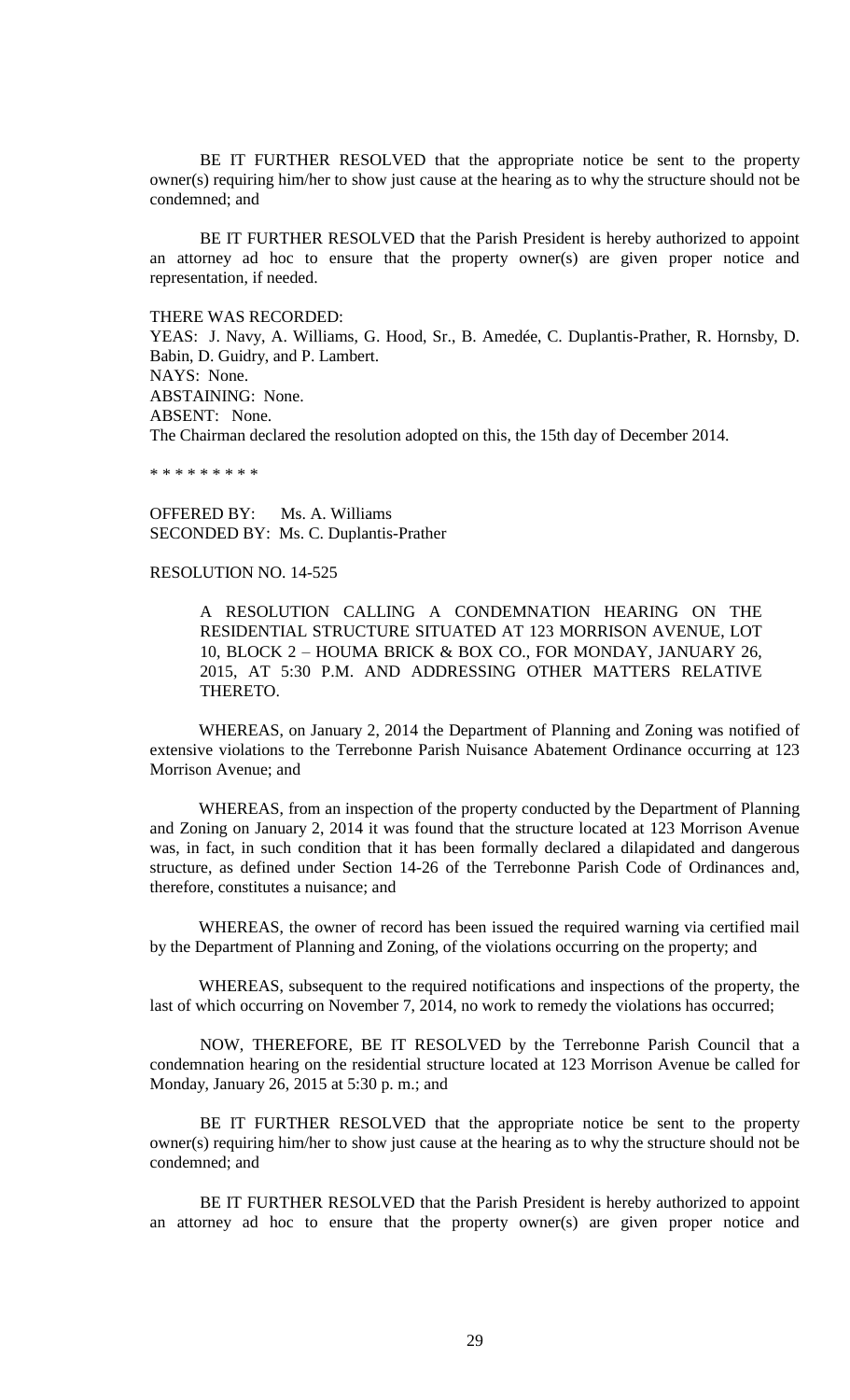representation, if needed.

THERE WAS RECORDED: YEAS: J. Navy, A. Williams, G. Hood, Sr., B. Amedée, C. Duplantis-Prather, R. Hornsby, D. Babin, D. Guidry, and P. Lambert. NAYS: None. ABSTAINING: None. ABSENT: None. The Chairman declared the resolution adopted on this, the 15th day of December 2014.

\* \* \* \* \* \* \* \* \*

OFFERED BY: Ms. C. Duplantis-Prather SECONDED BY: Ms. B. Amedée

RESOLUTION NO. 14-526

A RESOLUTION CALLING A CONDEMNATION HEARING ON THE RESIDENTIAL STRUCTURE SITUATED AT 124 SAINT LOUIS STREET, LOTS 13 & 14 – CENAC & WURZLOW SUBD., FOR MONDAY, JANUARY 26, 2015, AT 5:30 P.M. AND ADDRESSING OTHER MATTERS RELATIVE THERETO.

WHEREAS, on January 10, 2014 the Department of Planning and Zoning was notified of extensive violations to the Terrebonne Parish Nuisance Abatement Ordinance occurring at 124 Saint Louis Street; and

WHEREAS, from an inspection of the property conducted by the Department of Planning and Zoning on January 27, 2014 it was found that the structure located at 124 Saint Louis Street was, in fact, in such condition that it has been formally declared a dilapidated and dangerous structure, as defined under Section 14-26 of the Terrebonne Parish Code of Ordinances and, therefore, constitutes a nuisance; and

WHEREAS, the owner of record has been issued the required warning via certified mail by the Department of Planning and Zoning, of the violations occurring on the property; and

WHEREAS, subsequent to the required notifications and inspections of the property, the last of which occurring on November 7, 2014, no work to remedy the violations has occurred;

NOW, THEREFORE, BE IT RESOLVED by the Terrebonne Parish Council that a condemnation hearing on the residential structure located at 124 Saint Louis Street be called for Monday, January 26, 2015 at 5:30 p. m.; and

BE IT FURTHER RESOLVED that the appropriate notice be sent to the property owner(s) requiring him/her to show just cause at the hearing as to why the structure should not be condemned; and

BE IT FURTHER RESOLVED that the Parish President is hereby authorized to appoint an attorney ad hoc to ensure that the property owner(s) are given proper notice and representation, if needed.

THERE WAS RECORDED:

YEAS: J. Navy, A. Williams, G. Hood, Sr., B. Amedée, C. Duplantis-Prather, R. Hornsby, D. Babin, D. Guidry, and P. Lambert. NAYS: None. ABSTAINING: None.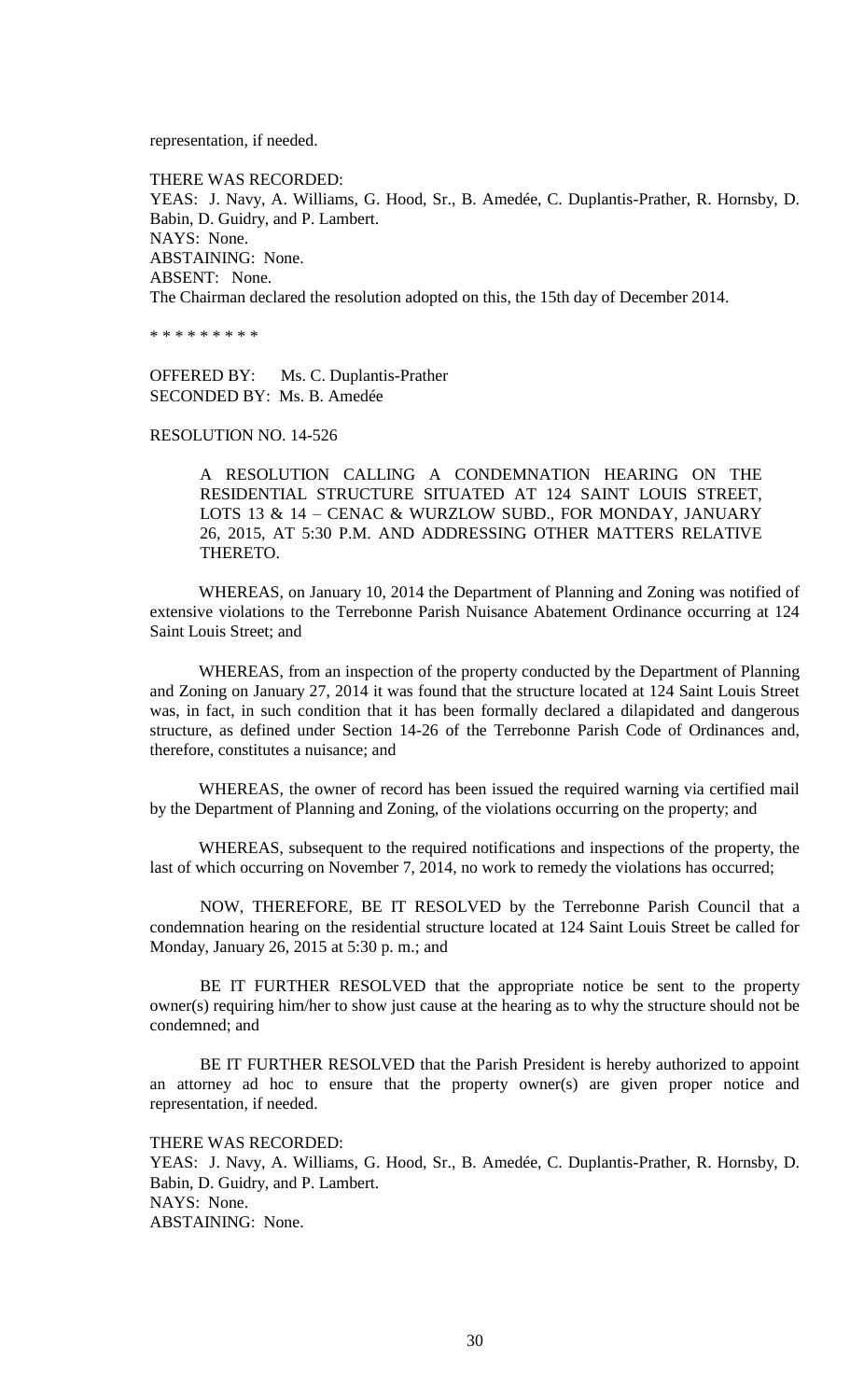ABSENT: None. The Chairman declared the resolution adopted on this, the 15th day of December 2014.

\* \* \* \* \* \* \* \* \*

OFFERED BY: Mr. D. Babin SECONDED BY: Mr. P. Lambert

RESOLUTION NO. 14-527

A RESOLUTION CALLING A CONDEMNATION HEARING ON THE RESIDENTIAL STRUCTURE SITUATED AT 109 OLEANDER STREET, EM 45" X 96" OF LOT 6, BLOCK 2 – CHAUVIN SUBD., FOR MONDAY, JANUARY 26, 2015, AT 5:30 P.M. AND ADDRESSING OTHER MATTERS RELATIVE THERETO.

WHEREAS, on June 10, 2014 the Department of Planning and Zoning was notified of extensive violations to the Terrebonne Parish Nuisance Abatement Ordinance occurring at 109 Oleander Street; and

WHEREAS, from an inspection of the property conducted by the Department of Planning and Zoning on June 12, 2014 it was found that the structure located at 109 Oleander Street was, in fact, in such condition that it has been formally declared a dilapidated and dangerous structure, as defined under Section 14-26 of the Terrebonne Parish Code of Ordinances and, therefore, constitutes a nuisance; and

WHEREAS, the owner of record has been issued the required warning via certified mail by the Department of Planning and Zoning, of the violations occurring on the property; and

WHEREAS, subsequent to the required notifications and inspections of the property, the last of which occurring on November 7, 2014, no work to remedy the violations has occurred;

NOW, THEREFORE, BE IT RESOLVED by the Terrebonne Parish Council that a condemnation hearing on the residential structure located at 109 Oleander Street be called for Monday, January 26, 2015 at 5:30 p. m.; and

BE IT FURTHER RESOLVED that the appropriate notice be sent to the property owner(s) requiring him/her to show just cause at the hearing as to why the structure should not be condemned; and

BE IT FURTHER RESOLVED that the Parish President is hereby authorized to appoint an attorney ad hoc to ensure that the property owner(s) are given proper notice and representation, if needed.

THERE WAS RECORDED:

YEAS: J. Navy, A. Williams, G. Hood, Sr., B. Amedée, C. Duplantis-Prather, R. Hornsby, D. Babin, D. Guidry, and P. Lambert. NAYS: None. ABSTAINING: None. ABSENT: None. The Chairman declared the resolution adopted on this, the 15th day of December 2014.

\* \* \* \* \* \* \* \* \*

OFFERED BY: Ms. C. Duplantis-Prather SECONDED BY: Mr. D. Babin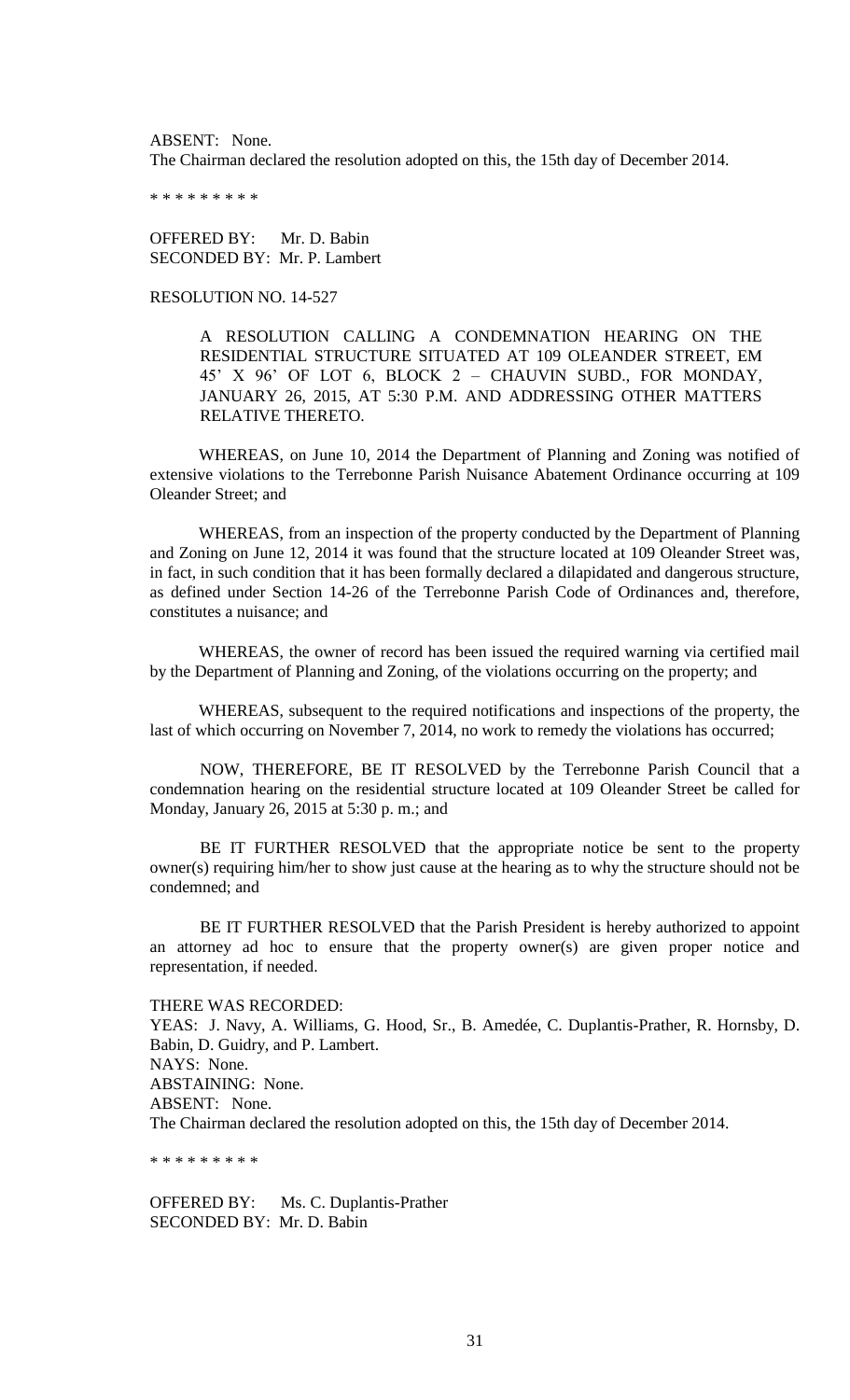## RESOLUTION NO. 14-528

A RESOLUTION CALLING A CONDEMNATION HEARING ON THE RESIDENTIAL STRUCTURES SITUATED AT 167 JENNINGS LANE, PORTION OF LOT 11 ON JENNINGS LANE – MARY ANN SMITH SUBD., FOR MONDAY, JANUARY 26, 2015, AT 5:30 P.M. AND ADDRESSING OTHER MATTERS RELATIVE THERETO.

WHEREAS, on February 11, 2014 & August 27, 2014 the Department of Planning and Zoning was notified of extensive violations to the Terrebonne Parish Nuisance Abatement Ordinance occurring at 167 Jennings Lane; and

WHEREAS, from an inspection of the property conducted by the Department of Planning and Zoning on February 19, 2014 & September 12, 2014 it was found that the structures located at 167 Jennings Lane were, in fact, in such condition that they have been formally declared dilapidated and dangerous structures, as defined under Section 14-26 of the Terrebonne Parish Code of Ordinances and, therefore, constitutes a nuisance; and

WHEREAS, the owner of record has been issued the required warning via certified mail by the Department of Planning and Zoning, of the violations occurring on the property; and

WHEREAS, subsequent to the required notifications and inspections of the property, the last of which occurring on October 20  $\&$  28, 2014, no work to remedy the violations has occurred;

NOW, THEREFORE, BE IT RESOLVED by the Terrebonne Parish Council that a condemnation hearing on the residential structures located at 167 Jennings Lane be called for Monday, January 26, 2015 at 5:30 p. m.; and

BE IT FURTHER RESOLVED that the appropriate notice be sent to the property owner(s) requiring him/her to show just cause at the hearing as to why the structure should not be condemned; and

BE IT FURTHER RESOLVED that the Parish President is hereby authorized to appoint an attorney ad hoc to ensure that the property owner(s) are given proper notice and representation, if needed.

### THERE WAS RECORDED:

YEAS: J. Navy, A. Williams, G. Hood, Sr., B. Amedée, C. Duplantis-Prather, R. Hornsby, D. Babin, D. Guidry, and P. Lambert. NAYS: None. ABSTAINING: None. ABSENT: None. The Chairman declared the resolution adopted on this, the 15th day of December 2014.

\* \* \* \* \* \* \* \* \*

OFFERED BY: Ms. B. Amedée SECONDED BY: Ms. C. Duplantis-Prather

## RESOLUTION NO. 14-529

A RESOLUTION CALLING A CONDEMNATION HEARING ON THE RESIDENTIAL STRUCTURE SITUATED AT 220 CORTEZ STREET, LOT 20, ADDENDUM 1 – DANOS SUBD., FOR MONDAY, JANUARY 26, 2015, AT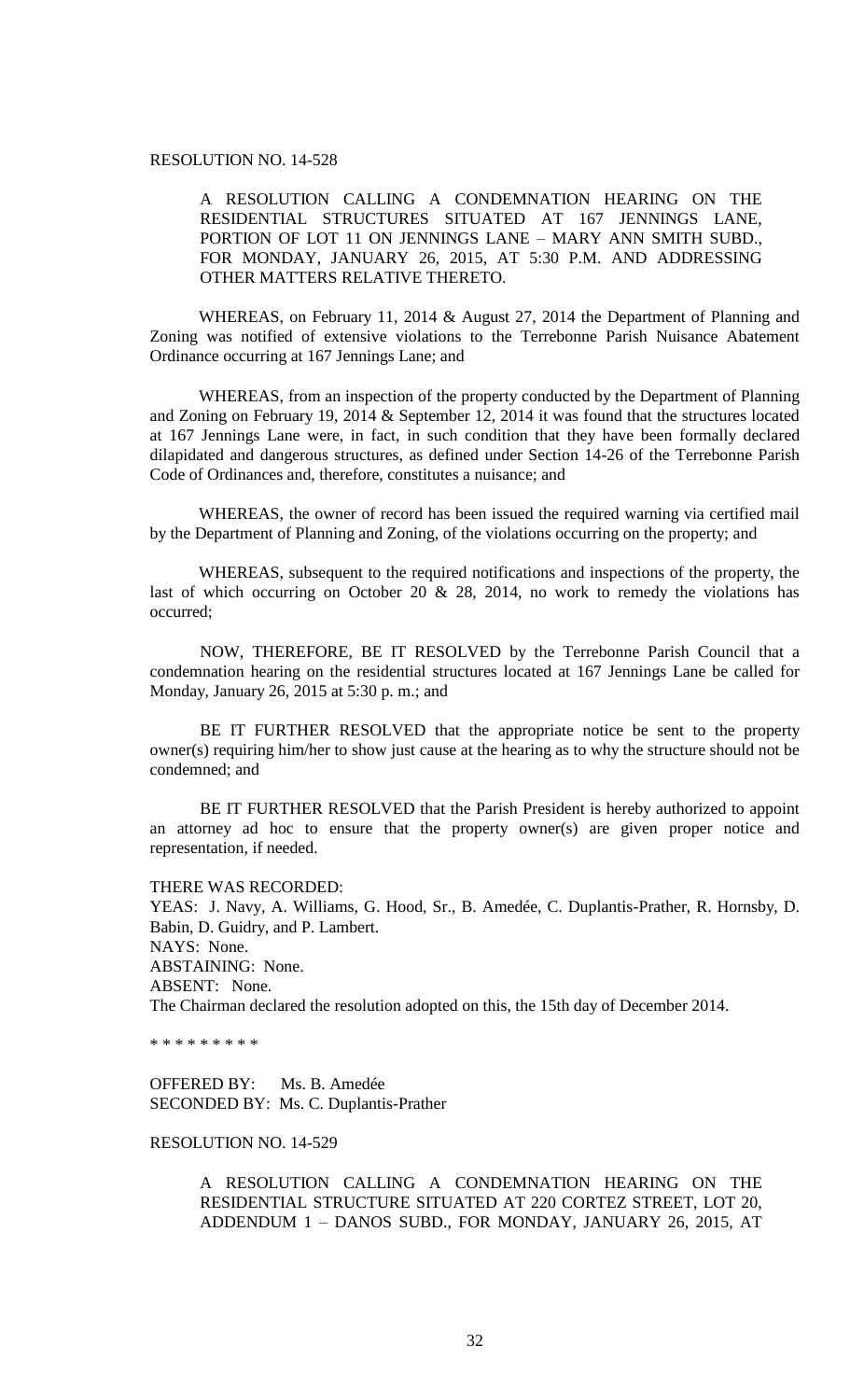## 5:30 P.M. AND ADDRESSING OTHER MATTERS RELATIVE THERETO.

WHEREAS, on October 7, 2013 the Department of Planning and Zoning was notified of extensive violations to the Terrebonne Parish Nuisance Abatement Ordinance occurring at 220 Cortez Street; and

WHEREAS, from an inspection of the property conducted by the Department of Planning and Zoning on October 11, 2013 it was found that the structure located at 220 Cortez Street was, in fact, in such condition that it has been formally declared a dilapidated and dangerous structure, as defined under Section 14-26 of the Terrebonne Parish Code of Ordinances and, therefore, constitutes a nuisance; and

WHEREAS, the owner of record has been issued the required warning via certified mail by the Department of Planning and Zoning, of the violations occurring on the property; and

WHEREAS, subsequent to the required notifications and inspections of the property, the last of which occurring on November 6, 2014, no work to remedy the violations has occurred;

NOW, THEREFORE, BE IT RESOLVED by the Terrebonne Parish Council that a condemnation hearing on the residential structure located at 220 Cortez Street be called for Monday, January 26, 2015 at 5:30 p. m.; and

BE IT FURTHER RESOLVED that the appropriate notice be sent to the property owner(s) requiring him/her to show just cause at the hearing as to why the structure should not be condemned; and

BE IT FURTHER RESOLVED that the Parish President is hereby authorized to appoint an attorney ad hoc to ensure that the property owner(s) are given proper notice and representation, if needed.

#### THERE WAS RECORDED:

YEAS: J. Navy, A. Williams, G. Hood, Sr., B. Amedée, C. Duplantis-Prather, R. Hornsby, D. Babin, D. Guidry, and P. Lambert. NAYS: None. ABSTAINING: None. ABSENT: None. The Chairman declared the resolution adopted on this, the 15th day of December 2014.

\* \* \* \* \* \* \* \* \*

OFFERED BY: Mr. D. Babin SECONDED BY: Mr. J. Navy

## RESOLUTION NO. 14-530

A RESOLUTION EXPRESSING THE POSITION OF THE PARISH COUNCIL WITH RESPECT TO CHANGES TO ACT 622 OF THE 2004 LEGISLATIVE SESSION AND ACT 731 OF THE 2006 LEGISLATIVE SESSION; REQUESTING TERREBONNE PARISH"S LEGISLATIVE DELEGATION TO INTRODUCE LEGISLATION TO IMPLEMENT SAID CHANGES; AND ADDRESSING OTHER MATTERS RELATIVE THERETO.

WHEREAS, Act 622 of the 2004 Legislative Session that created the Terrebonne Economic Development Authority, contained provisions to seat a board viewed as being larger than necessary and burdensome to nominating organizations; and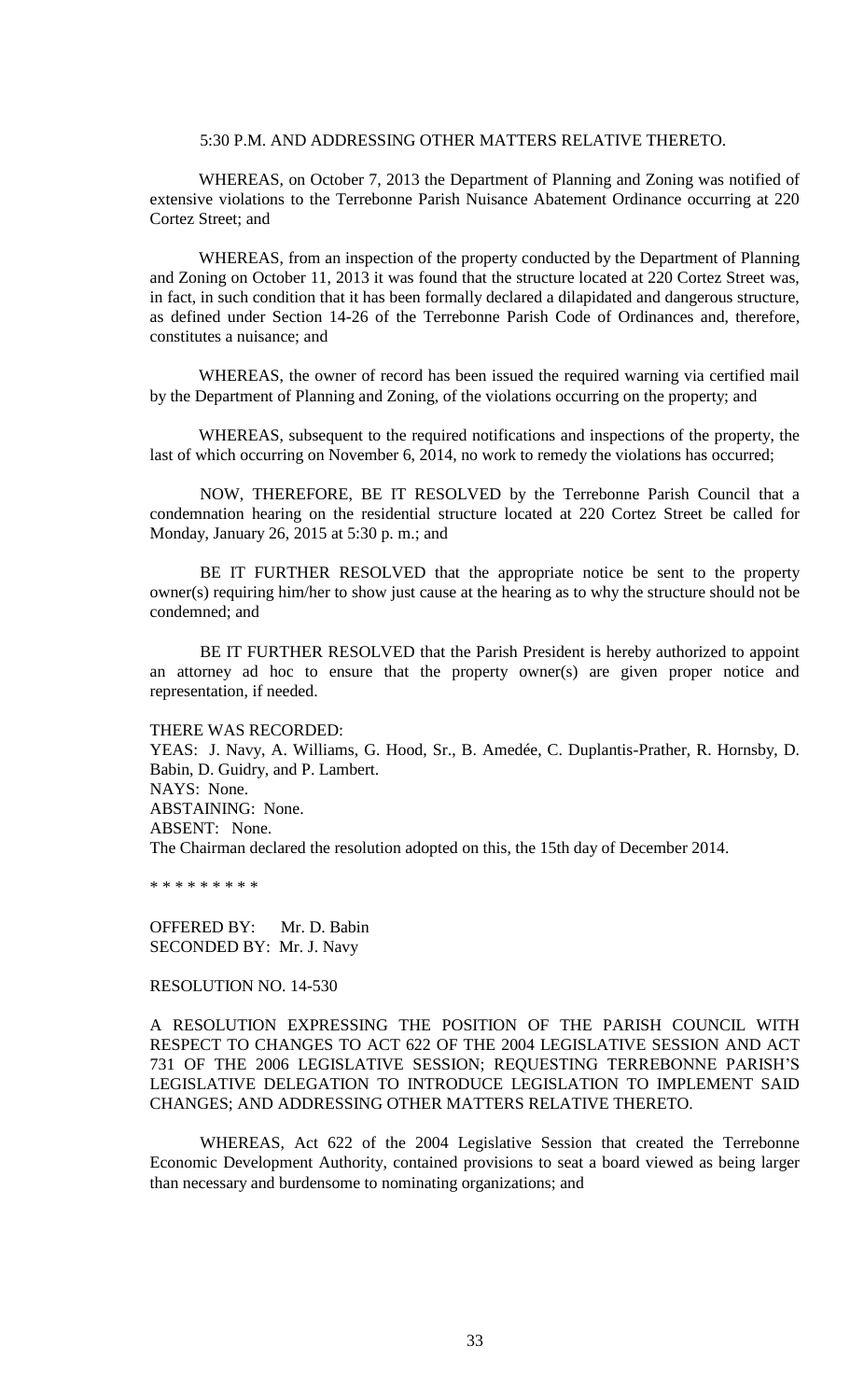WHEREAS, Act 731 of the 2006 Legislative Session expanded the board"s membership beyond original complement; and

WHEREAS, in an effort to offer certain amendments to the legislation, the TEDA Legislation Work Group was created, comprised of members of the Parish Council, South Central Industrial Association, Houma-Terrebonne Chamber of Commerce, current and former TEDA members, and Terrebonne Parish Consolidated Government representatives; and

WHEREAS, the Work Group carefully evaluated Acts 622 and 731 and proposed changes to streamline and create efficiencies in the TEDA board through its legislation; and WHEREAS, the TEDA board has reviewed the Work Group"s recommendations and has approved a resolution of support, No. 14-006; and

WHEREAS, the Parish Council has reviewed the Work Group"s recommendations and agrees with the proposed changes to the TEDA legislation.

NOW, THEREFORE, BE IT RESOLVED by the Terrebonne Parish Council (Community Development & Planning Committee), on behalf of the Terrebonne Parish Consolidated Government, that the members of Terrebonne Parish"s Legislative Delegation be respectfully requested to introduce and support recommendations in the 2015 Legislative Session, hereby attached.

THERE WAS RECORDED:

YEAS: J. Navy, A. Williams, G. Hood, Sr., B. Amedée, C. Duplantis-Prather, R. Hornsby, D. Babin, D. Guidry, and P. Lambert. NAYS: None. ABSTAINING: None. ABSENT: None. The Chairman declared the resolution adopted on this, the 15th day of December 2014.

\* \* \* \* \* \* \* \* \*

OFFERED BY: Mr. D. Babin SECONDED BY: Mr. J. Navy

## RESOLUTION NO. 14-531

A RESOLUTION CALLING A PUBLIC HEARING REGARDING THE INTENT TO ADOPT AN AMENDMENT TO THE FLOOD DAMAGE PREVENTION ORDINANCE TO LIMIT THE CUMULATIVE SUBSTANTIAL IMPROVEMENT AND SUBBSTANTIAL DAMAGE DETERMINATION PERIOD TO TEN YEARS.

WHEREAS, the Terrebonne Parish Consolidated Government has memorialized risk reduction regulations in the Flood Damage Prevention Ordinance; and

WHEREAS, levels of flood risk and flood insurance premiums continue to increase; and

WHEREAS, a determination of substantial improvement or substantial damage can trigger compliance requirements and significant insurance premium changes regardless of the cause of the repairs or renovations; and

WHEREAS, there is no limitation currently in the Parish code to distinguish maintenance of or damages to an older home over time; and

WHEREAS, the amendment to the ordinance outlined in Attachment A to set that limit must be heard at a formal public hearing to gather and consider public input;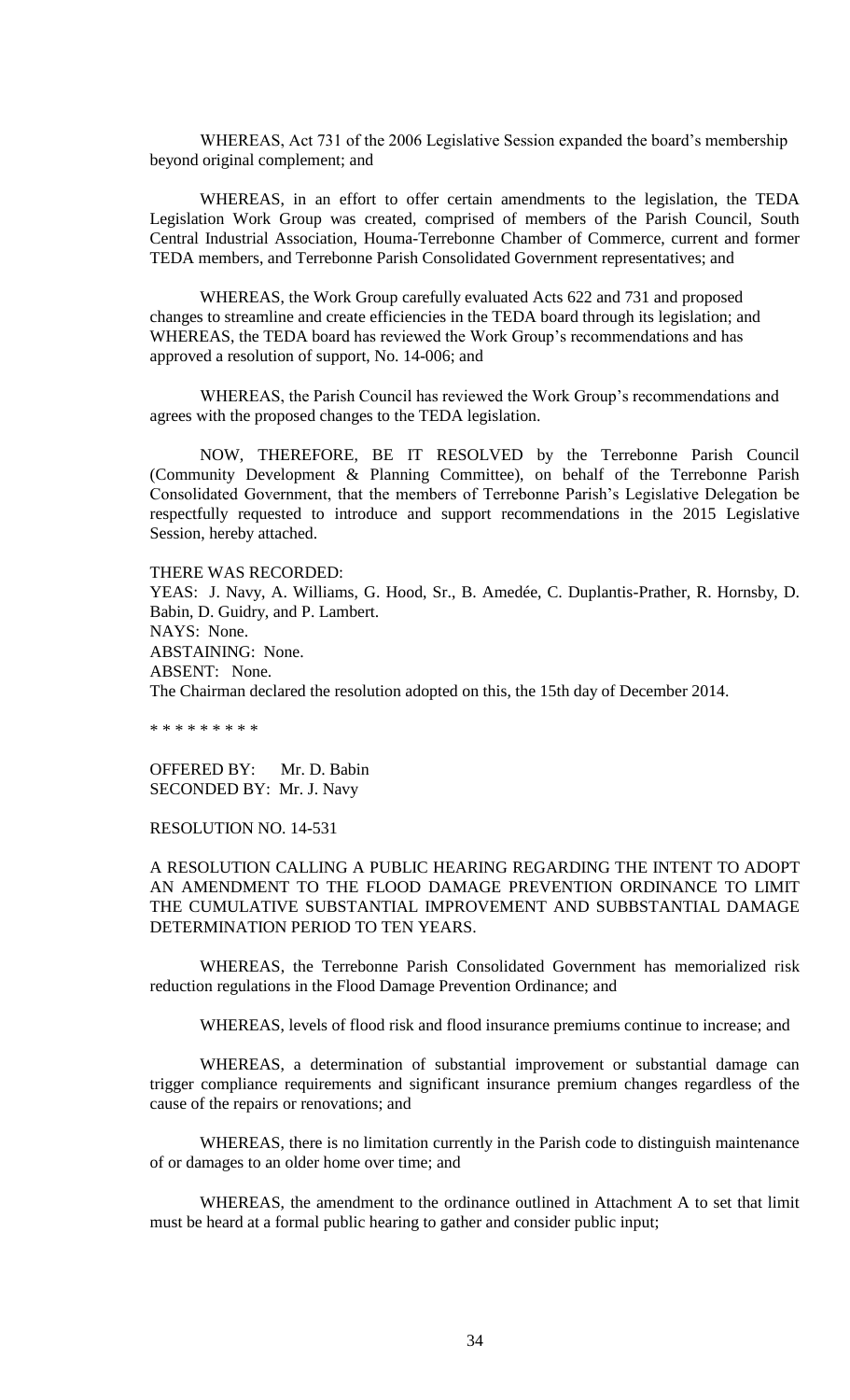NOW, THEREFORE, BE IT RESOLVED by the Terrebonne Parish Council, on behalf of the Terrebonne Parish Consolidated Government, that a public hearing be called on Tuesday, January 13, 2015 at 6:30 p.m. in order to receive further public comment on the amendment in Attachment A.

THERE WAS RECORDED: YEAS: J. Navy, A. Williams, G. Hood, Sr., B. Amedée, C. Duplantis-Prather, R. Hornsby, D. Babin, D. Guidry, and P. Lambert. NAYS: None. ABSTAINING: None. ABSENT: None. The Chairman declared the resolution adopted on this, the 15th day of December 2014.

\* \* \* \* \* \* \* \* \*

Mr. G. Hood, Sr. moved, seconded by Mr. J. Navy, "THAT, there being no further business to come before the Community Development & Planning Committee, the meeting be adjourned."

The Chairman called for the vote on the motion offered by Mr. G. Hood, Sr. THERE WAS RECORDED: YEAS: B. Amedẻe, D. Babin, C. Duplantis-Prather, D. Guidry, G. Hood, Sr., R. Hornsby, P. Lambert, J. Navy, and A. Williams. NAYS: None.

ABSENT: None.

The Chairman declared the motion adopted and the meeting was adjourned at 6:33 p. m.

Dirk Guidry, Chairman

Tammy E. Triggs, Minute Clerk

Mr. D. Guidry moved, seconded by Mr. P. Lambert, "THAT, the Council accept and ratify the minutes of the Community Development and Planning Committee held on 12/15/14."

The Chairman called for a vote on the motion offered by Mr. D. Guidry. THERE WAS RECORDED: YEAS: P. Lambert, J. Navy, A. Williams, G. Hood, Sr., C. Duplantis-Prather, R. Hornsby, D. Babin and D. Guidry. NAYS: None. ABSENT: B. Amedèe. The Chairman declared the motion adopted.

The Chairman called for a report on the Budget and Finance Committee meeting held on 12/15/14, whereupon the Committee Chairman noting ratification of minutes calls a public hearing on 01/13/15 at 6:30 p.m. rendered the following:

# BUDGET & FINANCE COMMITTEE

## DECEMBER 15, 2014

The Chairman, John Navy, called the Budget & Finance Committee meeting to order at 6:35 p. m. in the Terrebonne Parish Council Meeting Room with an Invocation offered by Committee Member A. Williams who asked for a moment of silence for the late Calcasieu Parish Commissioner James Mayo, his family and the Calcasieu Parish Police Juror Association community during their time of bereavement and the Pledge of Allegiance by Committee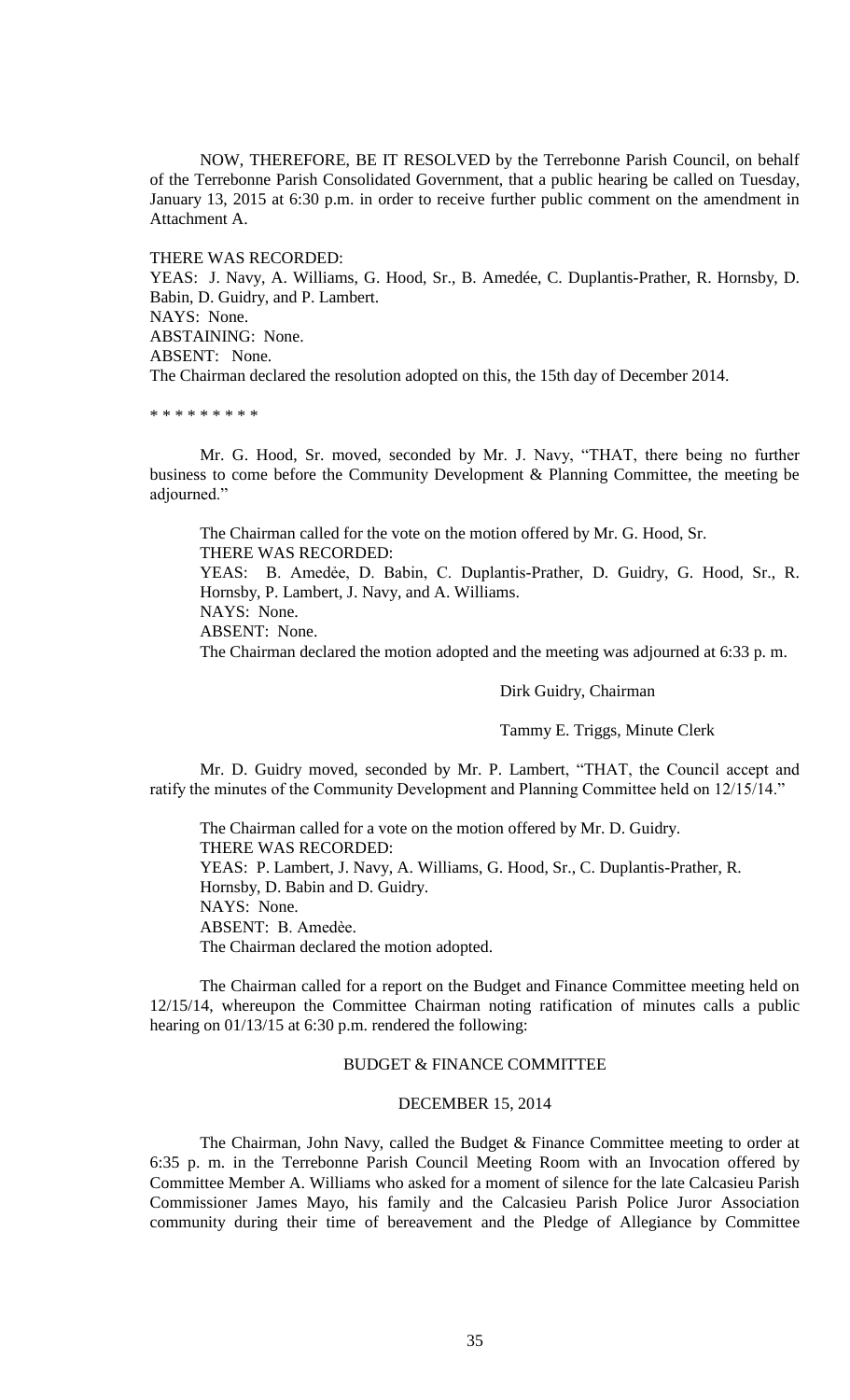Member B. Amedѐe. Upon roll call, Committee Members recorded as present were: B. Amedẻe, D. Babin, C. Duplantis-Prather, D. Guidry, Capt. Greg Hood, Sr., R. Hornsby, P. Lambert, J. Navy, and A. Williams. A quorum was declared present.

OFFERED BY: Mr. G. Hood, Sr. SECONDED BY: Ms. B. Amedée

# RESOLUTION NO. 14-532

WHEREAS, Louisiana Statutory Law provides for the disposal of surplus movable property having a value of \$5,000.00 or less, in addition to other legally permissible means, at private sale which is, in the opinion of the governing authority, not needed for public purposes; and

WHEREAS, the movable property listed in the attached Exhibit A each have a valued of \$5,000.00 or less, as indicated by the values set out next to each item on the attached Exhibit A; and

WHEREAS, the parish administration has recommended that the movable property listed in the attached Exhibit A be declared surplus as the items are no longer useful, nor do they serve a public purpose and authorizes immediate award to the highest bidder for all items, including those where the highest bid exceeds \$5,000.00; and

NOW THEREFORE, BE IT RESOLOVED by the Terrebonne Parish Council that the movable property listed in the attached Exhibit A be declared surplus and grants authorization to dispose of said items by private sale or by any other legally approved method to the highest bidder pursuant to statutory law, including those where the highest bid exceeds \$5,000.00.

#### THERE WAS RECORDED:

YEAS: J. Navy, A. Williams, G. Hood, Sr., B. Amedée, C. Duplantis-Prather, R. Hornsby, D. Babin, D. Guidry, and P. Lambert. NAYS: None. ABSTAINING: None. ABSENT: None. The Chairman declared the resolution adopted on this, the 15th day of December 2014.

\* \* \* \* \* \* \* \* \*

**Exhibit "A" December 2014 Surplus List**

#### **Accounting:**

7 - Laptops / \$7.00 25 - Telephones / \$25.00 2 - CPU / \$2.00 4 - Monitor Stands / \$1.00 1 - Monitor / \$1.00

#### **Administration:**

2 - CPU / \$2.00

1 - Scanner / \$1.00

## **Animal Shelter:**

1 - Laptop / \$1.00

#### **Civic Center:**

- 1 CPU / \$1.00
- 1 Desktop Computer / \$1.00
- 1 Monitor / \$1.00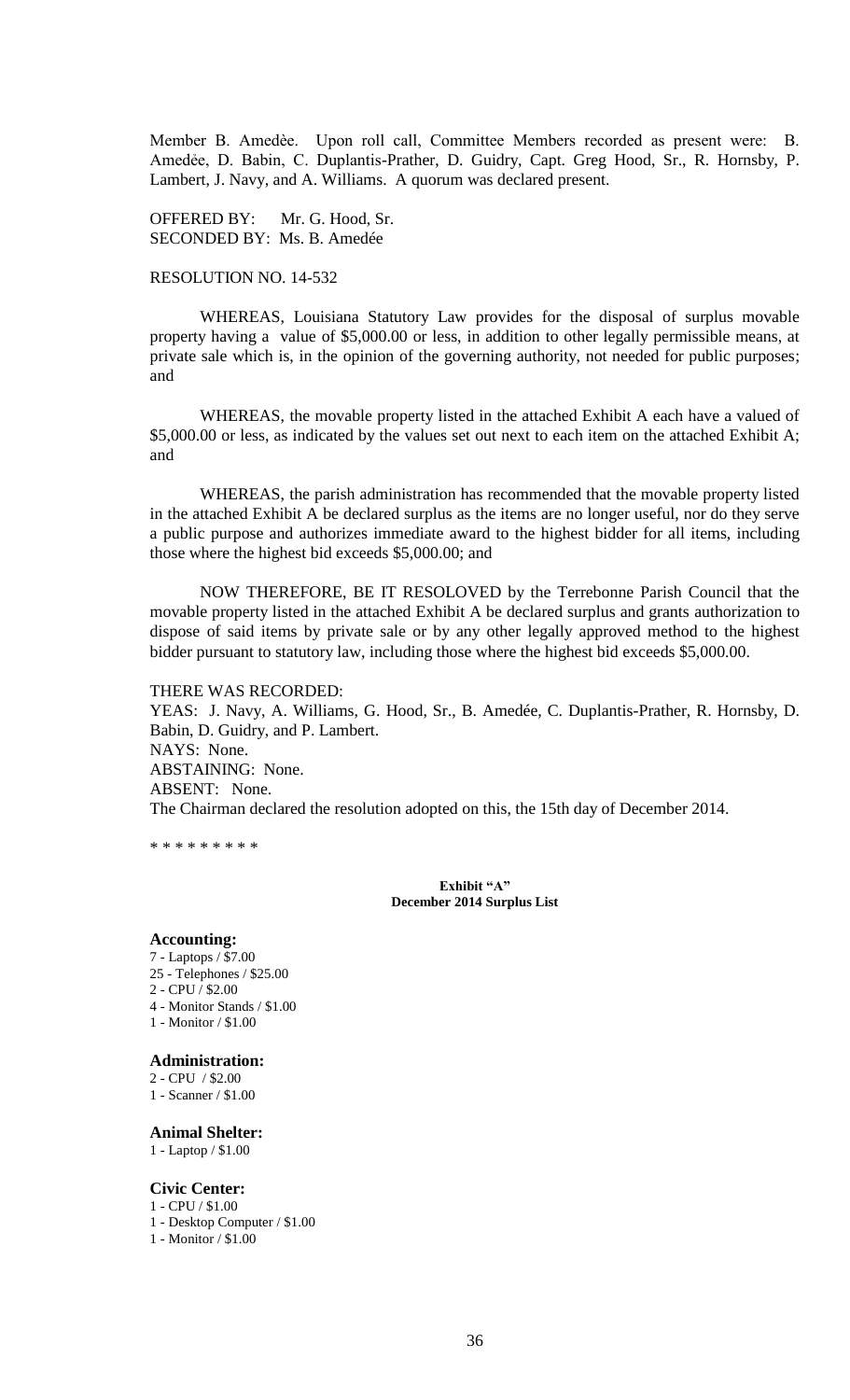1 - Printer / \$1.00

#### **Drainage:**

- 1 1998 GMC 3500 Pickup Truck (Unit 2145) / \$1,600.00
- 8 CPU / \$3.00
- 1 Printer / \$1.00
- 1 Laptop with Dock, Monitor, Keyboard & Mouse / \$1.00

### **Head Start:**

- 1 Printer / \$1.00
- 2 Monitors / \$2.00

### **Information Technology:**

- 1 Server / \$20.00
- 11 Monitors / \$11.00
- 2 Laptops / \$2.00
- 1 Floppy Drive / \$5.00
- 7 Blades / \$14.00
- 1 Fluke DSP -100 LAN Cable Meter / \$20.00
- 2 Printers / \$2.00
- 2 Docking Stations / \$2.00
- 6 Routers / \$30.00
- 4 Desktop Computers / \$4.00
- 4 Procurve Switches / \$40.00 4 - Power Distribution Units / \$20.00
- 
- 1 Blade Center E / \$25.00 3 - IBM SAN Expansion Modules / \$15.00
- 3 Chairs / \$3.00
- 1 Hydraulic Cart / \$3.00
- 1 Server Rack / \$25.00
- 4 Cubicle Partitions / \$5.00
- 1 Desk / \$5.00
- 2 Monitors / \$2.00
- 1 KVM / \$5.00
- 1 Media Converter / \$5.00

### **Juvenile Detention Center:**

- 2 Printers / \$2.00
- 4 CPU / \$4.00

## **Planning and Zoning:**

5 - CPU / \$5.00

#### **Roads & Bridges:**

- 4 Desktop Computers / \$4.00
- 3 Monitors / \$1.00
- 3 Keyboards / \$1.50
- 1 Mouse / \$0.25

OFFERED BY: Mr. G. Hood, Sr. SECONDED BY: Ms. C. Duplantis-Prather

## RESOLUTION NO. 14-533

A resolution approving the 2014 Balancing Budget Adjustment and 2015 Budget Plan (Operations and Five-Year Capital Outlay) of the Terrebonne Parish Veterans Memorial District.

WHEREAS, effective June 17, 2008, the Terrebonne Parish Veterans Memorial District (the "District) was created as a governing authority under the provisions of LA R.S. 33:9357, which requires the District to receive approval of the Terrebonne Parish Council prior to any of the following actions by the board: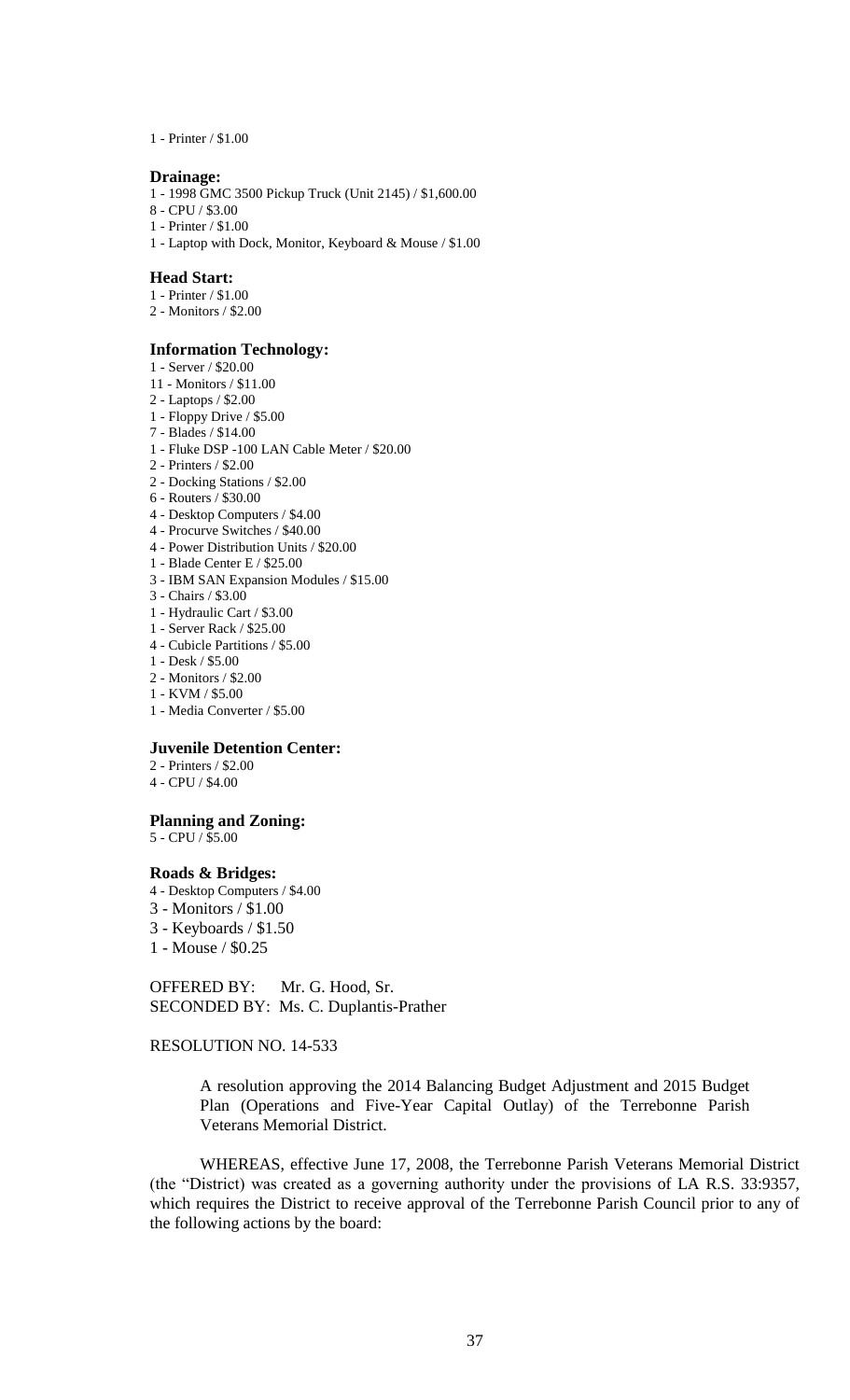- 1. Adoption of an annual budget
- 2. Purchase, sale or encumbrance of immovable property.
- 3. Submitting for voter approval any tax proposal.
- 4. Any other matter or action as determined by ordinance adopted by the Terrebonne Parish Consolidated Government, and

WHEREAS, the District was successful in the voters' approval of a .5 mill property tax in 2010, with the first levy of said millage in the Fall of 2011 for the budget year of 2012, and

WHEREAS, the District will approve their 2014 final balancing budget amendment for their General Fund Operations, subject to Council Approval, at their regular meeting of December 18, 2014, and

WHEREAS, the District will approve their 2015 Operations Budget at their regular meeting of December 18, 2014, subject to Council Approval at their regular meeting of December 18, 2014.

NOW, THEREFORE BE IT RESOLVED by the Terrebonne Parish Council (Budget and Finance Committee), on behalf of the Terrebonne Parish Consolidated Government, to approve the Terrebonne Parish Veterans' Memorial District 2014 Final Balancing Budget adjustment and 2015 Budget Plan.

THERE WAS RECORDED:

YEAS: J. Navy, A. Williams, G. Hood, Sr., B. Amedée, C. Duplantis-Prather, R. Hornsby, D. Babin, D. Guidry, and P. Lambert. NAYS: None. ABSTAINING: None. ABSENT: None. The Chairman declared the resolution adopted on this, the 15th day of December 2014.

\* \* \* \* \* \* \* \* \*

OFFERED BY: Mr. R. Hornsby SECONDED BY: Mr. P. Lambert

RESOLUTION NO. 14-534

A resolution approving the 2014 Final Budget Balancing Amendment and the 2015 Budget Plan of the Terrebonne Economic Development Authority.

WHEREAS, effective the year 2006, the Terrebonne Economic Development Authority was created as a governing authority under the provisions of LA R.S. 33:130.721, which requires the Board to receive approval of the Terrebonne Parish Council prior to any of the following actions by the board:

- 5. Adoption of an annual budget
- 6. Any other matter or action as determined by ordinance adopted by the Terrebonne Parish Consolidated Government, and

WHEREAS, the Board adopted their final adjustments to the 2014 Operations Budget and 2015 Operations Budget (Attachment A) at their regular meeting of December 9, 2014 subject to the Parish Council Approval.

NOW, THEREFORE BE IT RESOLVED by the Terrebonne Parish Council (Budget and Finance Committee), on behalf of the Terrebonne Parish Consolidated Government, to approve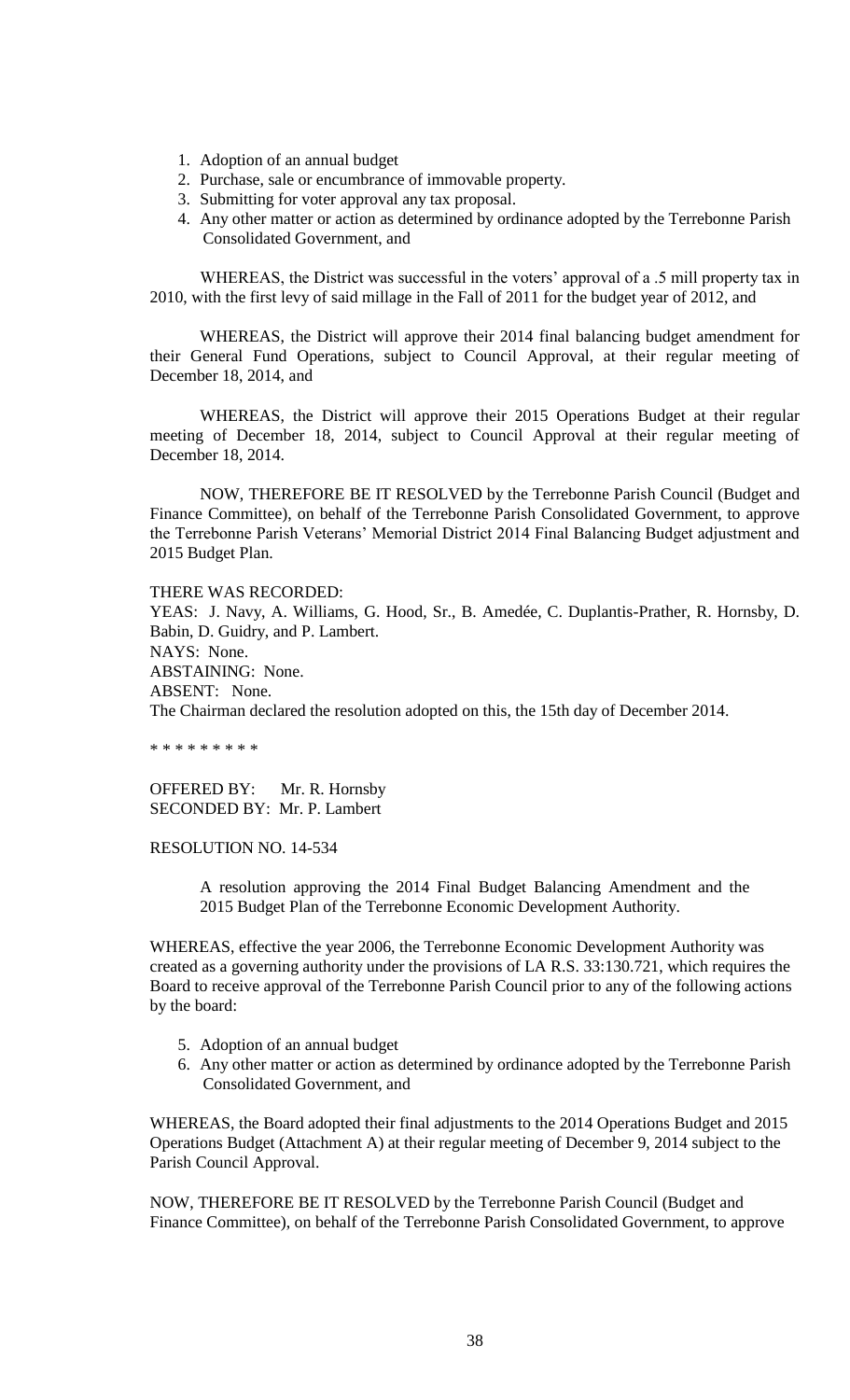the Terrebonne Economic Development Authority"s 2014 Final Budget Balancing Amendment and the 2015 Budget Plan.

THERE WAS RECORDED: YEAS: J. Navy, A. Williams, G. Hood, Sr., B. Amedée, C. Duplantis-Prather, R. Hornsby, D. Babin, D. Guidry, and P. Lambert. NAYS: None. ABSTAINING: None. ABSENT: None. The Chairman declared the resolution adopted on this, the 15th day of December 2014.

\* \* \* \* \* \* \* \* \*

Mr. D. Babin moved, seconded by Ms. A. Williams, "THAT, the Budget & Finance Committee introduce an ordinance to amend the 2015 Adopted Operating Budget and the 5 Year Capital Outlay of the Terrebonne Parish Consolidated Government for the following items:

I. City Court – New Position, Judge"s Secretary, \$53,477

II. Emergency Operations Center, \$2,390,000

III. Pet Smart Charities, \$33,040

and calling a public hearing on said matter on January 13, 2015 at 6:30 p.m.

The Chairman called for the vote on the motion offered by Mr. D. Babin. THERE WAS RECORDED: YEAS: B. Amedée, D. Babin, C. Duplantis-Prather, D. Guidry, G. Hood, Sr., R. Hornsby, P. Lambert, J. Navy, and A. Williams. NAYS: None. ABSENT: None. The Chairman declared the motion adopted.

Committee Member D. Babin explained to the public that the salary for the judge"s secretary (new position) will be fully reimbursed to the parish.

Committee Member D. Babin was recorded as exiting the proceedings at 6:39 p.m.

OFFERED BY: Mr. D. Guidry SECONDED BY: Ms. B. Amedée

# RESOLUTION NO. 14-535

WHEREAS, on November 20, 2014 bids were received by the Terrebonne Parish Consolidated Government for Bid 14-DEMO-42 Clearance of Residential Properties at 515 Oakwood Drive and 191 Mes Amis Lane for the Recovery Assistance and Mitigation Planning (RAMP) Division of the Planning and Zoning Department, and

WHEREAS, after careful review by Patrick Gordon, Director and Jennifer Gerbasi, Recovery Planner it has been determined that American Disposal, LLC submitted the lowest qualified bid in the amount of Fifty-Two Thousand Dollars (\$52,000.00), and

WHEREAS, Parish Administration has concurred with the recommendation that the bid of American Disposal, LLC is the lowest qualified bid for the Clearance of Residential Properties at 515 Oakwood Drive and 191 Mes Amis Lane for the RAMP Division as per attached bid documents, and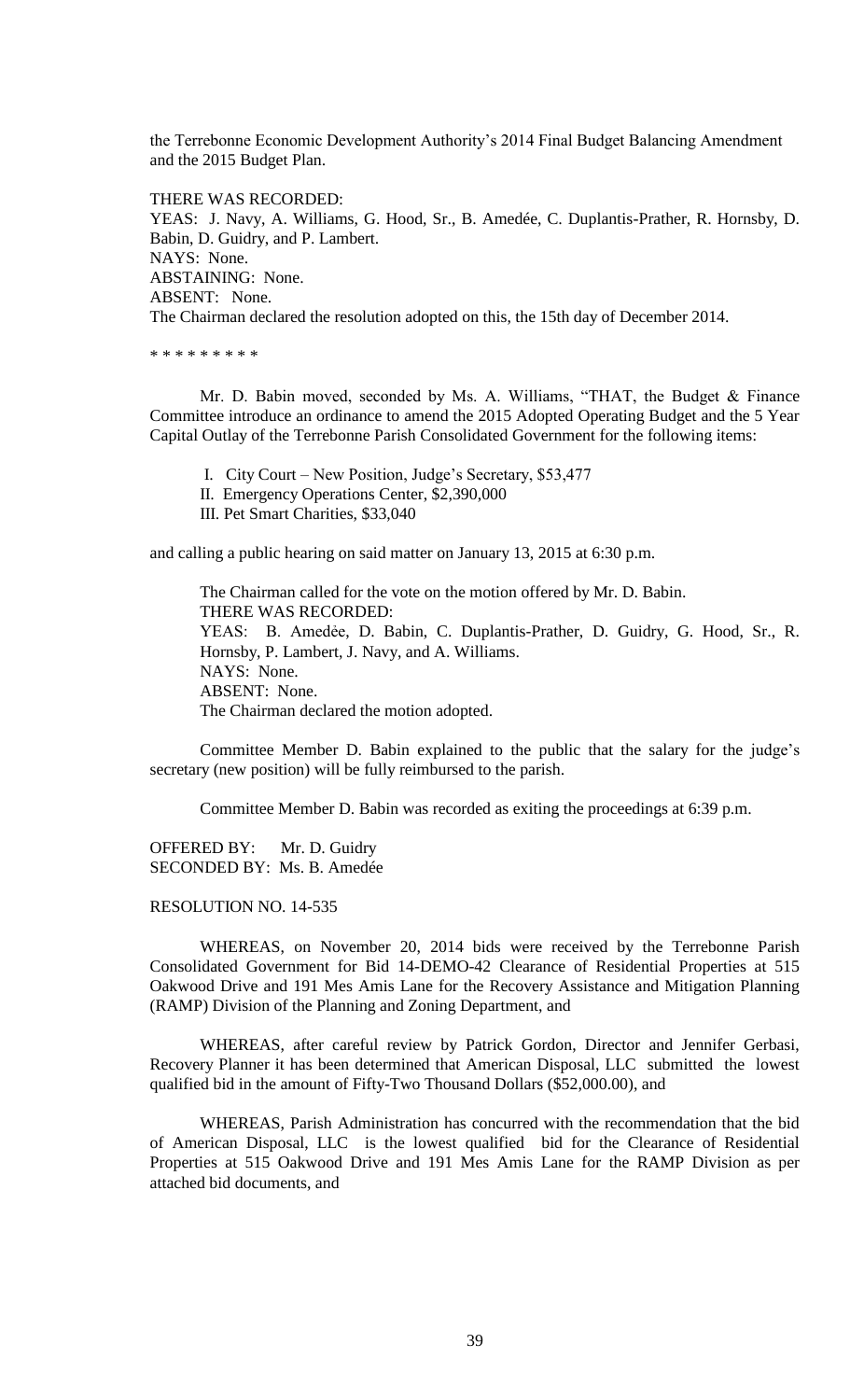NOW, THEREFORE BE IT RESOLVED by Terrebonne Parish Council (Budget and Finance Committee), on behalf of the Terrebonne Parish Consolidated Government, that the recommendation of the Parish Administration be accepted for the clearance of the aforementioned properties as per attached documents

THERE WAS RECORDED: YEAS: J. Navy, A. Williams, G. Hood, Sr., B. Amedée, C. Duplantis-Prather, R. Hornsby, D. Guidry, and P. Lambert. NAYS: None. ABSTAINING: None. ABSENT: D. Babin. The Chairman declared the resolution adopted on this, the 15th day of December 2014.

\* \* \* \* \* \* \* \* \*

Mr. G. Hood, Sr. moved, seconded by Ms. A. Williams, "THAT, there being no further business to come before the Budget & Finance Committee, the meeting be adjourned."

The Chairman called for the vote on the motion offered by Mr. G. Hood, Sr. THERE WAS RECORDED: YEAS: B. Amedée, C. Duplantis-Prather, D. Guidry, G. Hood, Sr., R. Hornsby, P. Lambert, J. Navy, and A. Williams. NAYS: None. ABSENT: D. Babin. The Chairman declared the motion adopted and the meeting was adjourned at 6:39 p.m.

John Navy, Chairman

Tammy E. Triggs, Minute Clerk

Mr. J. Navy moved, seconded by Mr. D. Guidry, "THAT, the Council accept and ratify the minutes of the Budget and Finance Committee meeting held on 12/15/14."

The Chairman called for a vote on the motion offered by Mr. J. Navy. THERE WAS RECORDED: YEAS: P. Lambert, J. Navy, A. Williams, G. Hood, Sr., C. Duplantis-Prather, R. Hornsby, D. Babin and D. Guidry. NAYS: None. ABSENT: B. Amedѐe. The Chairman declared the motion adopted.

 The Chairman called for a report on the Policy, Procedure and Legal Committee meeting held on 12/15/14, whereupon, the Committee Chairwoman rendered the following:

# POLICY, PROCEDURE, & LEGAL COMMITTEE

## DECEMBER 15, 2014

The Chairwoman, Arlanda J. Williams, called the Policy, Procedure, & Legal Committee meeting to order at 6:40 p. m. in the Terrebonne Parish Council Meeting Room with an Invocation offered by Committee Member J. Navy and the Pledge of Allegiance led by Committee B. Amedѐe. Upon roll call, Committee Members recorded as present were: B. Amedẻe, C. Duplantis-Prather, D. Guidry, Capt. Greg Hood, Sr., HPD Ret., P. Lambert, J. Navy, and A. Williams. Committee members D. Babin and R. Hornsby were recorded as absent. A quorum was declared present.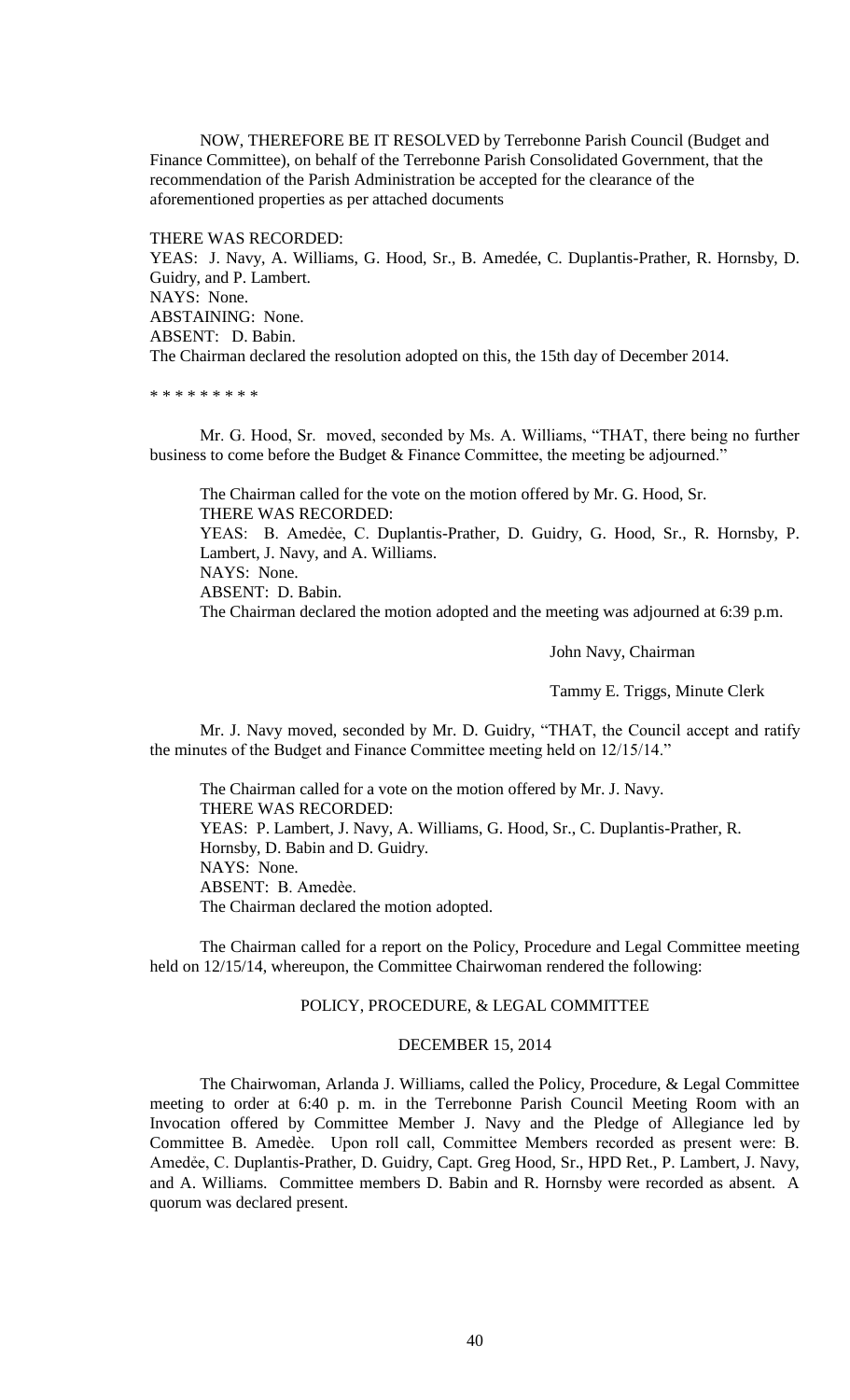OFFERED BY: Ms. B. Amedée SECONDED BY: Mr. J. Navy

## RESOLUTION NO. 14-536

ENDORSING TERREBONNE PARISH COUNCIL MEMBER CHRISTA DUPLANTIS-PRATHER AS A CANDIDATE FOR A MEMBER-AT-LARGE ON THE EXECUTIVE BOARD TO THE POLICE JURY ASSOCIATION OF LOUISIANA, AND OTHERWISE PROVIDING RESPECT THERETO.

WHEREAS, the Policy Jury Association of Louisiana has six (6) Member-at-Large positions on its state Executive Board, and

WHEREAS, at its annual convention in January 2015 there may be a Member-at-Large vacancy, and

WHEREAS, Terrebonne Parish is in good standing of the Police Jury Association of Louisiana, and

WHEREAS, Terrebonne Parish Council Member Christa Duplantis-Prather, is in her 15<sup>th</sup> year as Council Representative in Terrebonne Parish, after being elected for three consecutive terms, being termed out, sitting out for a term, and being re-elected, and

WHEREAS, if elected, would serve the Policy Jury Association of Louisiana as an excellent and effective Member-at-Large on its Executive Board.

NOW, THEREFORE BE IT RESOLVED, that the Terrebonne Parish Council, does hereby endorse Terrebonne Parish Council Member Christa Duplantis-Prather for election to a Member-at-Large position on the Louisiana Policy Jury Association"s Executive Board.

BE IT FURTHER RESOLVED, that this resolution be sent to all other Louisiana Parishes humbly requesting their support and endorsement of Terrebonne Parish Council Member Christa Duplantis-Prather as a candidate for Member-at-Large on the Executive Board to the Policy Jury Association of Louisiana.

### THERE WAS RECORDED:

YEAS: J. Navy, A. Williams, G. Hood, Sr., B. Amedée, C. Duplantis-Prather, D. Guidry, and P. Lambert. NAYS: None. ABSTAINING: None. ABSENT: R. Hornsby and D. Babin. The Chairman declared the resolution adopted on this, the 15th day of December 2014.

\* \* \* \* \* \* \* \* \*

Committee member J. Navy congratulated Ms. C. Duplantis-Prather on this nomination.

Committee member C. Duplantis-Prather thanked the Council for their endorsement and reiterated that the election is in January and she is asking for the Council"s support with this endeavor.

Committee Chairwoman A. Williams asked that Council Clerk V. Chauvin send correspondence to every parish in the Police Juror Association asking for their support.

Ms. B. Amedèe moved, seconded by Mr. D. Guidry and Ms. C. Duplantis-Prather, "THAT, the Policy, Procedure, & Legal Committee approve the co-sponsorship of the Houma"s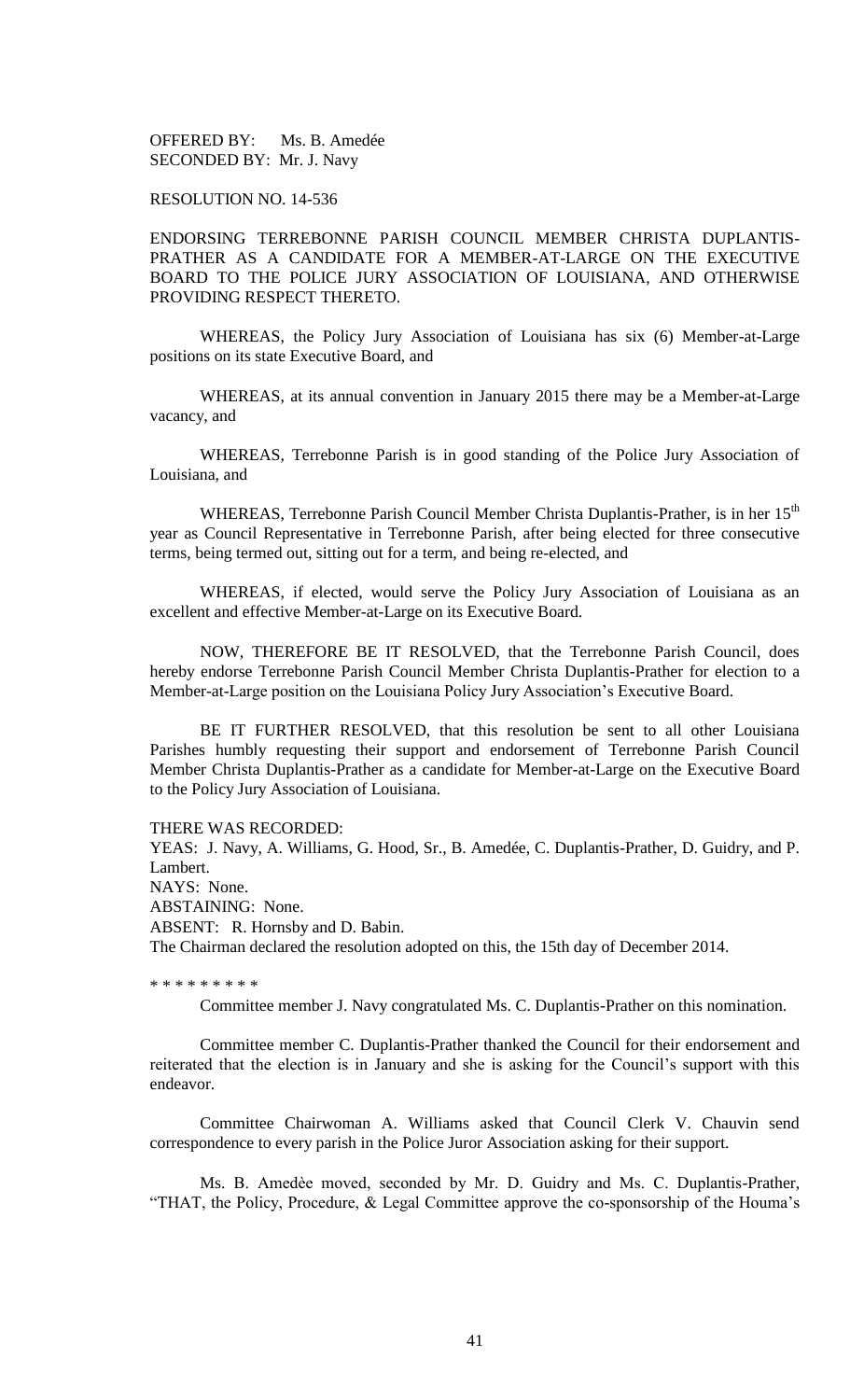Lagniappe Chapter of the Antique Automotive Club of America"s fall meet to be held November 5 thru 7, 2015 at the Houma-Terrebonne Civic Center.

The Chairwoman called for the vote on the motion offered by Ms. B. Amedèe. THERE WAS RECORDED: YEAS: B. Amedẻe, C. Duplantis-Prather, D. Guidry, G. Hood, Sr., P. Lambert, J. Navy, and A. Williams. NAYS: None. ABSENT: D. Babin and R. Hornsby. The Chairwoman declared the motion adopted.

Mr. G. Hood, Sr. moved, seconded by Ms. C. Duplantis-Prather, "THAT, there being no further business to come before the Policy, Procedure, & Legal Committee, the meeting be adjourned."

The Chairwoman called for the vote on the motion offered by Mr. G. Hood, Sr. THERE WAS RECORDED: YEAS: B. Amedẻe, C. Duplantis-Prather, D. Guidry, G. Hood, Sr., P. Lambert, J. Navy, and A. Williams. NAYS: None. ABSENT: D. Babin and R. Hornsby. The Chairwoman declared the motion adopted and the meeting was adjourned at 6:42 p. m.

Arlanda J. Williams, Chairwoman

Tammy E. Triggs, Minute Clerk

Ms. A. Williams moved, seconded by Ms. C. Duplantis-Prather, "THAT, the Council accept and ratify the minutes of the Policy, Procedure and Legal Committee meeting held on 12/15/14."

The Chairman called for a vote on the motion offered by Ms. C. Duplantis-Prather. THERE WAS RECORDED: YEAS: P. Lambert, J. Navy, A. Williams, G. Hood, Sr., C. Duplantis-Prather, R. Hornsby, D. Babin and D. Guidry. NAYS: None. ABSENT: B. Amedѐe. The Chairman declared the motion adopted.

Mr. G. Hood, Sr. moved, seconded by Mr. D. Babin, "THAT, the Council approve the following street light list(s):

INSTALL/ENERGIZE STREET LIGHT IN THE BACK OF 400 FUNDERBURK AVE.; ENTERGY; RLD# 3A; DISTRICT 3, G. HOOD

# INSTALL 6 STREET LIGHTS IN THE SUMMERFIELD PLACE , ADD. #17, PHASE D, AS PER ORD. 8496 (ATTACHED), TPCG UTILITIES; RLD #2; DISTRICT 6; R. HORNSBY

The Chairman called for a vote on the motion offered by Mr. G. Hood, Sr. THERE WAS RECORDED: YEAS: P. Lambert, J. Navy, A. Williams, G. Hood, Sr., C. Duplantis-Prather, R. Hornsby, D. Babin and D. Guidry. NAYS: None. ABSENT: B. Amedèe. The Chairman declared the motion adopted.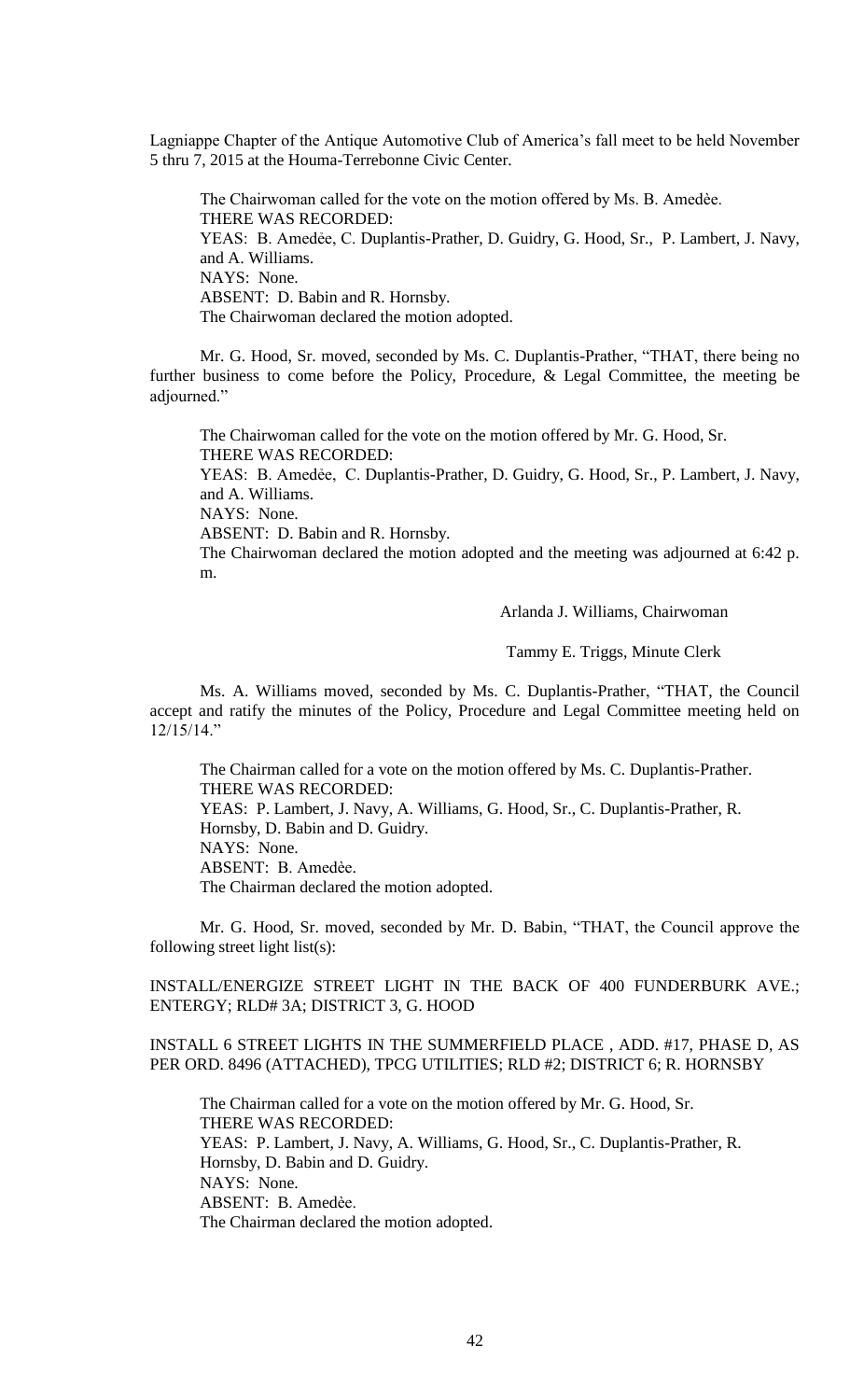Ms. A. Williams moved, seconded by Ms. C. Duplantis-Prather, "THAT, the Council approve attendance at the Police Jury Association of Louisiana Annual Conference, January 29, 30 and 31, 2015 in New Orleans, LA, as per the current Council travel policy."

The Chairman called for a vote on the motion offered by Ms. A. Williams. THERE WAS RECORDED: YEAS: P. Lambert, J. Navy, A. Williams, G. Hood, Sr., C. Duplantis-Prather, R. Hornsby, D. Babin and D. Guidry. NAYS: None. ABSENT: B. Amedèe. The Chairman declared the motion adopted.

Ms. C. Duplantis-Prather moved, seconded by Ms. A. Williams, "THAT, the Council approve attendance at the NACo Annual Legislative Conference, February 21-February 25, 2015, Washington, D.C., as per the current Council travel policy."

The Chairman called for a vote on the motion offered by Ms. C. Duplantis-Prather. THERE WAS RECORDED: YEAS: P. Lambert, J. Navy, A. Williams, G. Hood, Sr., C. Duplantis-Prather, R. Hornsby, D. Babin and D. Guidry. NAYS: None. ABSENT: B. Amedèe. The Chairman declared the motion adopted.

Ms. A. Williams moved, seconded by Ms. C. Duplantis-Prather, "THAT, the Council hold nominations open for the one vacancy representing the Medical Society on the TGMC Hospital Service District No. 1 Board of Commissioners until the next Council meeting."

The Chairman called for a vote on the motion offered by Ms. A. Williams. THERE WAS RECORDED: YEAS: P. Lambert, J. Navy, A. Williams, G. Hood, Sr., C. Duplantis-Prather, R. Hornsby, D. Babin and D. Guidry. NAYS: None. ABSENT: B. Amedèe. The Chairman declared the motion adopted.

Mr. P. Lambert moved, seconded by Mr. J. Navy, "THAT, the Council open nominations for the two expiring terms on the Village East Fire Protection District Board, nominate Nigel Hodgson and Freddie Richardson; close nominations and reappoint Nigel Hodgson and Freddie Richardson to serve another term on said board."

The Chairman called for a vote on the motion offered by Mr. P. Lambert. THERE WAS RECORDED: YEAS: P. Lambert, J. Navy, A. Williams, G. Hood, Sr., C. Duplantis-Prather, R. Hornsby, D. Babin and D. Guidry. NAYS: None. ABSENT: B. Amedѐe. The Chairman declared the motion adopted.

Mr. D. Babin moved, seconded by Ms. C. Duplantis-Prather, "THAT, the Council hold nominations open for the one expiring term on the Recreation District No. 3A Board until the next Council meeting."

The Chairman called for a vote on the motion offered by Mr. D. Babin. THERE WAS RECORDED: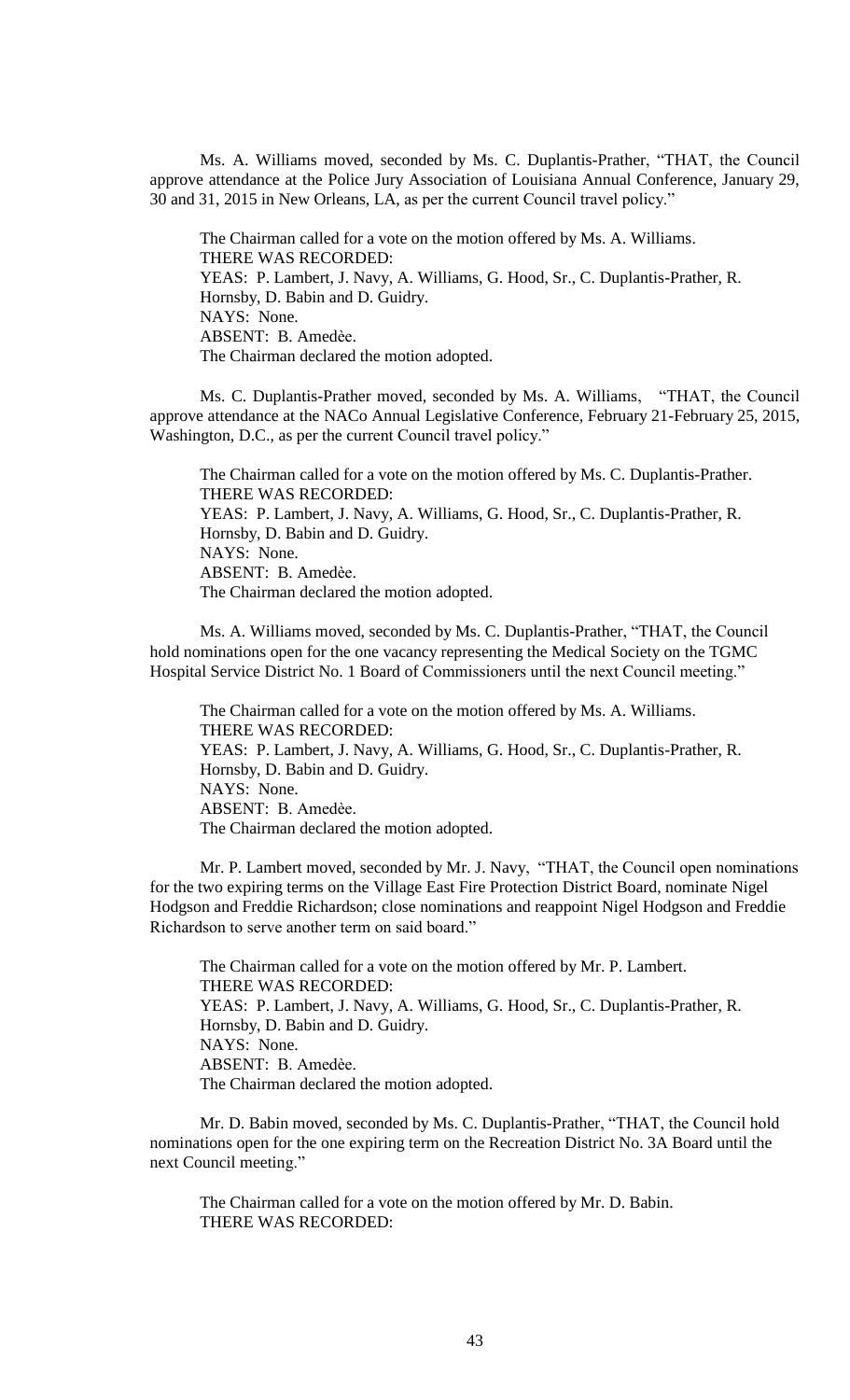YEAS: P. Lambert, J. Navy, A. Williams, G. Hood, Sr., C. Duplantis-Prather, R. Hornsby, D. Babin and D. Guidry. NAYS: None. ABSENT: B. Amedèe. The Chairman declared the motion adopted.

Mr. D. Guidry moved, seconded by Ms. C. Duplantis-Prather, "THAT, the Council hold nominations open for the one expiring term on Recreation District No. 7 Board until the next Council meeting."

The Chairman called for a vote on the motion offered by Mr. D. Guidry. THERE WAS RECORDED: YEAS: P. Lambert, J. Navy, A. Williams, G. Hood, Sr., C. Duplantis-Prather, R. Hornsby, D. Babin and D. Guidry. NAYS: None. ABSENT: B. Amedèe. The Chairman declared the motion adopted.

Mr. D. Babin moved, seconded by Mr. G. Hood, Sr., "THAT, the Council open nominations for the one vacancy on the Terrebonne Economic Development Authority (individual must be a resident of Terrebonne Parish and either a proprietor, partner or officer of a business within Terrebonne Parish), nominate Mr. Dennis J. Elfert; close nominations and appoint Mr. Dennis J. Elfert to serve a term on the Terrebonne Economic Development Authority."

The Chairman called for a vote on the motion offered by Mr. D. Babin. THERE WAS RECORDED: YEAS: P. Lambert, J. Navy, A. Williams, G. Hood, Sr., C. Duplantis-Prather, R. Hornsby, D. Babin and D. Guidry. NAYS: None. ABSENT: B. Amedèe. The Chairman declared the motion adopted.

Ms. C. Duplantis-Prather moved, seconded by Mr. D. Guidry, "THAT, the Council open nominations for the two expiring term on the Houma-Terrebonne Public Trust Finance, nominate James Gueydan and Bobbie Howard; close nominations and reappoint James Gueydan and Bobbie Howard to serve another term on said board."

The Chairman called for a vote on the motion offered by Ms. C. Duplantis-Prather. THERE WAS RECORDED: YEAS: P. Lambert, J. Navy, A. Williams, G. Hood, Sr., C. Duplantis-Prather, R. Hornsby, D. Babin and D. Guidry. NAYS: None. ABSENT: B. Amedèe. The Chairman declared the motion adopted.

Mr. D. Babin moved, seconded by Ms. A. Williams, "THAT, the Council open nominations for the three expiring terms on the Port Commission, that Chris Erny, Charles Giglio, Edward Rome and Robert Barthel be nominated for said positions; close nominations and that a voice vote of the Council be taken to determine who will fill said vacancies."

The Chairman called for a vote on the motion offered by Mr. D. Babin. THERE WAS RECORDED: YEAS: P. Lambert, J. Navy, A. Williams, G. Hood, Sr., C. Duplantis-Prather, R. Hornsby, D. Babin and D. Guidry. NAYS: None.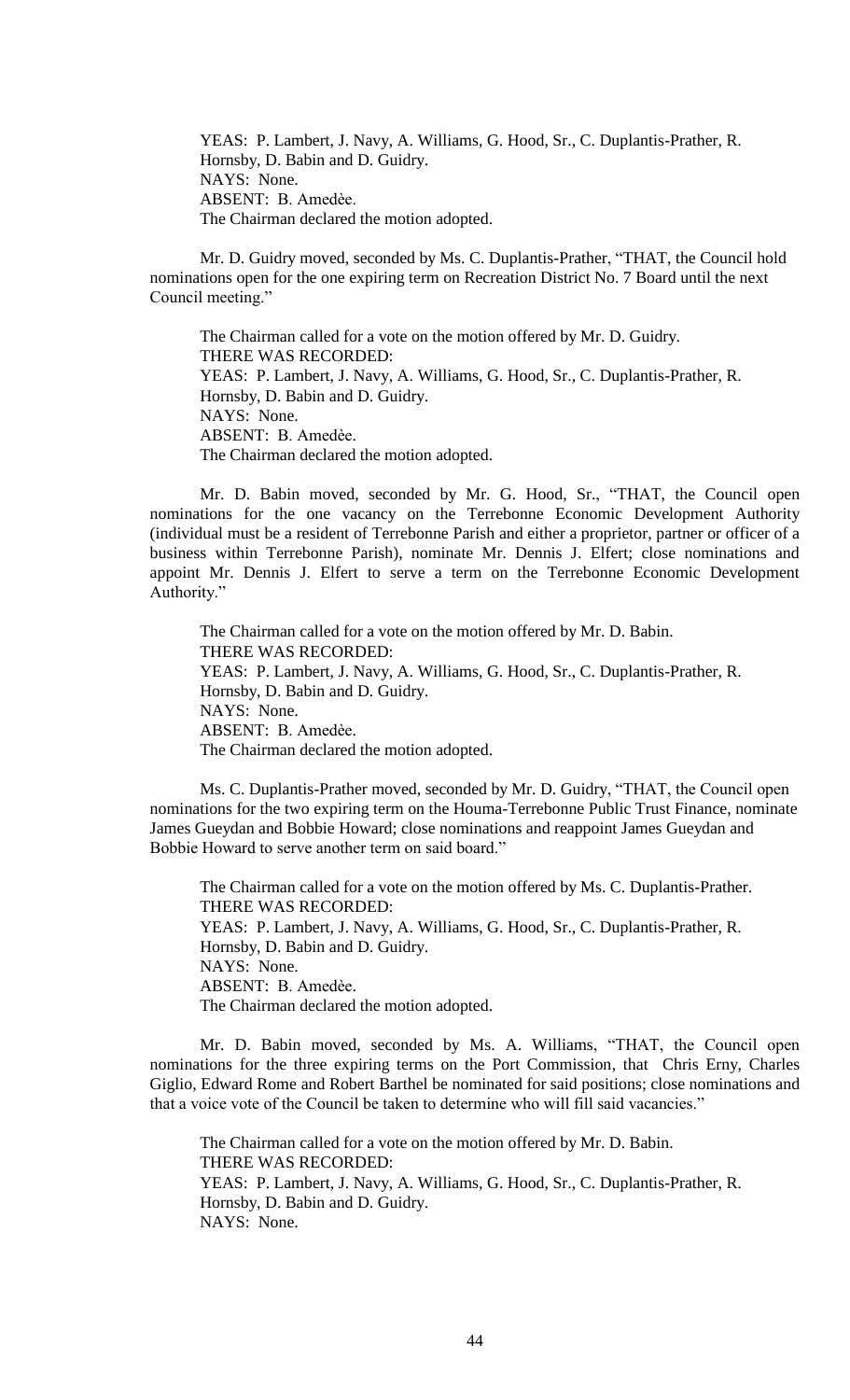ABSENT: B. Amedèe. The Chairman declared the motion adopted.

## Voting to appoint Chris Erny:

P. Lambert

- J. Navy
- A. Williams
- G. Hood, Sr.
- C. Duplantis-Prather
- R. Hornsby
- D. Babin
- D. Guidry

# Voting to appoint Charles Giglio:

P. Lambert

J. Navy

A. Williams

C. Duplantis-Prather

Voting to appoint Edward Rome:

P. Lambert

J. Navy

- A. Williams
- G. Hood, Sr.
- C. Duplantis-Prather
- R. Hornsby
- D. Babin
- D. Guidry

Voting to appoint Robert Barthel: G. Hood, Sr. R. Hornsby D. Babin D. Guidry

## *Ms. B. Amedѐe was recorded as "absent".*

Council Minute Clerk T. Triggs announced the votes tallied for the three expiring terms on the Port Commission which were recorded as follows: eight (8) votes for Chris Erny, four (4) votes for Charles Giglio, eight (8) votes for Edward Rome and four (4) votes for Robert Barthel.

Ms. A. Williams moved, seconded by Mr. D. Babin, "THAT, the Council reappoint Mr. Chris Erny and Mr. Edward Rome to serve another term on the Port Commission and hold the additional vacant position open until the next Council meeting."

The Chairman called for a vote on the motion offered by Ms. A. Williams. THERE WAS RECORDED: YEAS: P. Lambert, A. Williams, G. Hood, Sr., C. Duplantis-Prather, R. Hornsby, D. Babin and D. Guidry. NAYS: None. ABSENT: J. Navy and B. Amedèe. The Chairman declared the motion adopted.

Mr. G. Hood, Sr. moved, seconded by Ms. C. Duplantis-Prather and Ms. A. Williams, "THAT, the Council open nominations for the two expiring terms on the 911 Communications District Board (one representing South Terrebonne (Outside USD City Limits and one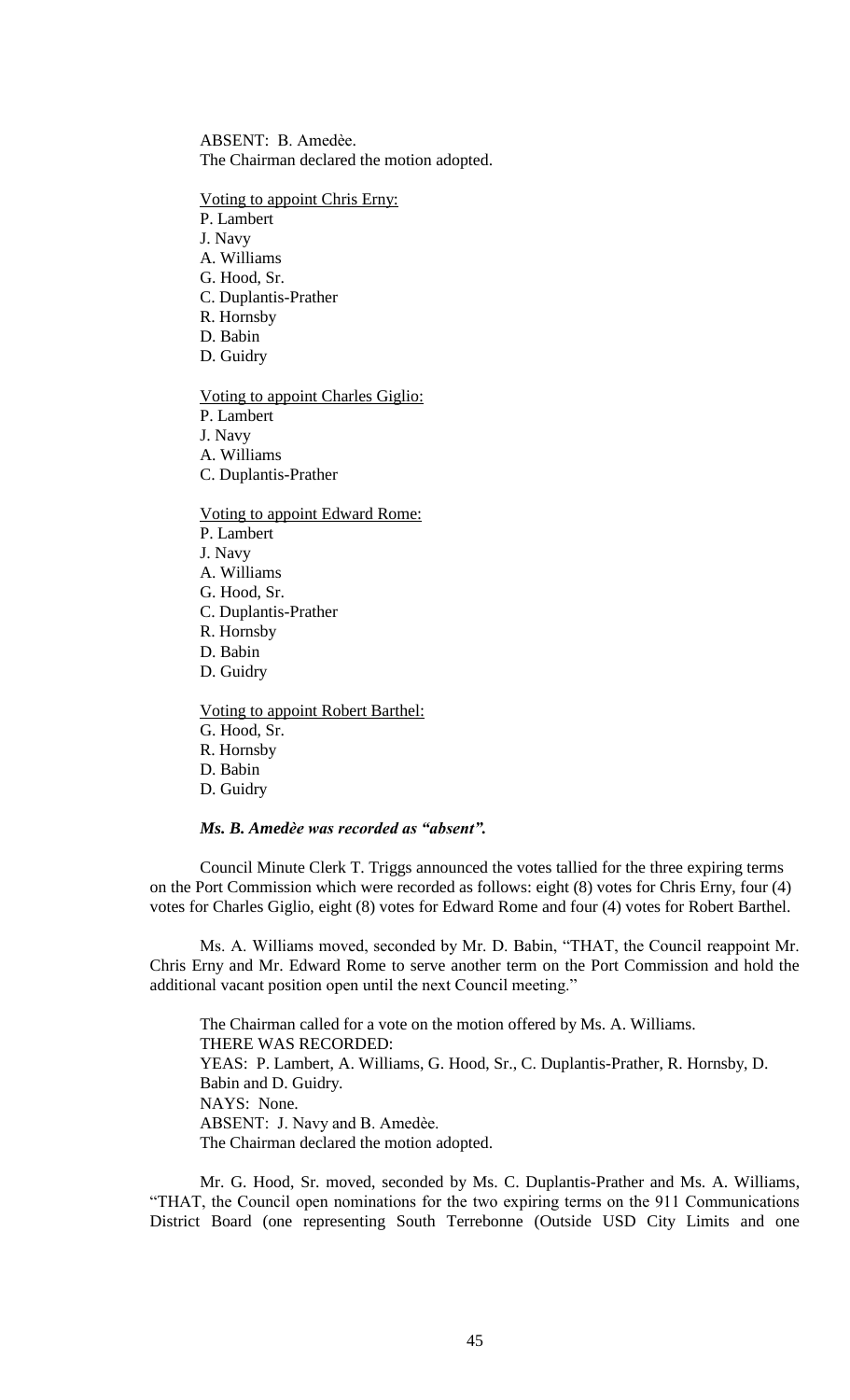representing Medical Services), nominate Mr. Bryan Chaisson, Sr. and Mr. Perry (Joe) Szush; close nominations and reappoint Mr. Bryan Chaisson, Sr. and Mr. Perry (Joe) Szush to serve another term on said board."

The Chairman called for a vote on the motion offered by Mr. G. Hood, Sr. THERE WAS RECORDED: YEAS: P. Lambert, A. Williams, G. Hood, Sr., B. Amedèe, C. Duplantis-Prather, R. Hornsby, D. Babin and D. Guidry. NAYS: None. ABSENT: J. Navy and B. Amedèe. The Chairman declared the motion adopted.

Mr. P. Lambert moved, seconded by Ms. C. Duplantis-Prather, "THAT, the Council hold nominations open for the one long-standing vacancy on the Bayou Blue Fire Protection District Board until the next Council meeting."

The Chairman called for a vote on the motion offered by Mr. P. Lambert. THERE WAS RECORDED: YEAS: P. Lambert, A. Williams, G. Hood, Sr., C. Duplantis-Prather, R. Hornsby, D. Babin and D. Guidry. NAYS: None. ABSENT: J. Navy and B. Amedèe. The Chairman declared the motion adopted.

Ms. C. Duplantis-Prather moved, seconded by Ms. A. Williams, "THAT, the Council open nominations for the two expiring terms on the Bayou Blue Fire Protection District Board, nominate Thomas Dardar and Andrew Blanchard; close nominations and reappoint Thomas Dardar and Andrew Blanchard to serve another term on said board."

The Chairman called for a vote on the motion offered by Ms. C. Duplantis-Prather. THERE WAS RECORDED: YEAS: P. Lambert, A. Williams, G. Hood, Sr., C. Duplantis-Prather, R. Hornsby, D. Babin and D. Guidry. NAYS: None. ABSENT: J. Navy and B. Amedèe. The Chairman declared the motion adopted.

Mr. G. Hood, Sr. moved, seconded by Ms. C. Duplantis-Prather and Ms. A. Williams, "THAT, the Council open nominations for the two expiring terms on the Bayou Cane Fire Protection District Board, nominate Robert Page and Kenneth "Doc" Wright; close nominations and reappoint Robert Page and Kenneth "Doc" Wright to serve another term on said board."

The Chairman called for a vote on the motion offered by Mr. G. Hood, Sr. THERE WAS RECORDED: YEAS: P. Lambert, A. Williams, G. Hood, Sr., C. Duplantis-Prather, R. Hornsby, D. Babin and D. Guidry. NAYS: None. ABSENT: J. Navy and B. Amedèe. The Chairman declared the motion adopted.

 Ms. C. Duplantis-Prather moved, seconded by Mr. D. Guidry, "THAT, the Council open nominations for the two expiring terms on the Coteau Fire Protection District Board, nominate Ivy Deroche, Jr. and Nicole Gautreaux; close nominations and reappoint Ivy Deroche, Jr. and Nicole Gautreaux to serve another term on the Coteau Fire Protection District Board."

The Chairman called for a vote on the motion offered by Ms. C. Duplantis-Prather.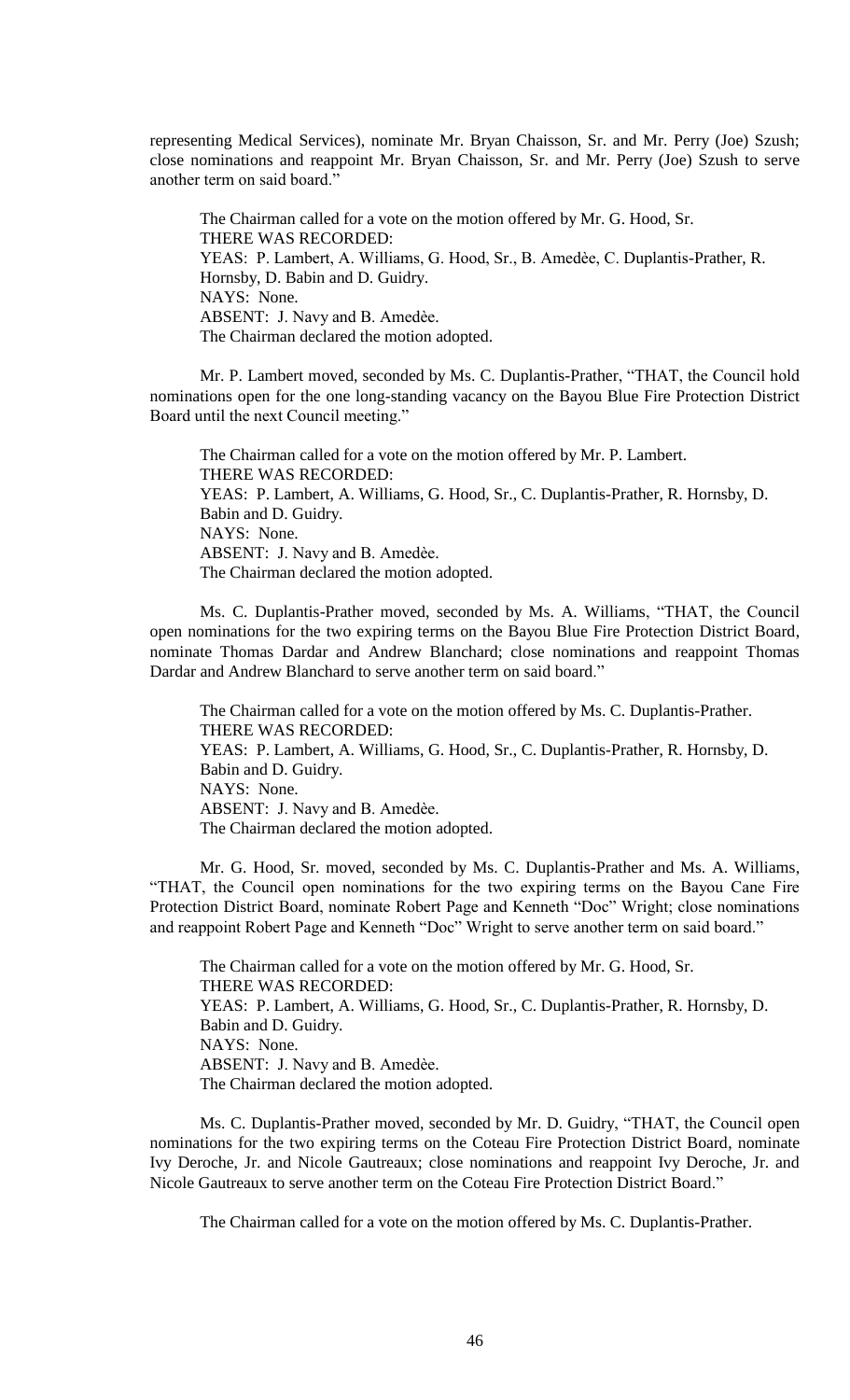THERE WAS RECORDED: YEAS: P. Lambert, A. Williams, G. Hood, Sr., C. Duplantis-Prather, R. Hornsby, D. Babin and D. Guidry. NAYS: None. ABSENT: J. Navy and B. Amedèe. The Chairman declared the motion adopted.

Mr. D. Babin moved, seconded by Mr. D. Guidry and Ms. A. Williams, "THAT, the Council open nominations for the three expiring terms on the Fire Protection District No. 10 Board, nominate Jacqueline Craina and Renѐ Madere; close nominations and reappoint Jacqueline Craina and Renѐ Madere to serve another term on the Fire Protection District No. 10 Board and hold the additional position open until the next Council meeting."

The Chairman called for a vote on the motion offered by Mr. D. Babin. THERE WAS RECORDED: YEAS: P. Lambert, A. Williams, G. Hood, Sr., C. Duplantis-Prather, R. Hornsby, D. Babin and D. Guidry. NAYS: None. ABSENT: J. Navy and B. Amedèe. The Chairman declared the motion adopted.

Mr. D. Babin moved, seconded by Ms. A. Williams, "THAT, the Council open nominations for the two expiring terms on the Fire District No. 9 Board, nominate Charles Dusenberry; close nominations and reappoint Charles Dusenberry to serve another term on the Fire District No. 9 Board and hold the additional position open until the next Council meeting."

The Chairman called for a vote on the motion offered by Mr. D. Babin. THERE WAS RECORDED: YEAS: P. Lambert, A. Williams, G. Hood, Sr., C. Duplantis-Prather, R. Hornsby, D. Babin and D. Guidry. NAYS: None. ABSENT: J. Navy and B. Amedèe. The Chairman declared the motion adopted.

Ms. A. Williams moved, seconded by Mr. D. Babin, "THAT, the Council open nominations for the two expiring terms on the Fire District No. 8 Board, nominate Susan Normand; close nominations and reappoint Susan Normand to serve another term on the Fire District No. 8 Board and hold the additional position open until the next Council meeting."

The Chairman called for a vote on the motion offered by Ms. A. Williams. THERE WAS RECORDED: YEAS: P. Lambert, J. Navy, A. Williams, G. Hood, Sr., C. Duplantis-Prather, R. Hornsby, D. Babin and D. Guidry. NAYS: None. ABSENT: B. Amedèe. The Chairman declared the motion adopted.

Mr. D. Babin moved, seconded by Mr. P. Lambert, "THAT, the Council open nominations for the two expiring terms on the Fire Protection No. 4 Board, nominate Roland Aucoin and Marty Theriot; close nominations and reappoint Roland Aucoin and Marty Theriot to serve another term on said board."

The Chairman called for a vote on the motion offered by Mr. D. Babin. THERE WAS RECORDED: YEAS: P. Lambert, J. Navy, A. Williams, G. Hood, Sr., C. Duplantis-Prather, R. Hornsby, D. Babin and D. Guidry.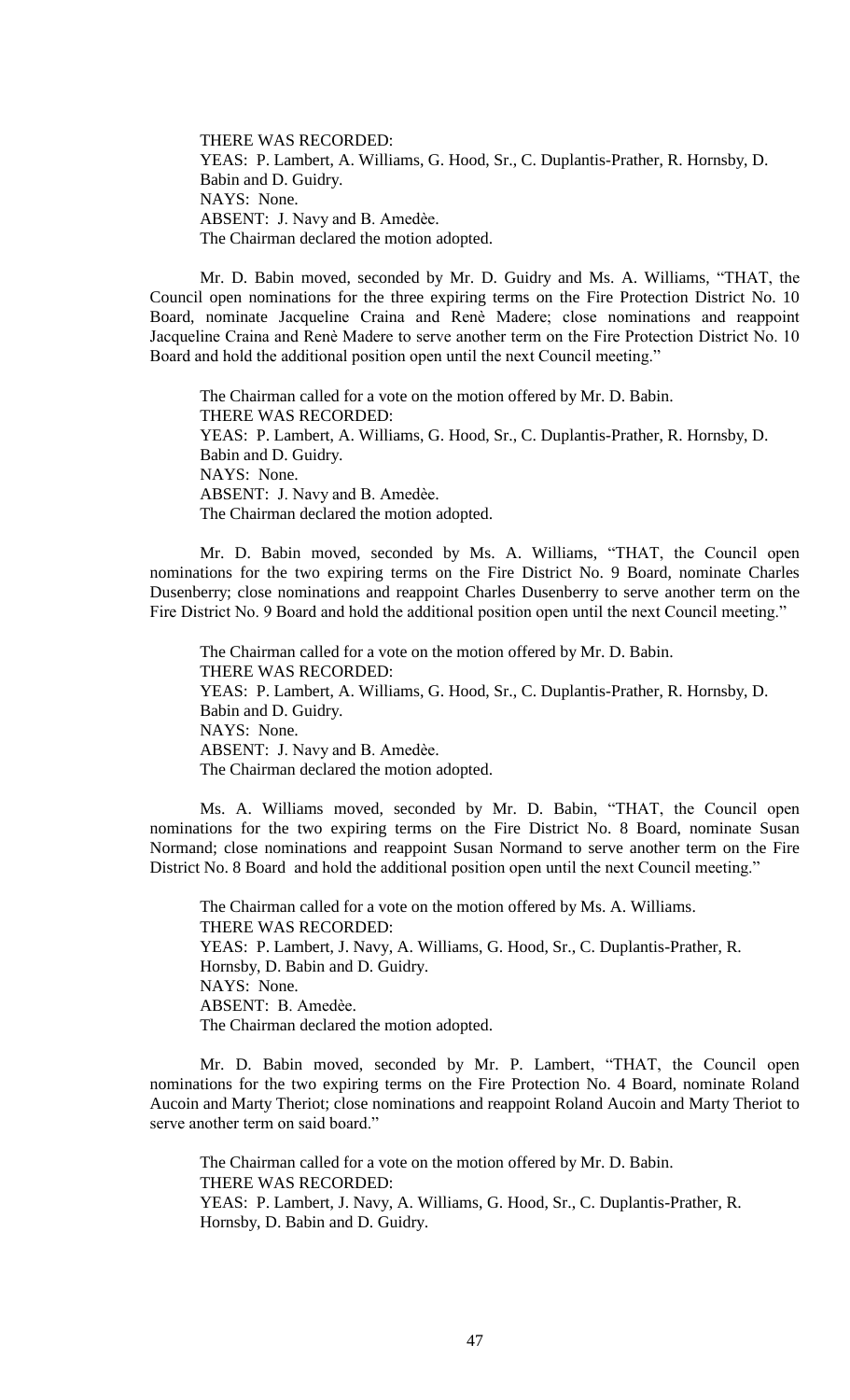NAYS: None. ABSENT: B. Amedèe. The Chairman declared the motion adopted.

Mr. P. Lambert moved, seconded by Mr. G. Hood, Sr., "THAT, the Council open nominations for the three expiring terms on the Fire Protection District No. 6 Board, nominate Alcee Dupre, Marietta Ellender and Michelle Chaisson; close nominations and reappoint Alcee Dupre and Marietta Ellender to serve another term on the Fire Protection District No. 6 and appoint Michelle Chaisson to serve a term on said board."

The Chairman called for a vote on the motion offered by Mr. P. Lambert. THERE WAS RECORDED: YEAS: P. Lambert, J. Navy, A. Williams, G. Hood, Sr., C. Duplantis-Prather, R. Hornsby, D. Babin and D. Guidry. NAYS: None. ABSENT: B. Amedèe. The Chairman declared the motion adopted.

Councilman P. Lambert requested that Council Clerk V. Chauvin send a letter of appreciation to Mr. Cleo Callais for all of his years of service rendered on the Fire Protection No. 6 Board.

Mr. D. Babin moved, seconded by Mr. G. Hood, Sr., "THAT, the Council open nominations for the three expiring terms on the Schriever Fire Protection District Board, that Phil Schexnayder, Sam Tabor, Emelie Waguespack and Daniel Ledet, Jr. be nominated for said positions; close nominations and that a voice vote of the Council be taken to determine who will fill said vacancies."

The Chairman called for a vote on the motion offered by Mr. D Babin. THERE WAS RECORDED: YEAS: P. Lambert, J. Navy, A. Williams, G. Hood, Sr., C. Duplantis-Prather, R. Hornsby, D. Babin and D. Guidry. NAYS: None. ABSENT: B. Amedѐe. The Chairman declared the motion adopted.

Voting to appoint Phil Schexnayder:

P. Lambert J. Navy A. Williams G. Hood, Sr. C. Duplantis-Prather R. Hornsby D. Babin D. Guidry Voting to appoint Sam Tabor: P. Lambert J. Navy A. Williams G. Hood, Sr. C. Duplantis-Prather R. Hornsby

- D. Babin
- D. Guidry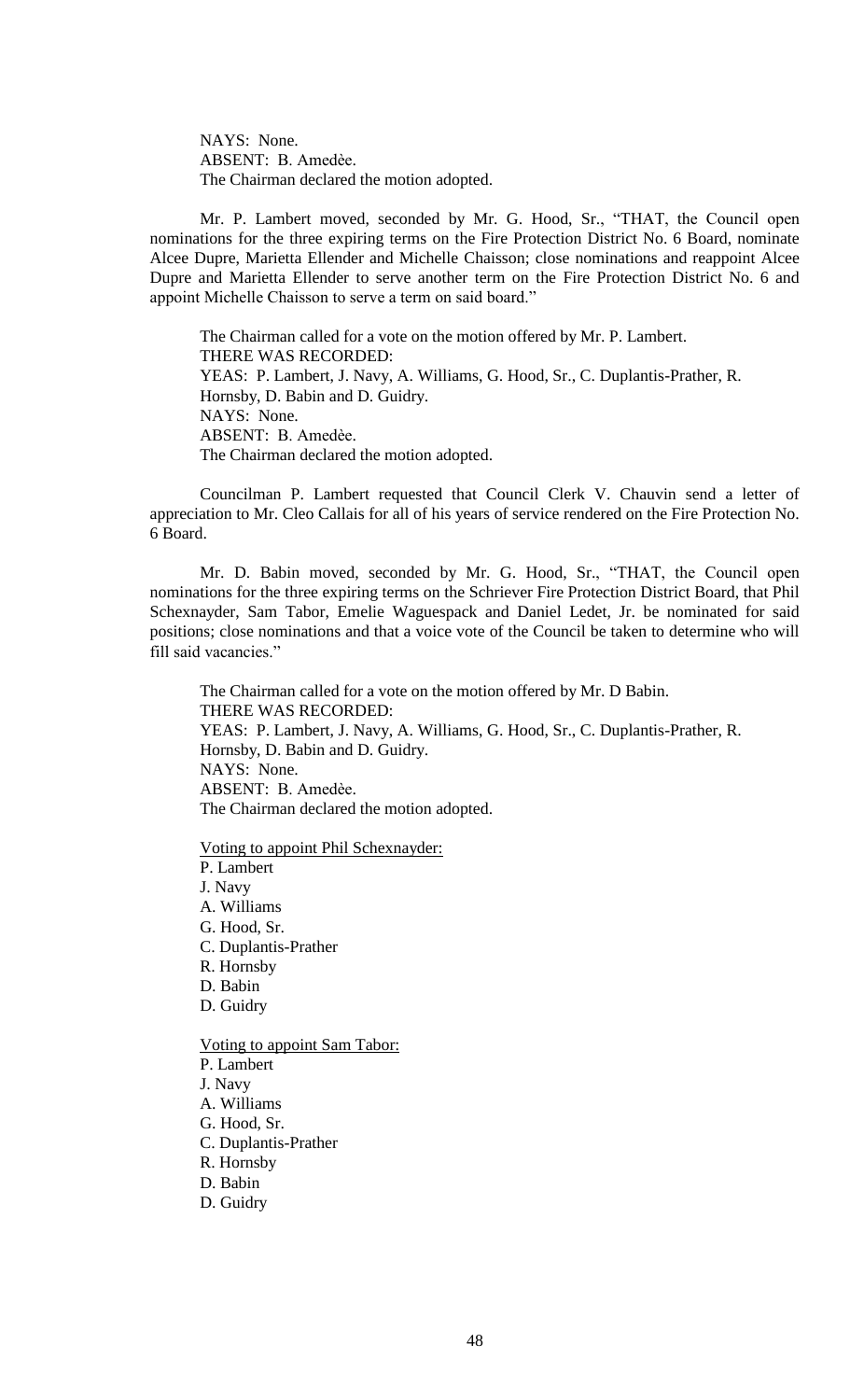Voting to appoint Emelie Waguespack: P. Lambert J. Navy A. Williams G. Hood, Sr. C. Duplantis-Prather R. Hornsby D. Babin D. Guidry

Voting to appoint Daniel Ledet, Jr.: (No votes recorded)

## *Ms. B. Amedѐe was recorded as "absent".*

Council Minute T. Triggs announced the votes tallied for the three expiring terms on the Schriever Fire Protection District Board and they were recorded as follows: eight (8) votes for Phil Schexnayder, eight (8) votes for Sam Tabor, eight (8) votes for Emelie Waguespack and zero (0) votes for Daniel Ledet, Jr.

Council Chairman R. Hornsby requested that Council Clerk V. Chauvin send a letter of appreciation to Mr. Daniel Ledet, Jr. for his interest shown in being appointed to the aforementioned board.

The Chairman stated that, as per the above voice vote, Phil Schexnayder, Sam Tabor and Emelie Waguespack are reappointed to serve another term on the Schriever Fire Protection District Board.

 Mr. P. Lambert moved, seconded by Mr. D. Guidry, "THAT, the Council open nominations for the three expiring terms on the Fire Protection District No. 5 Board, nominate Nolan Bergeron, Douglas Chauvin and Bernie Hutchinson; close nominations and reappoint Nolan Bergeron, Douglas Chauvin and Bernie Hutchinson to serve another term on the Fire Protection District No. 5 Board."

The Chairman called for a vote on the motion offered by Mr. P. Lambert. THERE WAS RECORDED: YEAS: P. Lambert, J. Navy, A. Williams, G. Hood, Sr., C. Duplantis-Prather, R. Hornsby, D. Babin and D. Guidry. NAYS: None. ABSENT: B. Amedèe. The Chairman declared the motion adopted.

Mr. D. Babin moved, seconded by Mr. G. Hood, Sr., "THAT, the Council ratify the Parish President's re-appointment of Martha Thibodeaux to serve another term on the South La. Wetlands Discovery Center."

The Chairman called for a vote on the motion offered by Mr. D. Babin. THERE WAS RECORDED: YEAS: P. Lambert, J. Navy, A. Williams, G. Hood, Sr., C. Duplantis-Prather, R. Hornsby, D. Babin and D. Guidry. NAYS: None. ABSENT: B. Amedèe. The Chairman declared the motion adopted.

Mr. P. Lambert moved, seconded by Mr. D. Guidry, "THAT, the Council open nominations for the one vacancy on the Recreation District No. 6 Board, nominate Ms. Michelle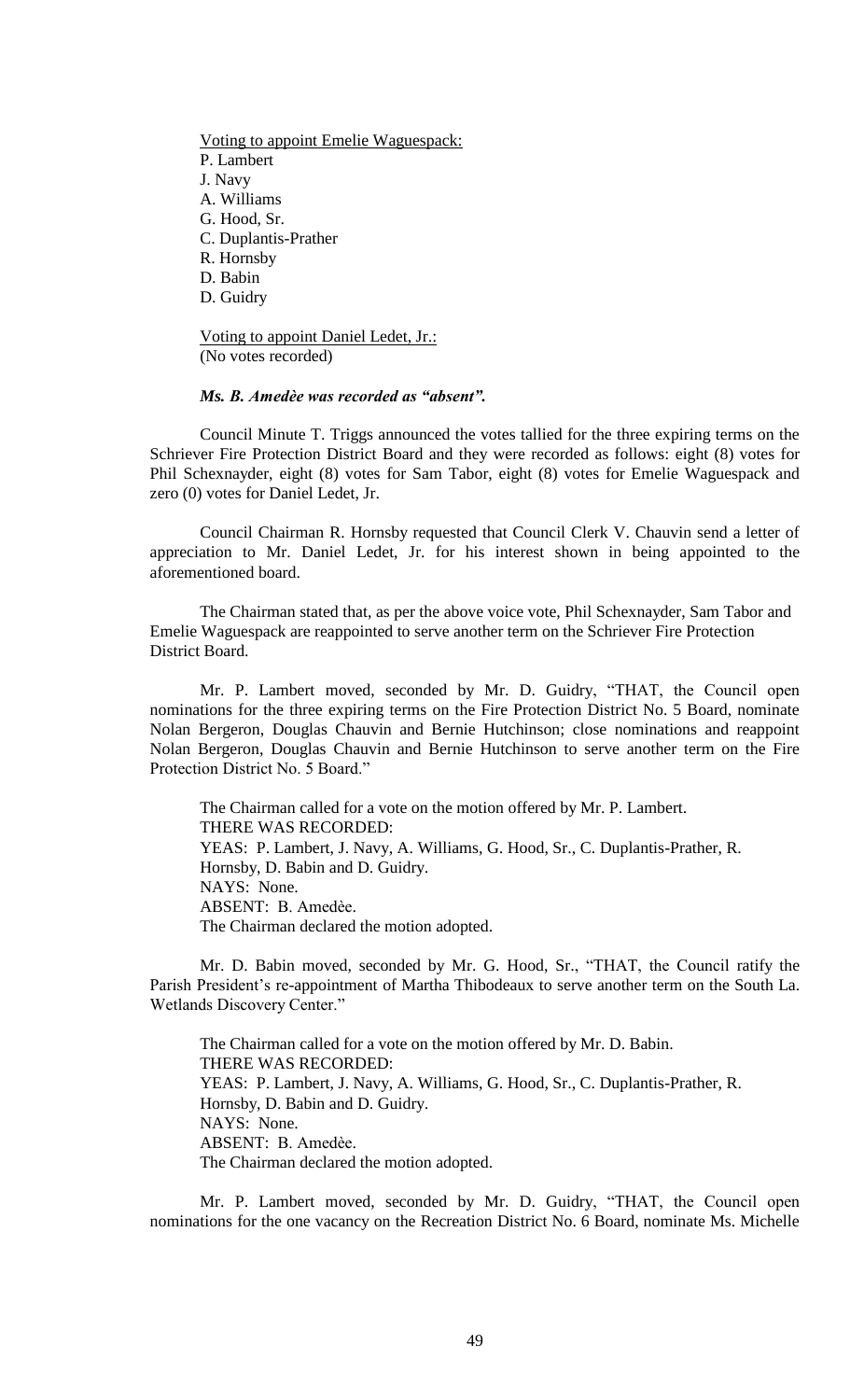Neil; close nominations and appoint Ms. Michelle Neil to serve a term on the Recreation District No. 6 Board."

The Chairman called for a vote on the motion offered by Mr. P. Lambert. THERE WAS RECORDED: YEAS: P. Lambert, J. Navy, A. Williams, G. Hood, Sr., C. Duplantis-Prather, R. Hornsby, D. Babin and D. Guidry. NAYS: None. ABSENT: B. Amedèe. The Chairman declared the motion adopted.

Councilman P. Lambert requested that Council Clerk V. Chauvin send a letter of appreciation to Mr. Willis Naquin for all of his years of service to the Recreation District No. 6 Board.

Councilman D. Babin requested that a letter of appreciation be sent to Mr. Orville A. Callahan for all of his years of service on the Fire Protection District No. 10 Board and to also congratulate him on being elected as Terrebonne Parish City Marshall.

Councilwoman A. Williams was recorded as exiting the proceedings at 6:57 p.m.

The Chairman announced the following vacancy, which he noted will be handled as per usual procedure:

• One vacancy on the Terrebonne ARC Board.

Under Agenda Item 8A – Announcements, Council Members:

- Councilwoman C. Duplantis-Prather announced to the public that, Roxie, a dog from the local Animal Shelter, will be featured in a movie premier that will be filmed in New Orleans, LA.
- Councilwoman C. Duplantis-Prather announced to the public that the adoption rate at the Animal Shelter has increased and the utilization rate has deceased; noting to every pet owner to have their pets spayed or neutered to help control the pet population and asked that if a stray animal is found, please contact the Animal Shelter at (985) 873-6709.
- Councilwoman C. Duplantis-Prather wished everyone a "Merry Christmas" and a "Happy and Safe New Year".
- Councilman G. Hood, Sr. wished everyone a "Merry Christmas" and a "Happy New Year".
- Councilman G. Hood, Sr. announced to the citizens of Terrebonne Parish that "Zero for December" Program is in effect and he is asking everyone to *please* don't drink and drive.
- Councilman G. Hood, Sr. thanked the Council Staff for their Christmas gift.
- Councilman J. Navy announced that on December  $20<sup>th</sup>$  at 12:00 p.m. (noon) a Christmas Celebration will be held at the Mechanicville Gym. Special thanks to Mr. Lynwood Liner with Toys for Tots, the Marine Corps League and all of the other sponsors who are participating in this special celebration.
- Councilman J. Navy announced that he has been receiving complaints about abandoned properties being demolished; and, reiterated that if the properties are not taken care of, they will be placed on the condemnation list.
- Councilman J. Navy commended the Houma Police for the increased patrol throughout Terrebonne Parish.
- Councilman J. Navy wished everyone a "Merry Christmas" and a "Happy New Year".
- Councilman P. Lambert thanked Sheriff Larpenter and his staff for the cleanup efforts along East Park, Hwy. 24, Hwy. 55 and Hwy. 665.
- Councilman P. Lambert thanked Ms. Trahan and the residents of the Presque Isle subdivision for their efforts in purchasing a new subdivision sign.